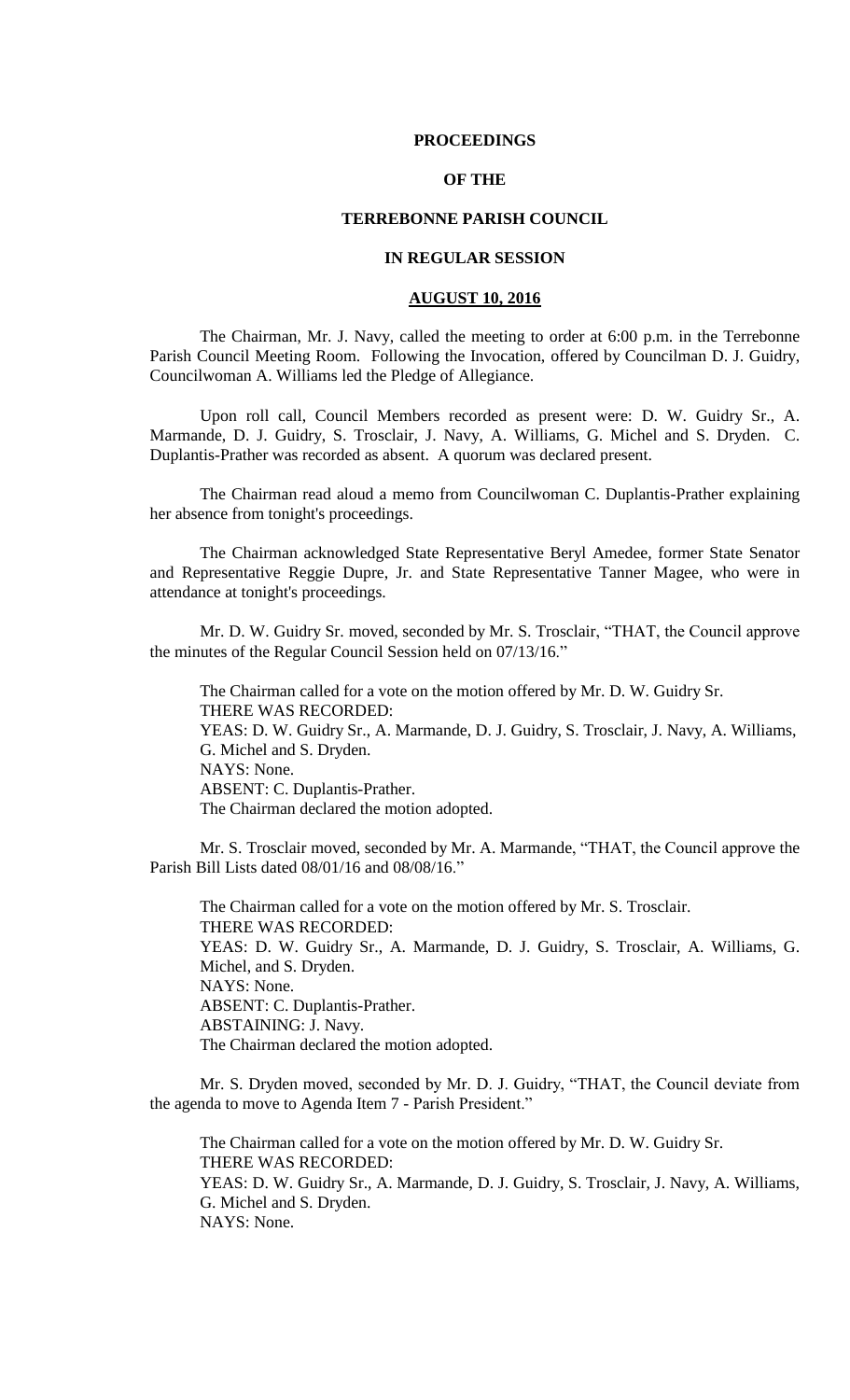ABSENT: C. Duplantis-Prather. The Chairman declared the motion adopted.

Parish President G. Dove explained that he is requesting an Attorney General Opinion on insurance services, whether they are professional contract or bid contact, requiring more than one quote or RFP. If the Attorney General's Opinion is not rendered by the next Council meeting on August 24, 2016, he will ask the Council to put the insurance matter on hold. President Dove explained that there were two quotes, however, Mr. Alford's quote was for three years and the other quote was for one year.

Parish Attorney J. Hebert explained that insurance is a complex matter and after reviewing several opinions, he stated that in his opinion, professional services are clearly outside the public bid law. Mr. Hebert continued and stated that he will, at the President's and Council's request, request the Attorney General on behalf of the Terrebonne Parish Consolidated Government to issue an opinion.

Parish President G. Dove stated that they will abide by the Attorney General's opinion; and noted that he will ask the Attorney General to expedite his opinion so that these matters can be put to rest.

Ms. A. Williams moved, seconded by Mr. S. Trosclair, "THAT, the Council, at the request of Administration, request the Parish Attorney to send the information regarding the insurance contract to the Attorney General for an opinion."

The Chairman called for a vote on the motion offered by Ms. A. Williams. THERE WAS RECORDED: YEAS: D. W. Guidry Sr., A. Marmande, D. J. Guidry, S. Trosclair, J. Navy, A. Williams, G. Michel and S. Dryden. NAYS: None. ABSENT: C. Duplantis-Prather. The Chairman declared the motion adopted.

Under Agenda Item 1C General Business - Senator Norby Chabert presents an update on Legislative action: Mr. Chabert was unable to attend tonight's proceedings and will reschedule.

Ms. A. Williams moved, seconded by Mr. S. Trosclair, "THAT, the Council visit Agenda Item 1, General Business - Item 1D: Representative Tanner Magee presents an update on Legislative action and Item IE: Representative Beryl Amedee presents and after session report on Legislative action; and to address Agenda Item 1 - General Business A and B later in the proceedings."

The Chairman called for a vote on the motion offered by Ms. A. Williams. THERE WAS RECORDED: YEAS: D. W. Guidry Sr., A. Marmande, D. J. Guidry, S. Trosclair, J. Navy, A. Williams, G. Michel and S. Dryden. NAYS: None. ABSENT: C. Duplantis-Prather. The Chairman declared the motion adopted.

State Representative Tanner Magee thanked the Council and Administration for their support and expressed how proud he was that they were able to secure 60 million dollars for Coastal Restoration for several projects. Representative Magee explained that 30 million dollars is "new monies", which will help close out the Morganza system; and noted that the CDBG funding aided to help push this project forward and will result in 50 miles of levees built with zero federal dollars.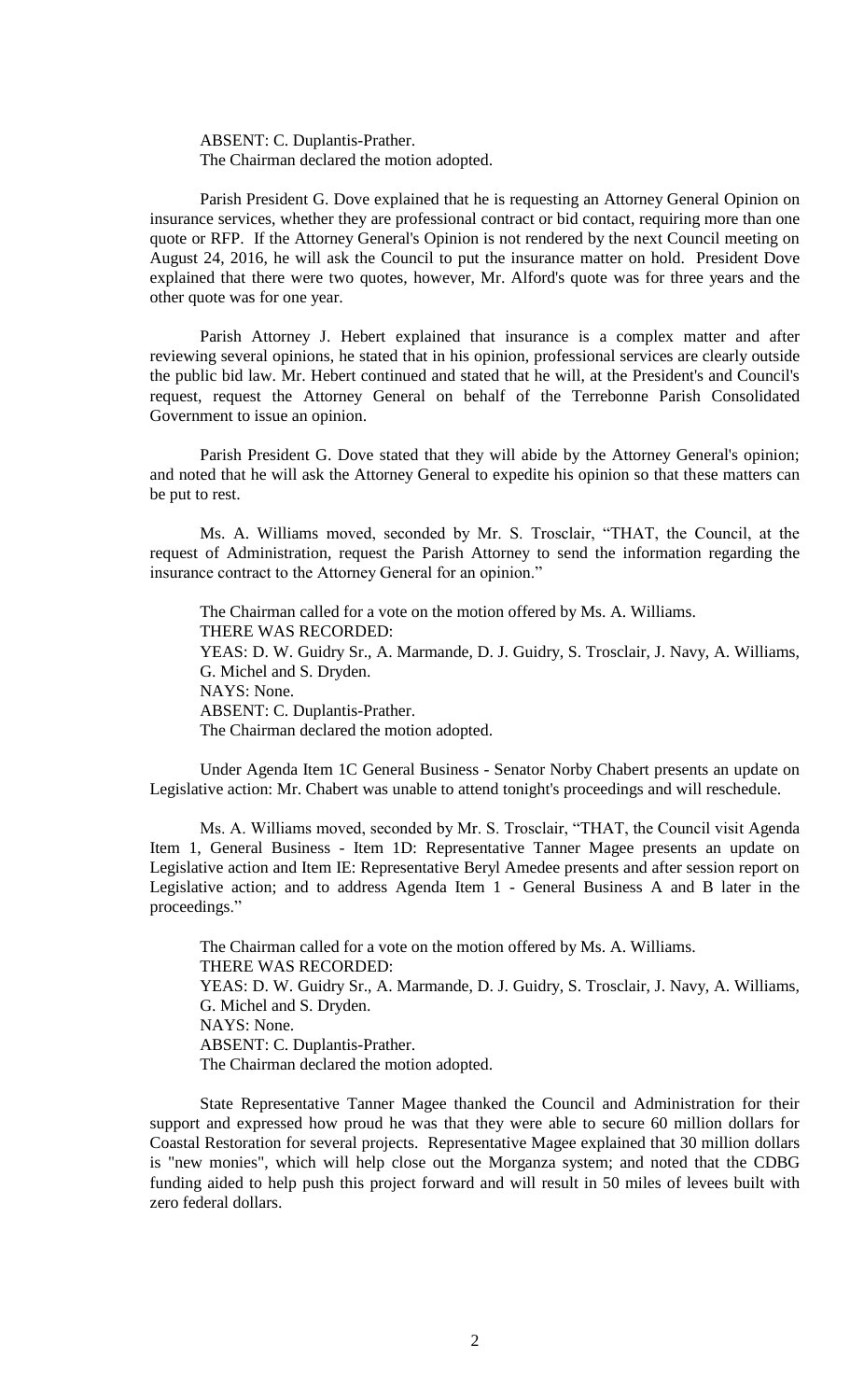Parish President G. Dove and several Council members thanked Representative Magee for his service, and for all his hard work in representing Terrebonne Parish well.

State Representative Beryl Amedee thanked the President G. Dove for leading the way on the Capital Projects that were already in progress, and thanked Terrebonne Parish for joining with Lafourche in hiring a lobbyist for the both parishes which will benefit each parish Representative Amedee gave several updates on the current Legislative sessions and expressed many ways they will have to look into tax reform and structural changes to prevent the state from facing the same problems in the future.

Councilwoman A. Williams, Councilman J. Navy and President G. Dove thanked Ms. Amedee for her service and for her support for Terrebonne Parish.

Ms. A. Williams moved, seconded by Mr. S. Dryden, "THAT, it now being 6:45 p.m., the Council open public hearings."

The Chairman called for a vote on the motion offered by Ms. A. Williams. THERE WAS RECORDED: YEAS: D. W. Guidry Sr., A. Marmande, D. J. Guidry, S. Trosclair, J. Navy, A. Williams, G. Michel and S. Dryden. NAYS: None. ABSENT: C. Duplantis-Prather. The Chairman declared the motion adopted.

The Chairman recognized the public for comments on the following:

A. A proposed ordinance to dedicate and accept the maintenance/operation of the street(s), drainage servitudes, gas, and rights-of-way for South Manchester Subdivision, Phase 1 into the Enhanced 911 Emergency Response System for the purpose of providing a better means of locating addresses.

There were no comments from the public on the aforementioned proposed ordinance.

Mr. D. W. Guidry Sr. moved, seconded by Mr. G. Michel, "THAT, the Council close the aforementioned public hearing."

The Chairman called for a vote on the motion offered by Mr. D. W. Guidry Sr. THERE WAS RECORDED: YEAS: D. W. Guidry Sr., A. Marmande, D. J. Guidry, S. Trosclair, J. Navy, A. Williams, G. Michel and S. Dryden. NAYS: None. ABSENT: C. Duplantis-Prather. The Chairman declared the motion adopted.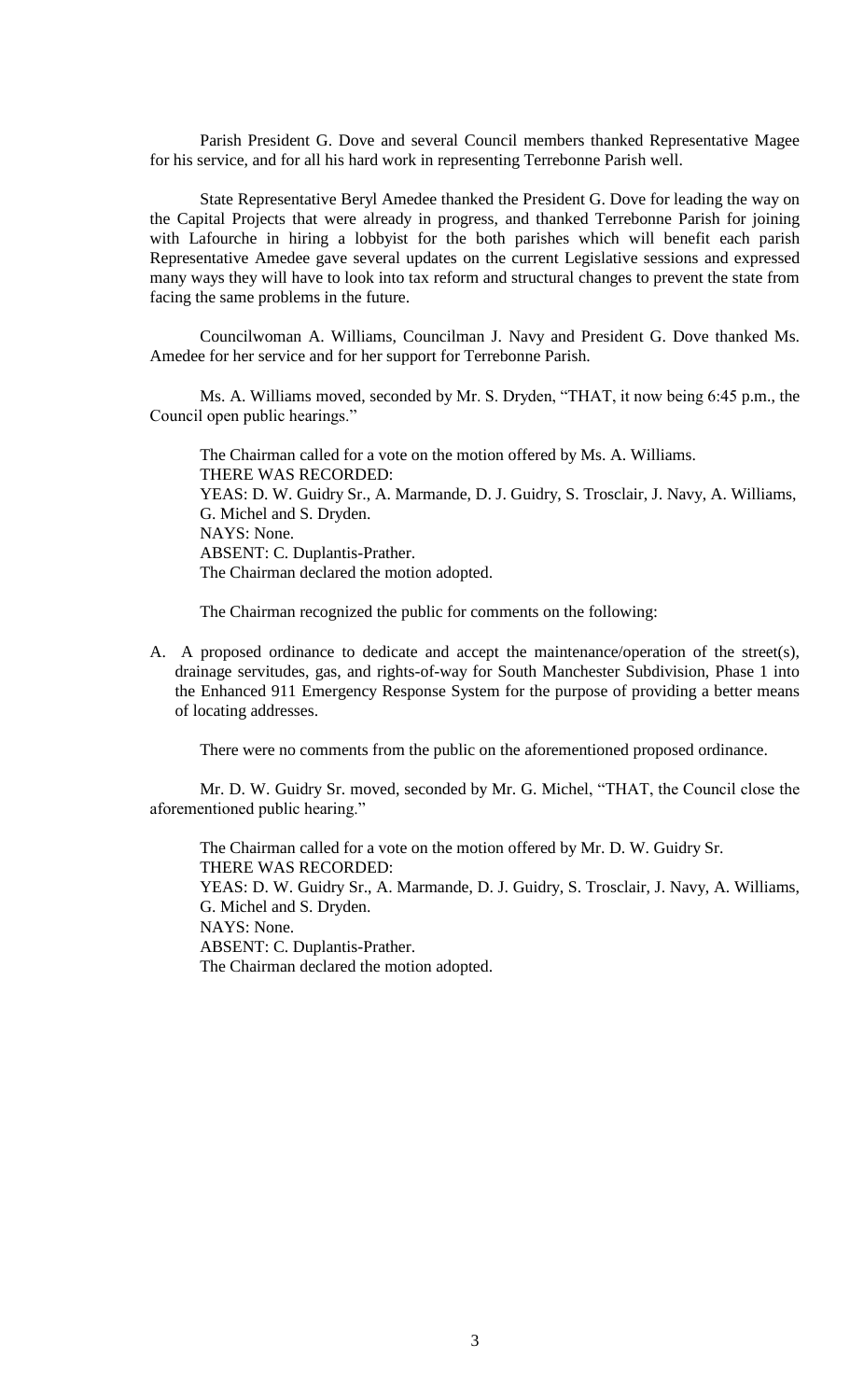OFFERED BY: Mr. D.W. Guidry, Sr. SECONDED BY: Mr. G. Michel

#### ORDINANCE NO. 8756

AN ORDINANCE DEDICATING AND ACCEPTING THE MAINTENANCE/OPERATION OF THE STREET(S), DRAINAGE SERVITUDES, GAS, AND RIGHTS-OF-WAY FOR "SOUTH MANCHESTER SUBDIVISION, PHASE 1;" ENERGIZE AND ACCEPT THE STREET LIGHTS; AND TO INCORPORATE THE EXTENSION OF "NOTTINGHAM TRAIL" INTO THE ENHANCED 911 EMERGENCY RESPONSE SYSTEM FOR THE PURPOSE OF PROVIDING A BETTER MEANS OF LOCATING ADDRESSES; AND TO SET FORTH AN EFFECTIVE DATE FOR THE INCORPORATION OF STREET NAME(S), TO INFORM THE PROPER AGENCIES OF THE STREET NAME(S), AND TO AUTHORIZE THE INSTALLATION OF THE APPROPRIATE STREET SIGN(S), AND TO ADDRESS OTHER MATTERS RELATIVE THERETO.

### SECTION I

**BE IT ORDAINED** that the Terrebonne Parish Council, on behalf of Terrebonne Parish Consolidated Government, dedicates and accepts the maintenance/ operation of the street(s), drainage servitudes, gas, and rights-of-way; and energize and accept the street lights as depicted on a plat, prepared on May 2, 2016 by Milford & Associates, Inc. titled "South Manchester Subdivision, Phase 1", a copy of which is attached hereto and made a part hereof;

**BE IT FURTHER ORDAINED** effective on the 21<sup>st</sup> day of September, 2016, that the extension of "Nottingham Trail" be incorporated into the Enhanced 911 Emergency Response System;

**BE IT FURTHER ORDAINED** that a copy of this ordinance be submitted to the Terrebonne Parish Communications Board, local U.S. Postal Services, fire districts, Acadian Ambulance, Terrebonne Parish Sheriff s Office, and any other appropriate agency; and

**BE IT FURTHER ORDAINED** that the Parish Forces be directed to install the proper street sign on the appropriate street, and that any other actions relative thereto be addressed.

### SECTION II

If any word, clause, phrase, section or other portion of this ordinance shall be declared null, void, invalid, illegal, or unconstitutional, the remaining words, clauses, phrases, sections and other portions of this ordinance shall remain in full force and effect, the provisions of this ordinance hereby being declared to be severable.

#### SECTION III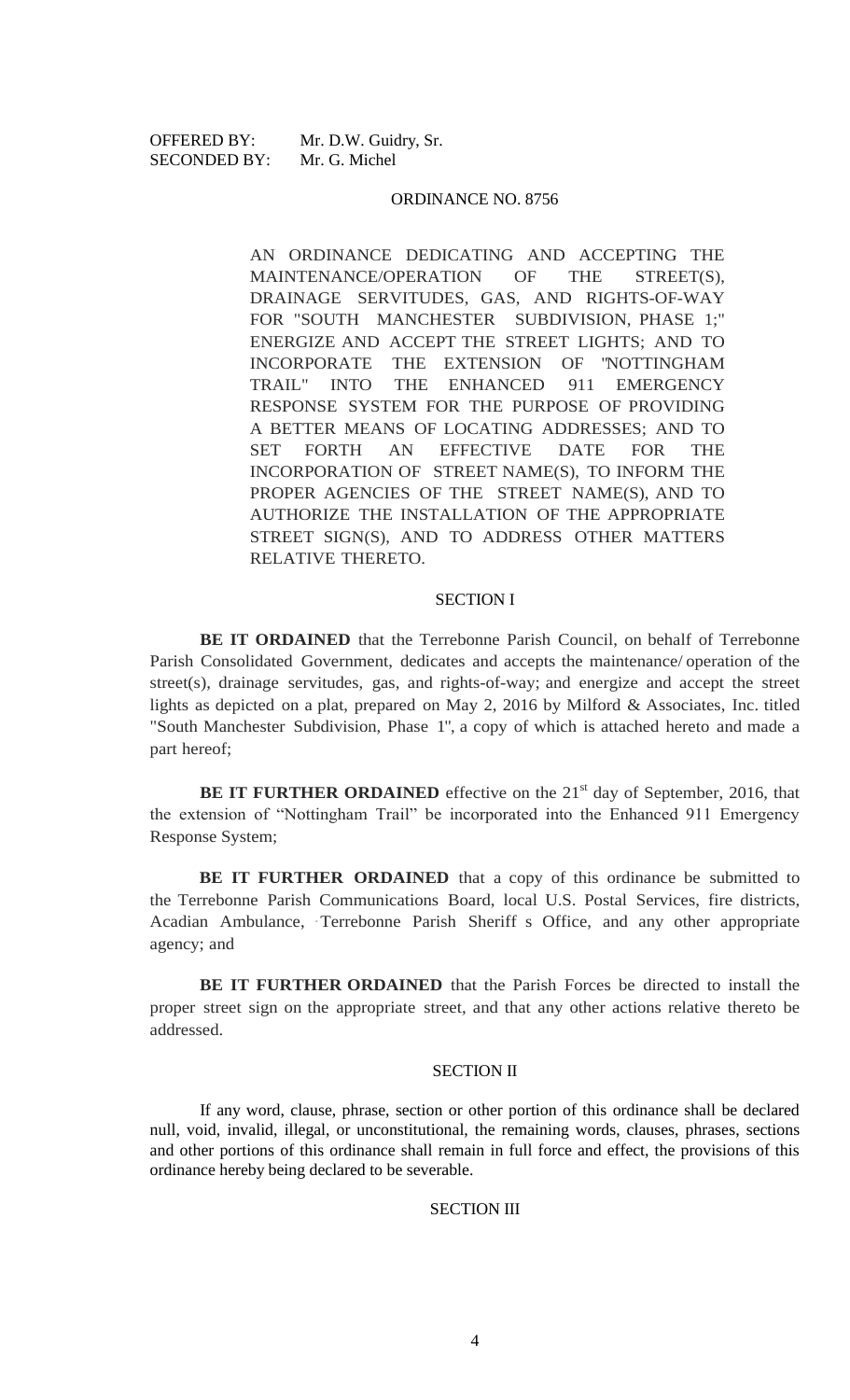This ordinance shall become effective upon approval by the Parish President or as otherwise provided in Section 2-13(b) of the Home Rule Charter for a Consolidated Government for Terrebonne Parish, whichever occurs sooner.

This ordinance, having been introduced and laid on the table for at least two weeks, was voted upon as follows:

# **THERE WAS RECORDED:**

YEAS: D.W. Guidry, Sr., A. Marmande, D. J. Guidry, S. Trosclair, J. Navy, A. Williams, G. Michel and S. Dryden. NAYS: None. NOT VOTING: None. ABSTAINING: None. ABSENT: C. Duplantis-Prather The Chairman declared the ordinance adopted on this the 10th day of August 2016.

The Chairman recognized the public for comments on the following:

B. A proposed ordinance to declare as surplus the following twelve (12) tax properties adjudicated to the Terrebonne Parish Consolidated Government and to acquire authorization to dispose of said properties in accordance with LA R.S. 47:2196:

- 1. 178 Carlos Street
- 2. 1533 Bonvillian Street
- 3. 512 Bayou Gardens Drive
- 4. 412 Ashlawn Street
- 5. 163 Orange Street
- 6. 2602 1/2 Bryant Street
- 7. 124 Victor LeBoeuf Street
- 8. 6841 Shrimpers Row
- 9. 129 Marjorie Street
- 10. 128 Garth Drive
- 11. 1188 Highway 665
- 12. 113 Royal Street

There were no comments from the public on the aforementioned proposed ordinance.

Mr. D. J. Guidry moved, seconded by Mr. S. Trosclair, "THAT, the Council close the aforementioned public hearing."

The Chairman called for a vote on the motion offered by Mr. D. J. Guidry. THERE WAS RECORDED: YEAS: D. W. Guidry Sr., A. Marmande, D. J. Guidry, S. Trosclair, J. Navy, A. Williams, G. Michel and S. Dryden. NAYS: None. ABSENT: C. Duplantis-Prather. The Chairman declared the motion adopted.

OFFERED BY: Mr. D.J. Guidry SECONDED BY: Mr. S. Dryden

### ORDINANCE NO. 8757

AN ORDINANCE DECLARING THE FOLLOWING PROPERTIES ADJUDICATED TO TERREBONNE PARISH CONSOLIDATED GOVERNMENT AS SURPLUS AND NOT NEEDED FOR A PUBLIC PURPOSE; 1) 178 CARLOS STREET; 2) 1533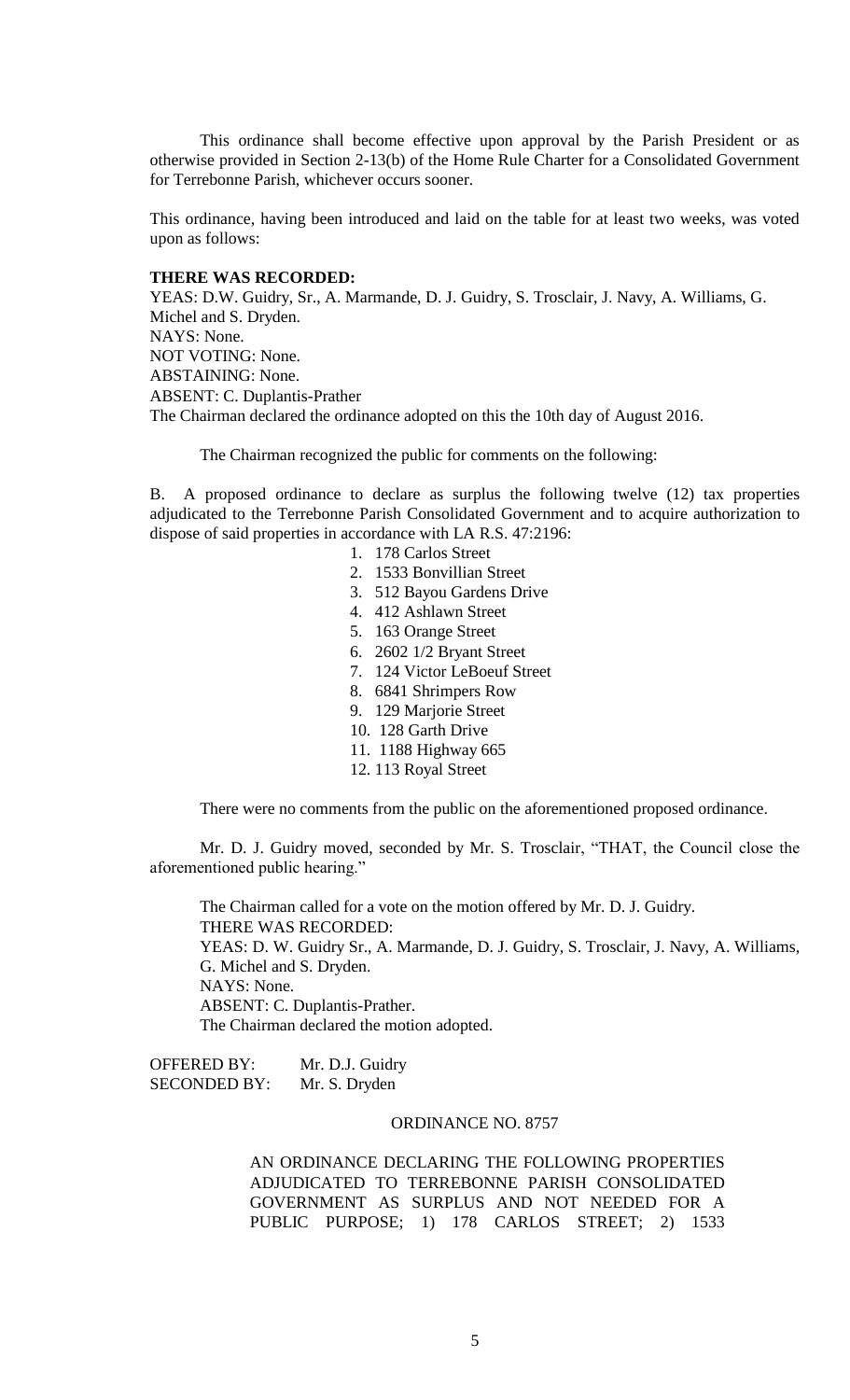BONVILLIAN STREET; 3) 512 BAYOU GARDENS DRIVE; 4) 412 ASHLAWN STREET; 5) 163 ORANGE STREET; 6) 2602 ½ BRYANT STREET; 7) 124 VICTOR LEBOEUF STREET; 8) 6841 SHRIMPERS ROW; 9) 129 MARJORIE STREET; 10) 128 GARTH DRIVE; 11) 1188 HIGHWAY 665; 12) 113 ROYAL STREET; AND TO ADDRESS OTHER MATTERS RELATIVE THERETO.

**WHEREAS**, 100% of immovable properties listed and described below were adjudicated to the Terrebonne Parish Consolidated Government on JULY 2, 2013 for nonpayment of taxes; and

**WHEREAS**, LA R.S. 47:2196, *et seq.* authorizes the parish to sell adjudicated property in accordance with law; and

**WHEREAS**, the three (3) year period for redemption provided by Art. 7, §25 of the Louisiana Constitution has elapsed without redemption; and

**WHEREAS**, the Terrebonne Parish Consolidated Government now wishes to declare the properties described below surplus and not needed for a public purpose and to dispose of said properties in accordance with LA R.S. 47:2196, *et seq*.; and

**NOW BE IT ORDAINED** by the Terrebonne Parish Council, on behalf of the Terrebonne Parish Consolidated Government, that the following described properties adjudicated to the Terrebonne Parish Consolidated Government and depicted on the attached plats, if any, are hereby declared surplus:

- **1.** LOT 14 BLOCK 1 CHAUVIN-CARLOS SUBD. CB 2339/335. (PARCEL# 14316) (178 CARLOS STREET) WITH OWNER OF RECORD MOT SAGAR, INC.
- **2.** LOT 8 BLOCK 4 DEWEYVILLE. CB 2339/350. (PARCEL# 18195) (1533 BONVILLIAN STREET) WITH OWNERS OF RECORD JOHN & MAGGIE BILLIZONE.
- **3.** LOT 26 TALL TIMBERS. CB 2269/320. (PARCEL# 5827) (512 BAYOU GARDENS DRIVE) WITH OWNER OF RECORD MARK ALLEN DARCEY.
- **4.** LOT 7 BLOCK 6 ADDEN. 1 ROSELAWN PARK S/D (CORRECTED) CB 2339/374. (PARCEL# 22005) (412 ASHLAWN STREET) WITH OWNERS OF RECORD MILTON RAY SHEPHARD AND DESIRE ANN CUROLE.
- **5.** LOT 36 BLOCK 2 ADDEN. 1 A.J. AUTHEMENT SUBD. #2 CB 2339/410. (PARCEL# 27975) (163 ORANGE STREET) WITH OWNERS OF RECORD CHRISTOPHER GLEN & KIMBERLY PARFAIT.
- **6.** NORTH 60 X 60' OF LOT 23 SQUARE 1 BARROWTOWN. CB 2339/356. (PARCEL# 19638) (2602 ½ BRYANT STREET) WITH OWNERS OF RECORD ELISHA & DIMPLE COMMODORE.
- **7.** LOT 18 BLOCK 1 ADDEN. 1 VICTOR LEBOUEF SUBD. CB 2339/428. (PARCEL# 44531) (124 VICTOR LEBOEUF STREET) WITH OWNERS OF RECORD EULA LEBOEUF FABRE (1/6), LELA LEBOEUF STOUFFLET (1/6), HORACE PIERRE LEBOEUF (1/6), DONALD ANTHONY LEBOEUF (1/18), MALCOLM FRANCIS LEBOEUF (1/18), GUY K. RANDOLPH (1/72), CRAIG J. RANDOLPH (1/72), KERRY S. RANDOLPH (1/72), MICHAEL L. RANDOLPH (1/72), BURNEY J. LEBOEUF (1/12), CARLOTTA LEBOEUF BERGERON (1/36), MARK LEBOEUF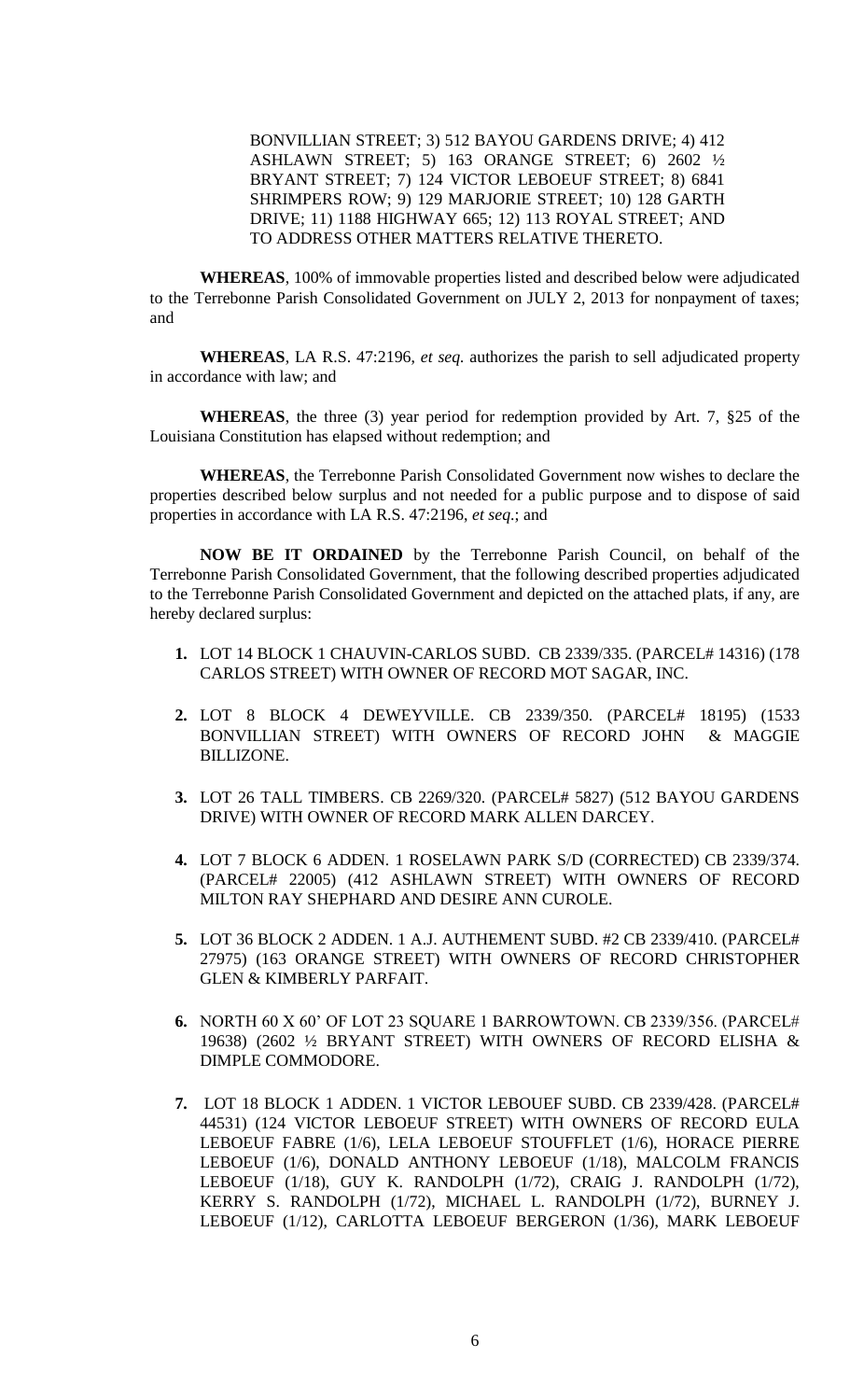(1/36), CHAD LEBOEUF (1/36), ELAINE LEBOEUF PITRE (1/30), MARGUERITE LEBOEUF FLETCHER (1/30), SANDRA LEBOEUF LEDET (1/30), KAY LEBOEUF HEBERT (1/30), PAMELA LEBOEUF KIMBALL (1/30).

- **8.** ON THE RIGHT DESCENDING BANK OF BAYOU GRAND CAILLOU (ON BATTURE SIDE). TRACT OF LAND MEASURING 50' FRONT ON EAST SIDE OF PUBLIC ROAD BY DEPTH 200'. BOUNDED NORTH BY WILSON BOURG OR ASSIGNS BOUNDED SOUTH AND EAST BY OTHER PROPERTY OF MERTEL MAYFIELD OR ASSIGNS. CB 2339/404. (PARCEL# 27496) (6841 SHRIMPERS ROW) WITH OWNER OF RECORD CECIL D. HUNT (ESTATE).
- **9.** LOT 7 BLOCK 1 A.J. AUTHEMENT SUBD. #2. CB 2339/407. (PARCEL# 28173) (129 MARJORIE STREET) WITH OWNER OF RECORD NOAH PAUL ORDOYNE.
- **10.** LOT 6 BLOCK 9 PHASE III ASHLAND NORTH SUBD. CB 2339/398. (PARCEL# 49278) (128 GARTH DRIVE) WITH OWNERS OF RECORD DAVID JUDE & DANA DAIGLE.
- **11.** ON THE RIGHT DESCENDING BANK OF BAYOU POINT AU CHIEN. BOUNDED ABOVE BY MARIE LEBOUEF. BOUNDED BELOW BY WILLARD LECOMPTE. HAVING A FRONTAGE ½ ARPENT BY DEPTH SURVEY. CB 2339/459. (PARCEL# 32703) (1188 HIGHWAY 665) WITH OWNER OF RECORD FRANCIS JAMES NAQUIN, JR.
- **12.** LOT 12 BLOCK 2 MONTEGUT HEIGHTS. (PARCEL# 31196) (113 ROYAL STREET) WITH OWNER OF RECORD CRAIG ANTHONY RODRIGUE.

**BE IT FURTHER ORDAINED**, by the Terrebonne Parish Council, on behalf of the Terrebonne Parish Consolidated Government, that Administration be hereby authorized to dispose of the properties in accordance with LA R.S. 47:2196, *et seq*. and inclusive of the following terms.

## SECTION I

Each bid shall be accompanied by a deposit in the form of a Certified Check, Cashier's Check, Money Order or Bid Bond with Power of Attorney (Letters of Credit WILL NOT be accepted) in the amount of twenty percent (20%) of the proposed price made payable to the Terrebonne Parish Consolidated Government. The bid deposit made with the winning bid shall be non-refundable, unless redemption occurs, and paid towards the purchase price. The balance of the purchase price is due at the time of closing and payable in the form of a Certified Check, Cashier's Check, or Money Order.

#### SECTION II

Additionally, the winning bidder shall bear the cost of recording the sale document into the conveyance records of the Parish of Terrebonne pursuant to La. R.S. 47:2207.

## SECTION III

The winning bidder, otherwise known as the Purchaser or Acquirer, of this adjudicated property is solely responsible for compliance with La. R.S. 47:2206 regarding notification of parties who may have had an interest in the property regarding their rights of redemption and La. R.S. 47:2208 regarding recordation of those notices. Copies of the applicable law will be distributed along with bid packets for this adjudicated property. Terrebonne Parish Consolidated Government has not and will not perform these requirements; thus, it is the purchaser's or acquiring person's responsibility to do so. Terrebonne Parish Consolidated Government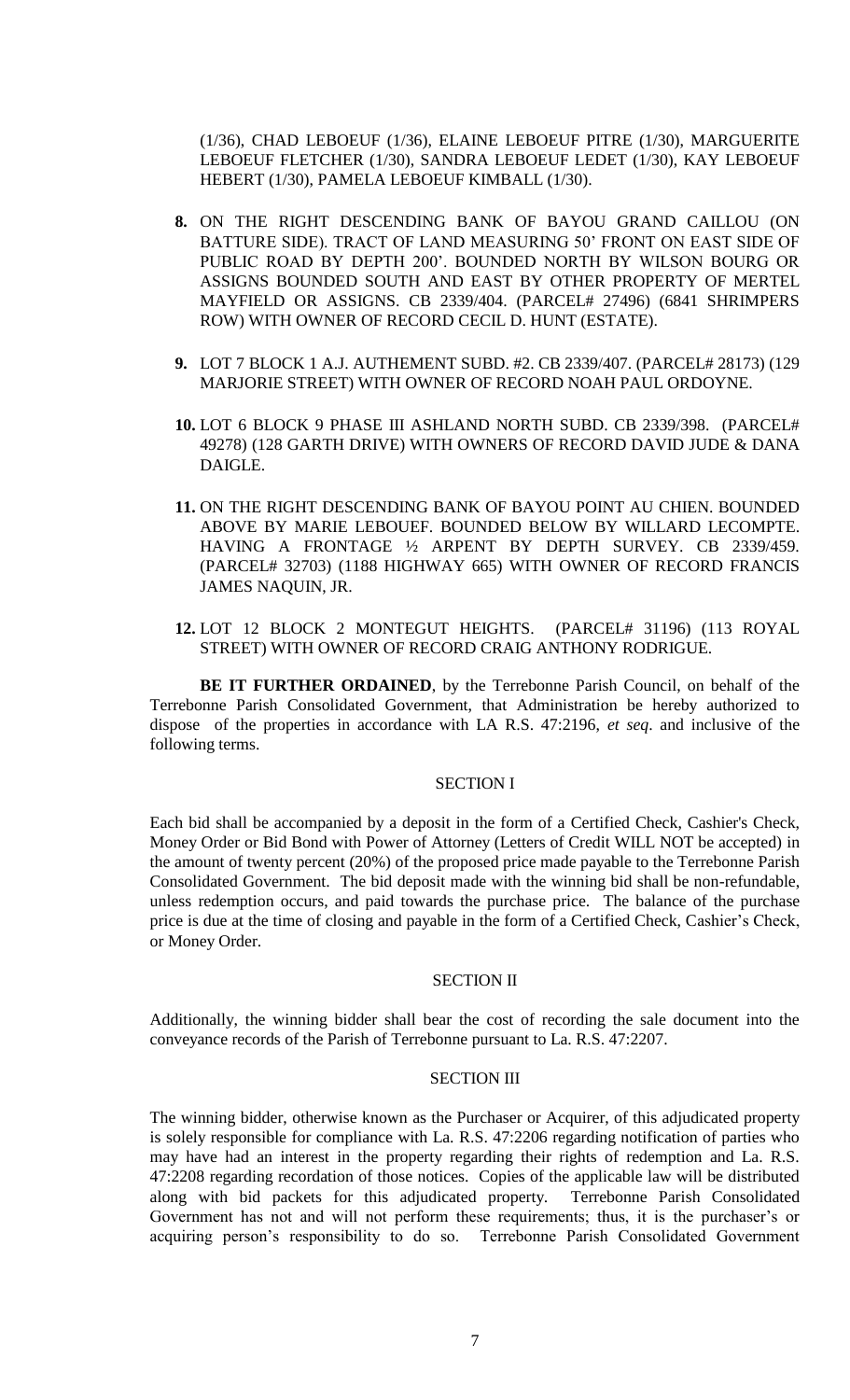encourages the Purchaser or Acquiring Person to consult legal counsel regarding Louisiana law on adjudicated property.

### SECTION IV

By acquiring bid documents for the bid/purchase of this adjudicated property, each bidder acknowledges that he/she/it has received all information discussed in this ordinance as well as the statutes (laws) discussed in Section II above, and that he/she/it understands these procedures must be followed in order to fully protect he/she/its rights in the adjudicated property purchased from the parish.

## SECTION V

If any word, clause, phrase, section or other portion of this ordinance shall be declared null, void, invalid, illegal, or unconstitutional, the remaining words, clauses, phrases, sections and other portions of this ordinance shall remain in force and effect, the provisions of this ordinance hereby being declared to be severable.

### SECTION VI

Any ordinance or part thereof in conflict herewith is hereby repealed.

## SECTION VII

This ordinance shall become effective upon approval by the Parish President or as otherwise provided in Section 2-13 (b) of the Home Rule Charter for a Consolidated Government for Terrebonne Parish, whichever occurs sooner.

This ordinance, having been introduced and laid on the table for two weeks, was voted upon as follows:

#### **THERE WAS RECORDED:**

YEAS: D.W. Guidry, Sr., A. Marmande, D. J. Guidry, S. Trosclair, J. Navy, A. Williams, G. Michel and S. Dryden. NAYS: None. NOT VOTING: None. ABSTAINING: None. ABSENT: C. Duplantis-Prather The Chairman declared the ordinance adopted on this the 10th day of August 2016.

The Chairman recognized the public for comments on the following:

C. A proposed ordinance to amend the 2016 Adopted Operating Budgeted and Five-year Capital Outlay and Budgeted Positions of the Terrebonne Parish Consolidated Government for the following items and to provide for related matters:

I. Solid/Liquid Waste Property Tax Transfer, \$1,731,173

- II. Drainage, (\$1,083,948)
- III. Road & Bridge, (\$214,016)
- IV. Petit Caillou Lock Structure, \$350,000.

There were no comments from the public on the aforementioned proposed ordinance.

Ms. A. Williams moved, seconded by Mr. D. J. Guidry, "THAT, the Council close the aforementioned public hearing."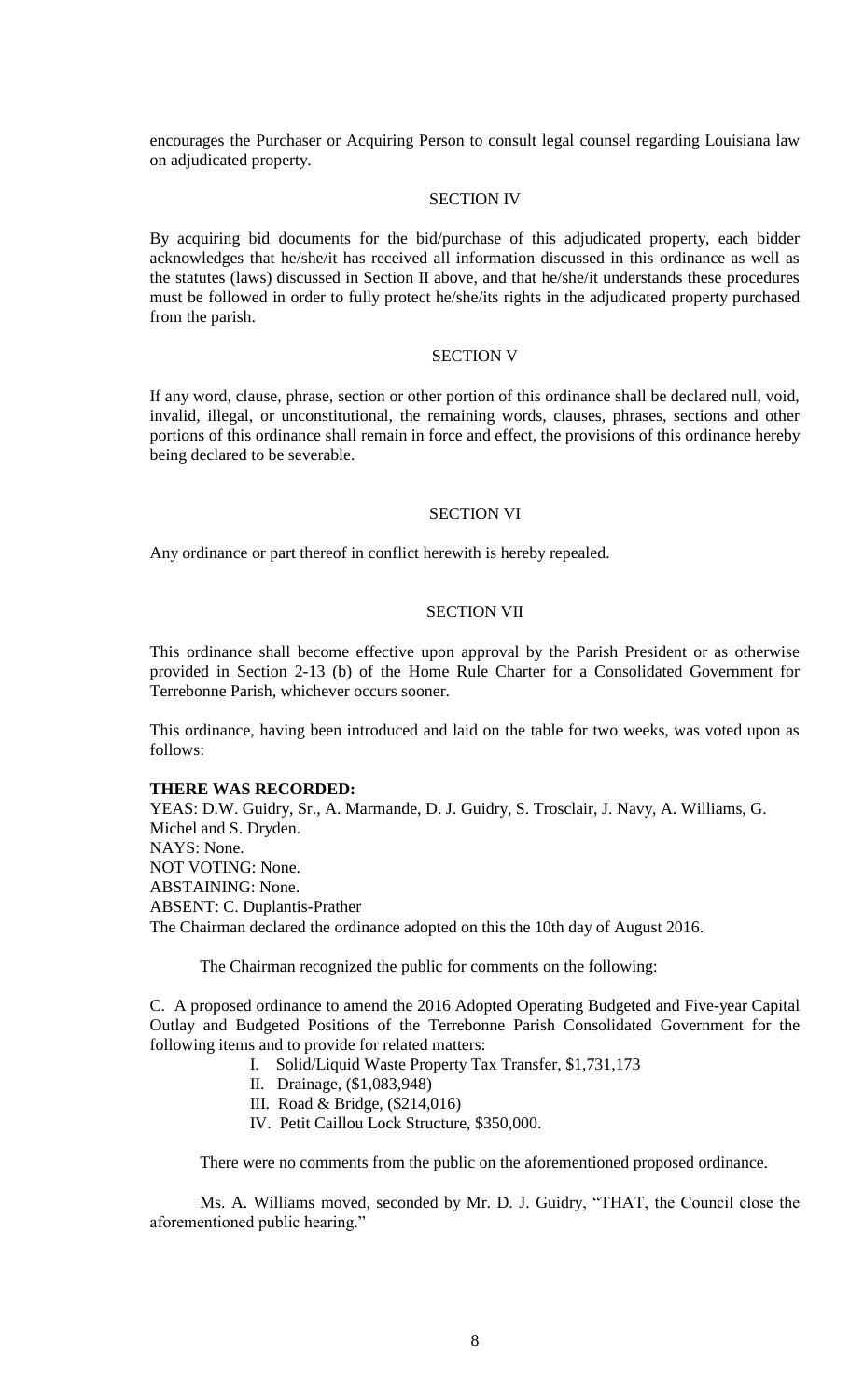The Chairman called for a vote on the motion offered by Ms. A. Williams. THERE WAS RECORDED: YEAS: D. W. Guidry Sr., A. Marmande, D. J. Guidry, S. Trosclair, J. Navy, A. Williams, G. Michel and S. Dryden. NAYS: None. ABSENT: C. Duplantis-Prather. The Chairman declared the motion adopted.

OFFERED BY: Mr. S. Trosclair SECONDED BY: Mr. A. Marmande and Mr. G. Michel

# ORDINANCE NO. 8758

AN ORDINANCE TO AMEND THE 2016 ADOPTED OPERATING BUDGET AND FIVE-YEAR CAPITAL OUTLAY AND BUDGETED POSITIONS OF THE TERREBONNE PARISH CONSOLIDATED GOVERNMENT FOR THE FOLLOWING ITEMS AND TO PROVIDE FOR RELATED MATTERS.

- **I.** SOLID/LIQUID WASTE PROPERTY TAX TRANSFER, \$1,731,173
- **II.** DRAINAGE, (\$1,083,948)
- **III.** ROAD & BRIDGE, (\$214,016)
- **IV.** PETIT CAILLOU LOCK STRUCTURE, \$350,000

#### **SECTION I**

**WHEREAS**, on November 14, 2009, voters approved the extension of the Solid/Liquid Waste Property Tax through 2029, which would allow the Parish to utilize 2 Mills of the total 11.21 for Liquid Waste projects and debt service payments, and

**WHEREAS**, the 2 mills from Solid Waste/Sanitation to Liquid Waste/Sewerage for 2016 is \$1,731,173 which will be used for the repayment of bonds for various Sewer projects, and

**NOW, THEREFORE BE IT ORDAINED**, by the Terrebonne Parish Council, on behalf of the Terrebonne Parish Consolidated Government, that the 2016 Adopted Operating Budget be amended to recognize the transfer of \$1,731,173 from Solid Waste/Sanitation to Liquid Waste/Sewerage. (Attachment A)

## **SECTION II**

**WHEREAS**, the Sales Tax Revenue projections for 2016 are lower than anticipated, and

**WHEREAS**, the Parish President asked the various departments to cut their 2016 budgeted expenditures to compensate for the decrease in the Sales Tax Revenues, and

**WHEREAS**, the Drainage Department has decreased its budget by \$1,083,948.

**NOW, THEREFORE BE IT FURTHER ORDAINED**, by the Terrebonne Parish Council, on behalf of the Terrebonne Parish Consolidated Government, that the 2016 Adopted Operating Budget be amended to recognize the decrease in expenditures for the Drainage Department. (Attachment B)

### **SECTION III**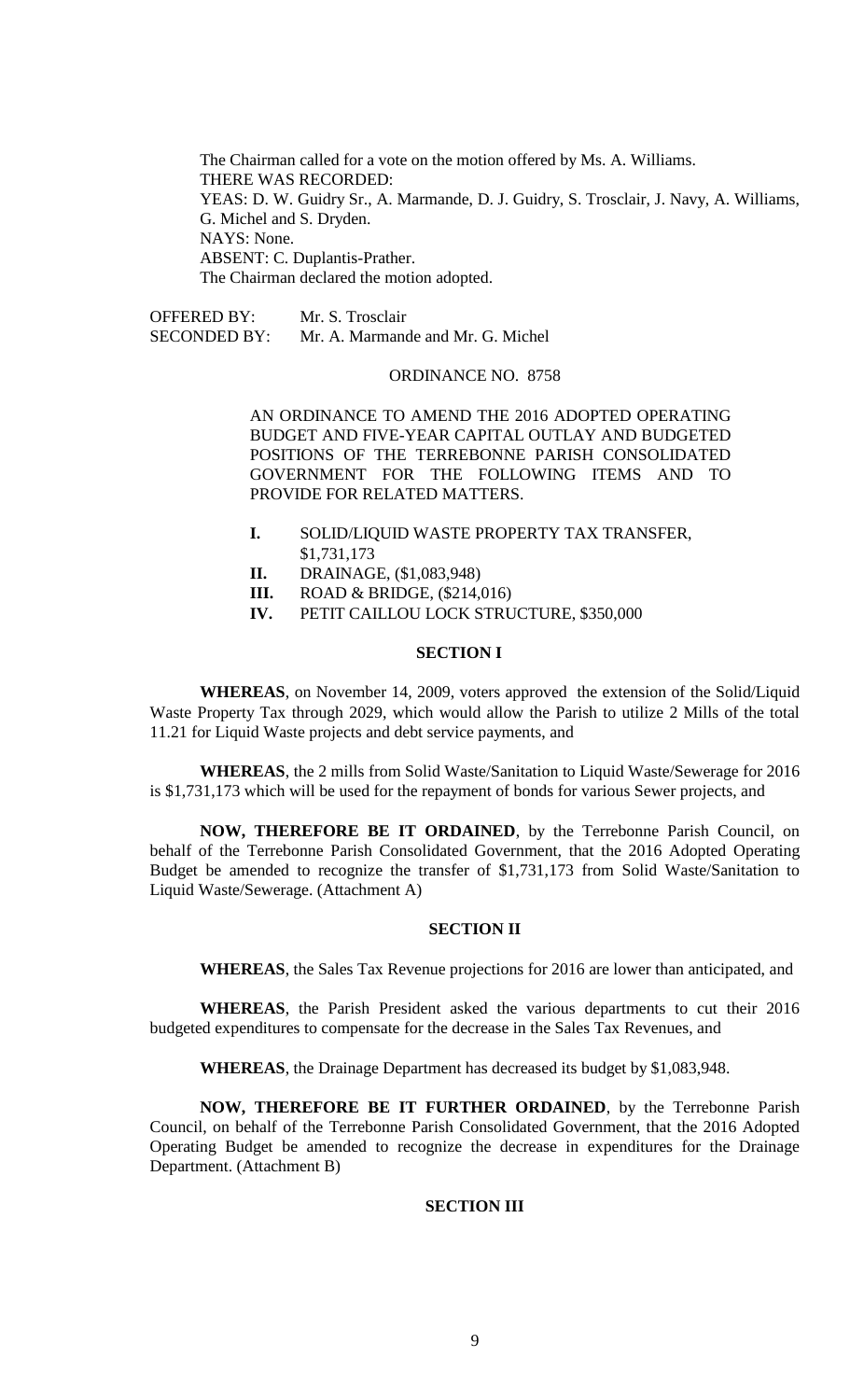**WHEREAS**, the Sales Tax Revenue projections for 2016 are lower than anticipated, and

**WHEREAS**, the Parish President asked the various departments to cut their 2016 budgeted expenditures to compensate for the decrease in the Sales Tax Revenues, and

**WHEREAS**, the Road & Bridge Department has decreased its budget by \$214,016.

**NOW, THEREFORE BE IT FURTHER ORDAINED**, by the Terrebonne Parish Council, on behalf of the Terrebonne Parish Consolidated Government, that the 2016 Adopted Operating Budget and Budgeted Positions be amended to recognize the decrease in expenditures for the Road and Bridge Department. (Attachment C)

#### **SECTION IV**

**WHEREAS**, funding is needed for the preliminary design and permitting of the secondary gate to be used in conjunction with the existing Boudreaux Canal Sector gate, to form Navigation/Flood Control Lock for the Petit Caillou Lock Structure, and

**WHEREAS**, the funding source is from the Public Works Drainage Construction Fund for a total of \$350,000.

**NOW, THEREFORE BE IT FURTHER ORDAINED**, by the Terrebonne Parish Council, on behalf of the Terrebonne Parish Consolidated Government, that the 2016 Adopted Operating Budget and 5-Year Capital Outlay Budget be amended to recognize the funding of the Petit Caillou Drainage System. (Attachment D)

### **SECTION V**

If any word, clause, phrase, section or other portion of this ordinance shall be declared null, void, invalid, illegal, or unconstitutional, the remaining words, clauses, phrases, sections and other portions of this ordinance shall remain in full force and effect, the provisions of this ordinance hereby being declared to be severable.

#### **SECTION VI**

This ordinance shall become effective upon approval by the Parish President or as otherwise provided in Section 2-13(b) of the Home Rule Charter for a Consolidated Government for Terrebonne Parish, whichever occurs sooner.

This ordinance, having been introduced and laid on the table for at least two weeks, was voted upon as follows:

THERE WAS RECORDED: YEAS: D.W. Guidry, Sr., A. Marmande, D. J. Guidry, S. Trosclair, J. Navy, A. Williams, G. Michel and S. Dryden. NAYS: None. NOT VOTING: None. ABSTAINING: None. ABSENT: C. Duplantis-Prather The Chairman declared the ordinance adopted on this, the 10th day of August 2016.

Councilman D. J. Guidry thanked President G. Dove for his vision to see the need for the Petit Caillou Lock system.

President G. Dove thanked Councilman D. J. Guidry for working with him and stated that construction hopefully will begin next year if all the permits are in place.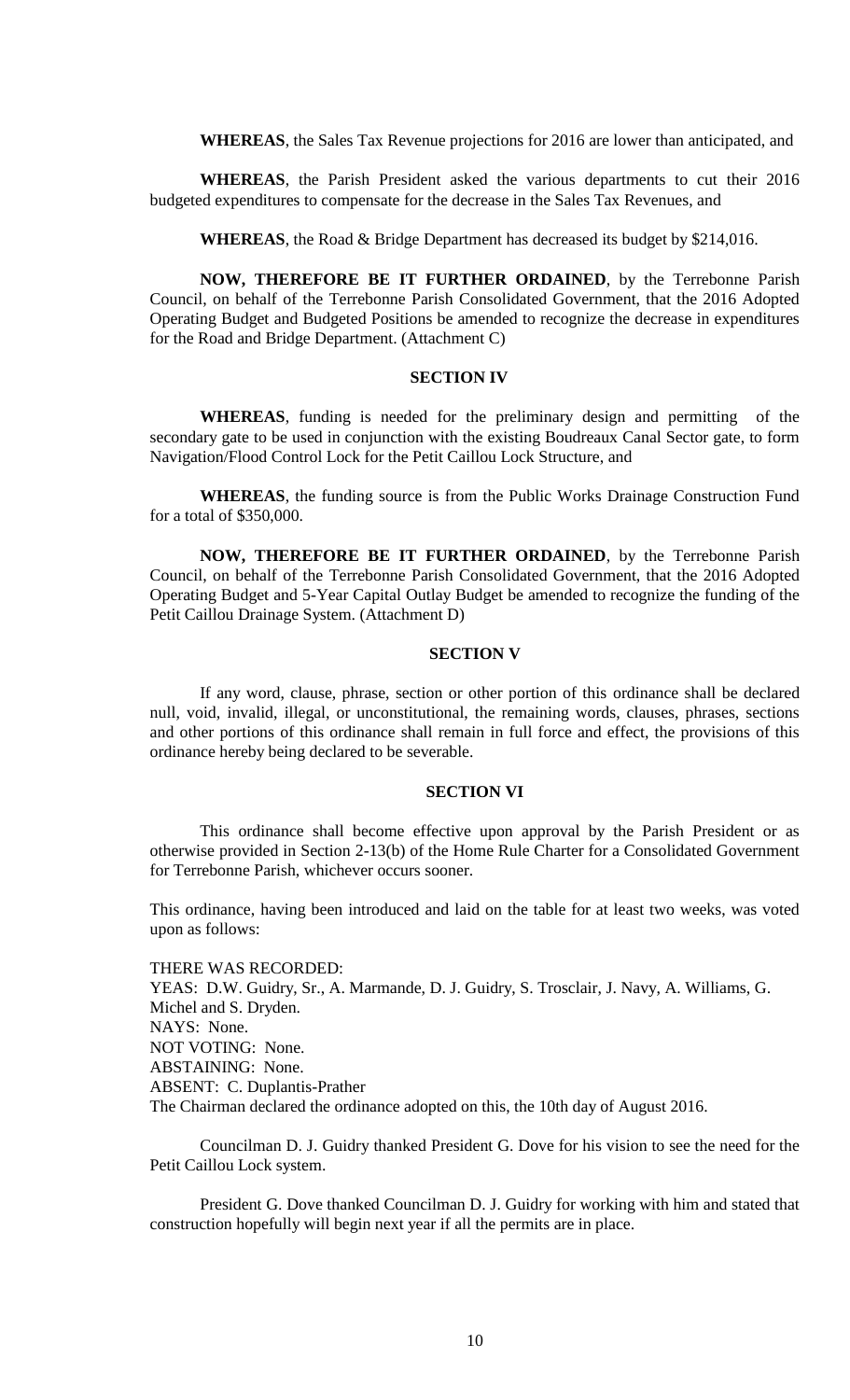The Chairman recognized the public for comments on the following:

D. A proposed ordinance to revoke a portion of an existing 65 foot drainage servitude along Lots 18 through 23 of Crescent Place Subdivision located in Sections 81 & 94, T17S-R16.

There were no comments from the public on the aforementioned proposed ordinance.

Mr. D. W. Guidry Sr. moved, seconded by Mr. S. Trosclair, "THAT, the Council close the aforementioned public hearing."

The Chairman called for a vote on the motion offered by Mr. D. W. Guidry. THERE WAS RECORDED: YEAS: D. W. Guidry Sr., A. Marmande, D. J. Guidry, S. Trosclair, J. Navy, A. Williams, G. Michel and S. Dryden. NAYS: None. ABSENT: C. Duplantis-Prather. The Chairman declared the motion adopted.

OFFERED BY: Mr. Darrin W. Guidry, Sr. SECONDED BY: Mr. S. Trosclair

#### ORDINANCE NO. 8759

AN ORDINANCE TO REVOKE A PORTION OF AN EXISTING 65 FOOT DRAINAGE SERVITUDE ALONG LOTS 18 THROUGH 23 OF CRESCENT PLACE SUBDIVISION LOCATED IN SECTIONS 81 & 94, T17S-R16; AND TO PROVIDE FOR OTHER MATTERS RELATIVE THERETO.

**WHEREAS**, by virtue of that certain Final Plat entitled CRESCENT PLACE SUBDIVISION SAVANNE ROAD PROPERTIES, L.L.C. – DEVELOPER LOCATED IN SECTIONS 81& 94, T17S-R16E, TERREBONNE PARISH, LOUISIANA, approved by David A. Waitz on December 2, 2014, filed for record with the Terrebonne Parish Recorder of Mortgages and Conveyances on December 10, 2014, at COB Entry No. 1469754 and Map No. 13908, Savanne Road Properties, LLC dedicated to the Terrebonne Parish Consolidated Government a 65 foot drainage servitude along the rear lot line of Lots 18 through 23 of Crescent Place Subdivision in Terrebonne Parish, Louisiana, for drainage and maintenance of drainage, including a pond, within the servitude area, more fully described and depicted in the said Final Plat; and

**WHEREAS**, the Terrebonne Parish Consolidated Government Administration recommends that the Terrebonne Parish Council revoke the dedication of a certain portion of that servitude, said portion being more fully described as follows:

That certain tract of land located in Sections 81 & 94, T17S, R16E, of Terrebonne Parish, Louisiana beginning at the right-of-way of Godchaux Drive and the Common Corner of Lot 23 and Lot 24 of Crescent Place Subdivision, being a  $\frac{3}{4}$ " iron rod and being the "Point of Commencement";

Thence, South 69º 51' 58" East a distance of 7.5' to the existing easternmost line of an existing 15' drainage servitude;

Thence, along said existing 15' drainage servitude south 20º 08' 02" West a distance of 162.04' to a Point, being Point "A" and being the "Point of Beginning";

Thence, South 67° 18' 25" East a distance of 489.40' to a point, being Point "B"; Thence, South 22° 54' 17" West a distance of 2.94' to a point, being Point "C";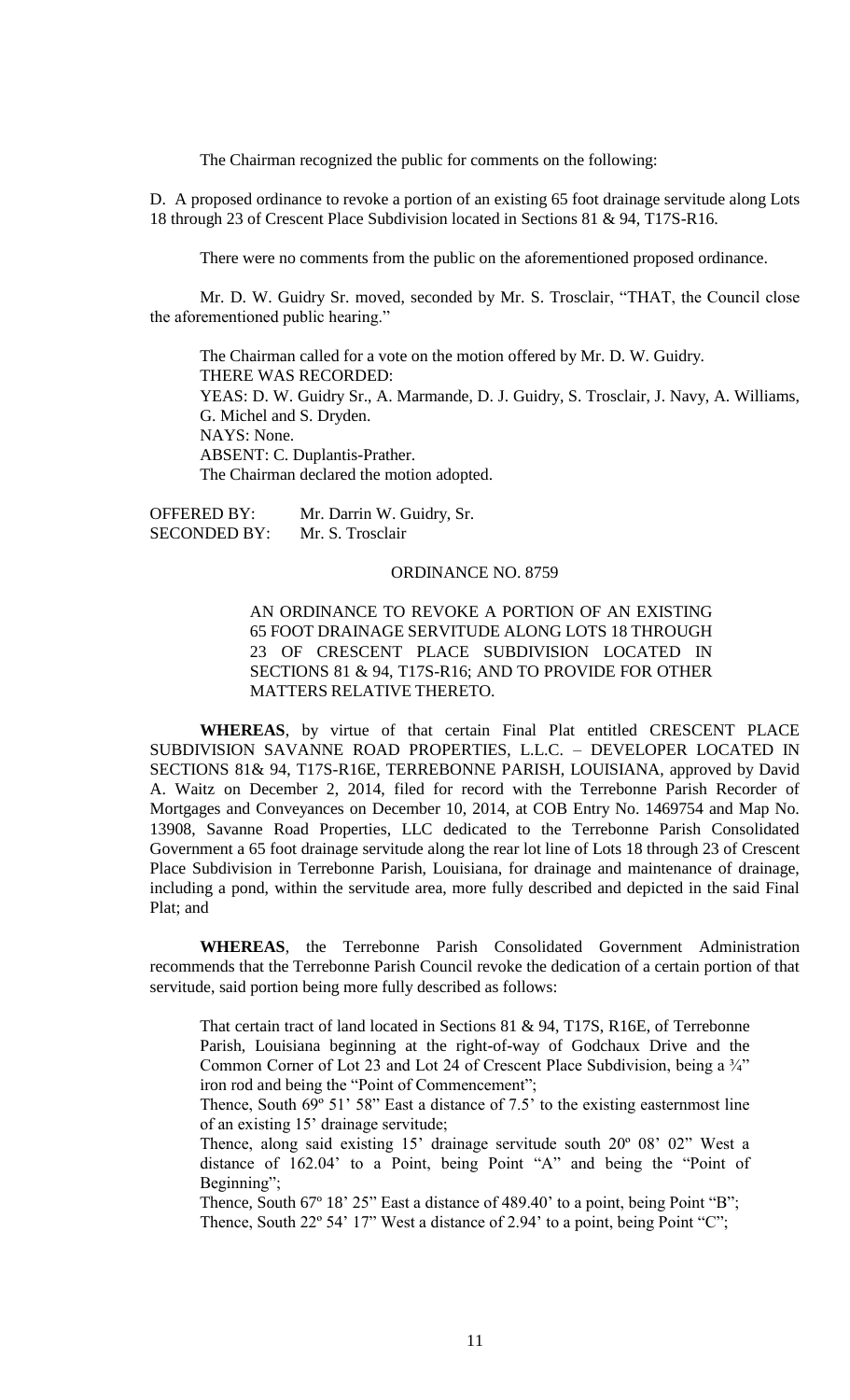Thence, North 69° 00' 33" West a distance of 174.29' to a point, being Point "D"; Thence, North 67° 13' 36" West a distance of 81.09' to a point, being Point "E" Thence, North 66° 47' 46" West a distance of 81.12' to a point, being Point "F"; Thence, North 65° 45' 35" West a distance of 37.96' to a point, being Point "G"; Thence, North 71° 35' 51" West a distance of 58.97' to a point, being Point "H"; Thence, North 63° 23' 33" West a distance of 56.05' to a point, being Point "I"; Thence, North 20º 08' 02" East a distance of 6.85' to a point, back to the "Point of Beginning." Said area described herein contains 0.0799 acres; All as more fully depicted on a plat prepared by David A. Waitz Engineering and Surveying, Inc. dated July 14, 2016, and entitled "EXHIBIT SHOWING A PORTION OF AN EXISTING 65' DRAINAGE SERVITUDE TO BE REVOKED ALONG LOTS 18 THRU 23 OF CRESCENT PLACE

SUBDIVISION LOCATED IN SECTIONS 81 & 94, T17S-R16E TERREBONNE PARISH, LOUISIANA" a copy of which is annexed hereto at Exhibit A and made a part of and incorporated herein.

as no longer needed and not being used for any public purpose; and

### SECTION I

**NOW THEREFORE, BE IT ORDAINED** that the Terrebonne Parish Council, in regular session convened, acting pursuant to the authority vested in it by the Constitution and laws of the State of Louisiana, and pursuant to the Home Rule Charter for a Consolidated Government, has determined that the following described property:

That certain tract of land located in Sections 81 & 94, T17S, R16E, of Terrebonne Parish, Louisiana beginning at the right of way of Godchaux Drive and the Common Corner of Lot 23 and Lot 24 of Crescent Place Subdivision, Being a ¾" iron rod and being the "Point of Commencement";

Thence, South 69º 51' 58" East a distance of 7.5' to the existing easternmost line of an existing 15' drainage servitude;

Thence, along said existing 15' drainage servitude south 20º 08' 02" West a distance of 162.04' to a Point, being Point "A" and being the "Point of Beginning";

Thence, South 67° 18' 25" East a distance of 489.40' to a point, being Point "B";

Thence, South 22° 54' 17" West a distance of 2.94' to a point, being Point "C";

Thence, North 69° 00' 33" West a distance of 174.29' to a point, being Point "D";

Thence, North 67° 13' 36" West a distance of 81.09' to a point, being Point "E";

Thence, North 66° 47' 46" West a distance of 81.12' to a point, being Point "F";

Thence, North 65° 45' 35" West a distance of 37.96' to a point, being Point "G";

Thence, North 71° 35' 51" West a distance of 58.97' to a point, being Point "H";

Thence, North 63° 23' 33" West a distance of 56.05' to a point, being Point "I";

Thence, North 20º 08' 02" East a distance of 6.85' to a point, back to the "Point of Beginning."

Said area described herein contains 0.0799 acres;

All as more fully depicted on a plat prepared by David A. Waitz Engineering and Surveying, Inc. dated July 14, 2016, and entitled "EXHIBIT SHOWING A PORTION OF AN EXISTING 65' DRAINAGE SERVITUDE TO BE REVOKED ALONG LOTS 18 THRU 23 OF CRESCENT PLACE SUBDIVISION LOCATED IN SECTIONS 81 & 94, T17S-R16E TERREBONNE PARISH, LOUISIANA" a copy of which is annexed hereto at Exhibit A and made a part of and incorporated herein.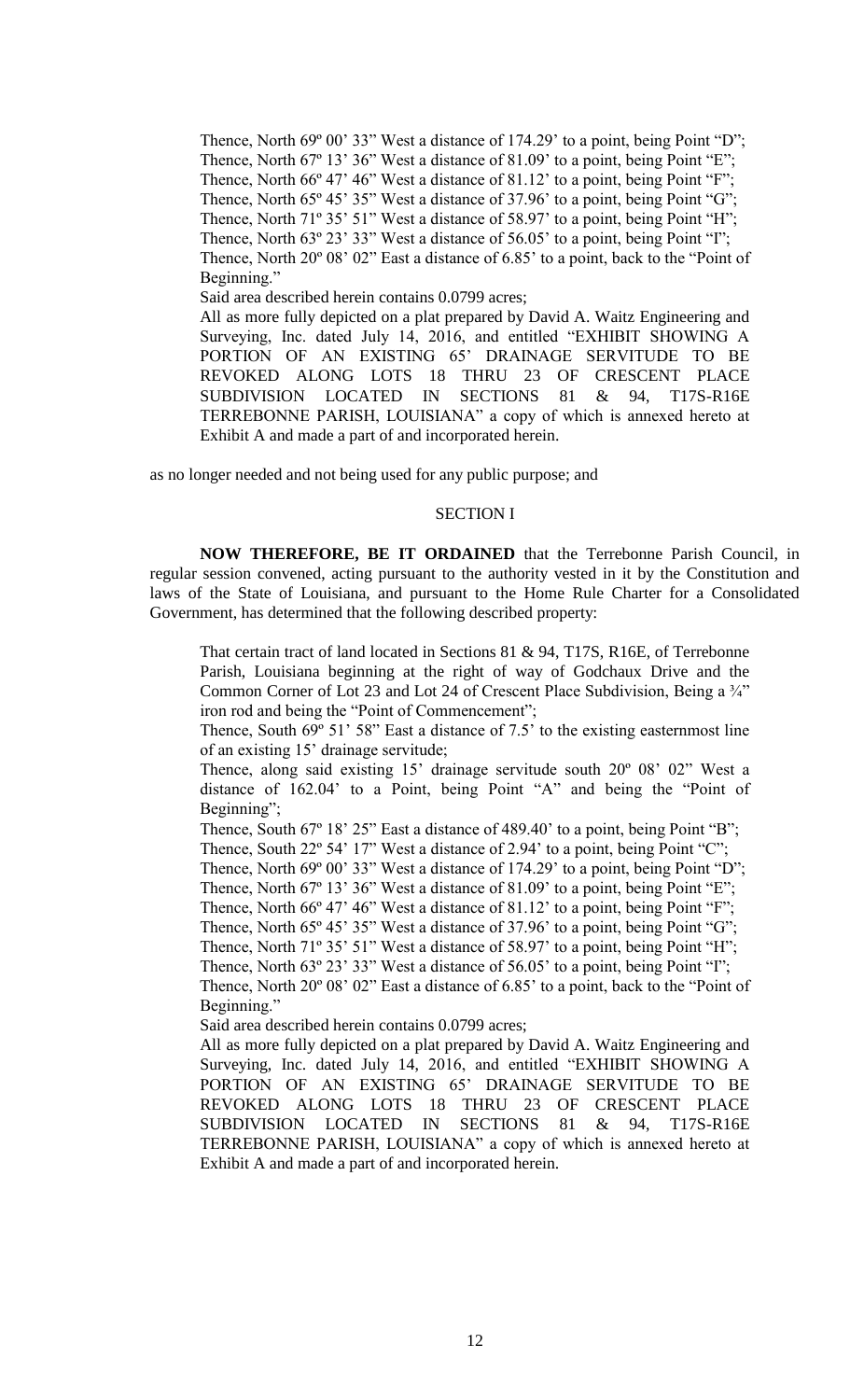is no longer needed for public purposes, and the Terrebonne Parish Council does hereby revoke the said dedication of that certain portion, and only that certain portion, of the original drainage servitude.

### SECTION II

**BE IT FURTHER ORDAINED** by the Terrebonne Parish Council that any portion of the original drainage servitude granted by that Final Plat filed for record with the Terrebonne Parish Recorder of Mortgages and Conveyances on December 10, 2014, at COB Entry No. 1469754 and Map No. 13908 not described in Section I of this Ordinance herein shall remain in full force and effect a drainage servitude in favor of the Terrebonne Parish Consolidated Government as originally dedicated;

#### SECTION III

The Terrebonne Parish Council hereby directs and requests that the Terrebonne Parish Recorder of Mortgages and Conveyances make a notation of this revocation in the record of Terrebonne Parish COB Entry No. 1469754 and Map No. 13908, to serve as occasion may require.

#### SECTION IV

If any word, clause, phrase, section or other portion of this ordinance shall be declared null, void, invalid, illegal, or unconstitutional, the remaining words, clauses, phrases, sections and other portions of this ordinance shall remain in full force and effect, the provisions of this ordinance hereby being declared to be severable.

### SECTION V

This ordinance shall become effective upon approval by the Parish President or as otherwise provided in Section 2-13(b) of the Home Rule Charter for a Consolidated Government for Terrebonne Parish, whichever occurs sooner.

This ordinance, having been introduced and laid on the table for at least two weeks, was voted upon as follows:

### **THERE WAS RECORDED:**

YEAS: D.W. Guidry, Sr., A. Marmande, D. J. Guidry, S. Trosclair, J. Navy, A. Williams, G. Michel and S. Dryden. NAYS: None. NOT VOTING: None. ABSTAINING: None. ABSENT: C. Duplantis-Prather. The Chairman declared the ordinance adopted on this the 10th day of August 2016.

The Chairman recognized the public for comments on the following:

E. A proposed ordinance to establish Section 19-16 of Chapter 19, Offenses, Miscellaneous Law Enforcement Provisions, Article IV, Offenses of the Terrebonne Parish Code to provide for Terrebonne Courthouse/Government Tower Security by Regulation of Inspection, Unlawful Disruption, Intimidation and Retaliation.

There were no comments from the public on the aforementioned proposed ordinance.

Mr. D. W. Guidry Sr. moved, seconded by Mr. S. Trosclair, "THAT, the Council close the aforementioned public hearing."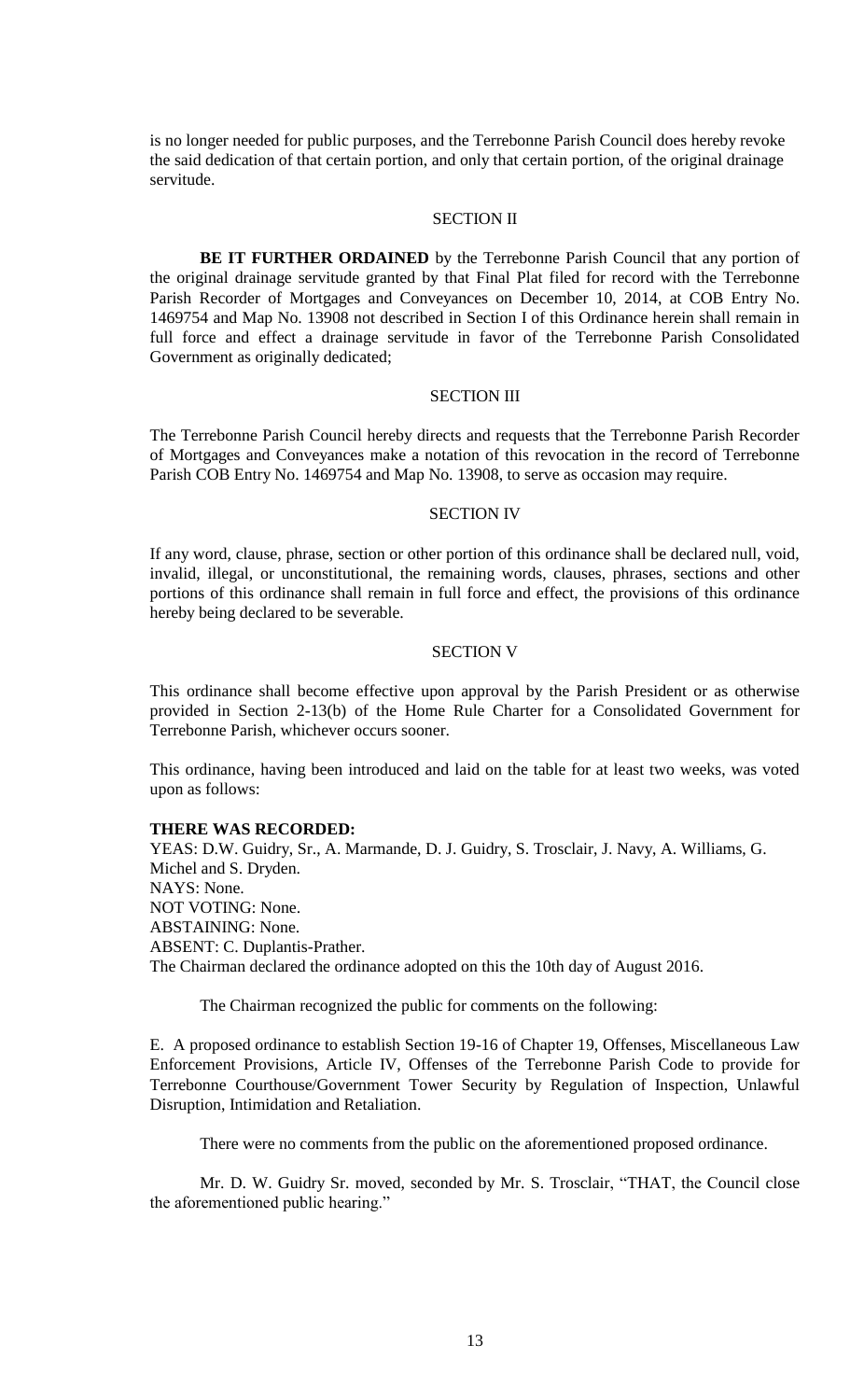The Chairman called for a vote on the motion offered by Mr. D. W. Guidry Sr. THERE WAS RECORDED: YEAS: D. W. Guidry Sr., A. Marmande, D. J. Guidry, S. Trosclair, J. Navy, A. Williams, G. Michel and S. Dryden. NAYS: None. ABSENT: C. Duplantis-Prather. The Chairman declared the motion adopted.

OFFERED BY: Mr. D. Guidry, Jr. SECONDED BY: Mr. S. Trosclair.

## ORDINANCE NO. 8760

AN ORDINANCE TO ESTABLISH SECTION 19-16 OF CHAPTER 19, OFFENSES, MISCELLANEOUS LAW ENFORCMENT PROVISIONS, ARTICLE IV, OFFENSES, OF THE TERREBONNE PARISH CODE TO PROVIDE FOR TERREBONNE PARISH COURTHOUSE/ GOVERNMENT TOWER SECURITY BY REGULATION OF INSPECTION , UNLAWFUL DISRUPTION , INTIM IDATION AND RETALIATION

**WHEREAS,** Sec. 1-06 of the Home Rule Charter for the Parish of Terrebonne provides that parish government shall have the right, power and authority to pass all ordinances requisite or necessary to promote, protect and preserve the general welfare, safety, health, peace and good order of the parish, including, but not by way of limitation, the right, power and authority to pass ordinances on all subject matter necessary , requisite or proper for the management of parish affairs, and all other subject matter without exception, subject only to the limitation that the same shall not be inconsistent with the constitution or expressly denied by general law applicable to the parish ; and

**WHEREAS,** the Terrebonne Parish Consolidated Government desires to provide for and maintain security in the Courthouse and Courthouse Annex in Houma, Louisiana, where the courtrooms of the 32nd Judicial District Court, the chambers of the Judges, the offices of the Clerk of Court, the District Attorney, and the Sheriff are located and Terrebonne Parish Government Tower in an orderly manner and

**WHEREAS,** the Courthouse Security designed to maintain a safe and contraband free environment within all areas, courtrooms, and offices of the Terrebonne Parish Old Courthouse Building, and Terrebonne Parish Government Tower; and

**WHEREAS,** the Terrebonne Parish Council seeks to regulate, relative to Terrebonne Parish Courthouse and Government Tower security, inspection, unlawful disruption, intimidation and retaliation in order to protect the general welfare, safety, health, peace and good order of the parish ;

**NOW, THEREFORE BE IT ORDAINED** by the Terrebonne Parish Council, on behalf of the Terrebonne Parish Consolidated Government, that the following policy be enacted:

#### SECTION I

Chapter 19,Article IV, Section 19-7 of the Terrebonne Parish Code is enacted to read:

### **Terrebonne Parish Courthouse/ Government Tower Security - Consent to Inspection/ Unlawful Disruption, Intimidation and Retaliation Prohibited**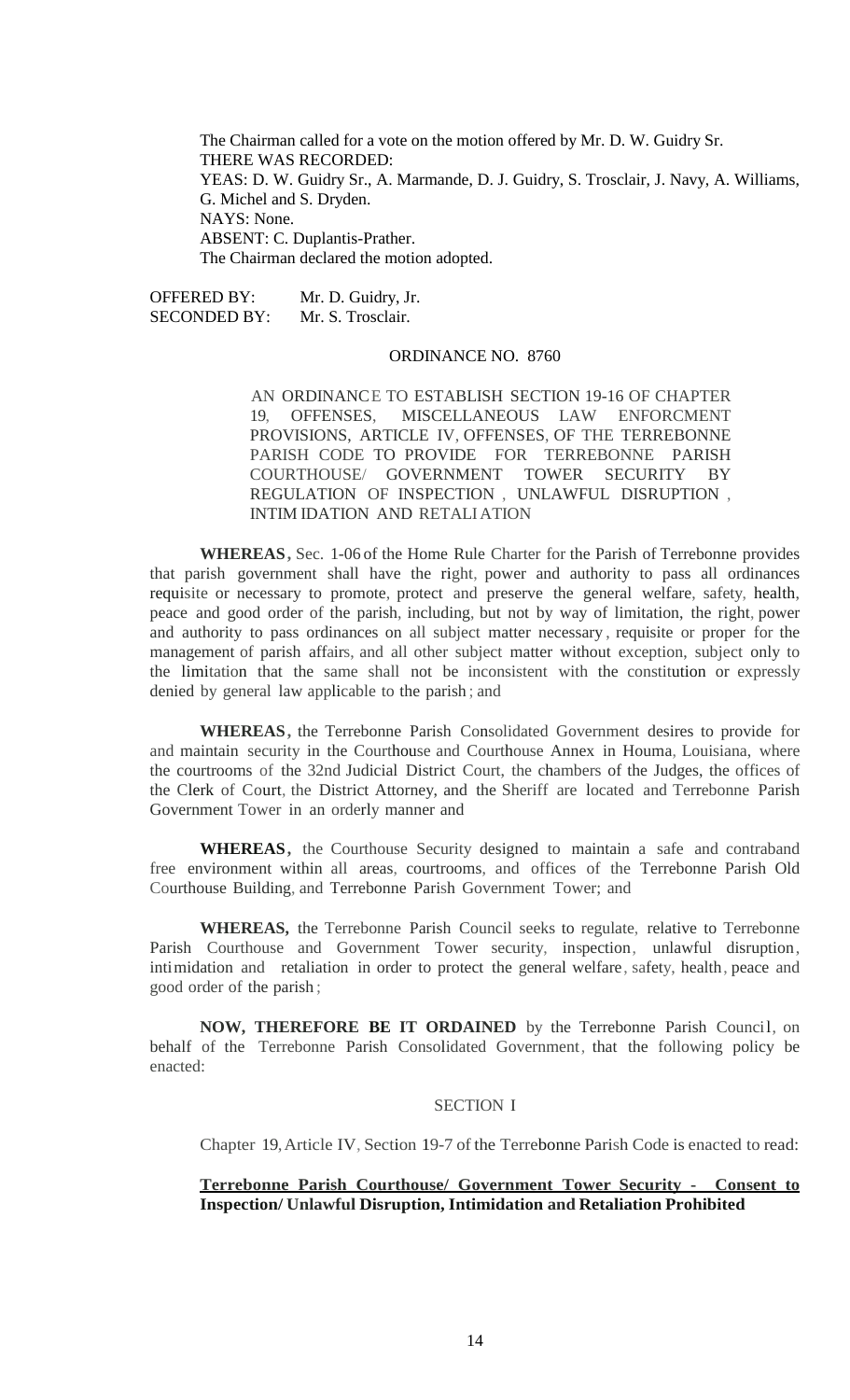1. All persons entering any Terrebonne Parish Courthouse,Courthouse Annex or Terrebonne Parish Government Tower consent to any and all inspection of person, any package, briefcase, or purse.

2. It shall be unlawful for any person entering any Terrebonne Parish Courthouse, Courthouse Annex or Terrebonne Parish Government Tower to disturb the peace or engage in disorderly conduct.

(a) disturbing the peace is the doing of any of the following in such a manner as would foresee ably disturb or alarm the public:

(1) Engage in a fistic encounter; or

- (2) Using any unnecessarily loud, offensive or insulting language; or
- (3) Appearing in an intoxicated condition; or
- (4) Engaging in any act in a violent and tumultuous manner by any three
- (3) or more persons; or
- (5) Holding of an unlawful assembly; or
- (6) Interruption of any lawful assembly of people;

3. Itshall be unlawful for any person entering any Terrebonne Parish Courthouse, Courthouse Annex or Terrebonne Parish Government Tower to intimidate or interfere in the operation of courthouse security.

(a) Intimidation and interference in the operation of courthouse security is the offering to do or doing of any act, or threatening to do any act to a public officer or public employee the purpose and intent of which is to intimidate, induce, influence, reward, compensate or cause any such person interference in the performance of courthouse security.

4. Itshall be unlawful for any person entering any Terrebonne Parish Courthouse, Courthouse Annex or Terrebonne Parish Government Tower to retaliate against any public officer or public employee where such retaliation is related to their duties in courthouse security.

(a) Retaliation against any public officer or public employee is the use of violence, force or threats upon a public officer or public employee, where:

(1) The violence,force, or threat is related to the duties of the public officer or public employee in courthouse security.

(2) is in retaliation or retribution for actions taken by the public officer or public employee as part of his official duties in courthouse security.

5. Each violation of this section shall be a separate offense. Any person who violates the provisions of this section shall, upon conviction, be guilty of a misdemeanor punishable by a fine of up to five hundred dollars (\$500.00) or imprisonment in the parish jail for thirty (30) days, or both, at the discretion of the judge.

## SECTION II

If any word, clause, phrase, section or other portion of this ordinance shall be declared null, void, invalid, illegal or unconstitutional, the remaining words, clauses, phrases, sections and other portions of this ordinance shall remain in full force and effect, the provision s of this ordinance hereby being declared to be severable.

## SECTION III

This ordinance shall become effective upon approval by the Parish President.

This ordinance, having been introduced and laid on the table for at least two weeks, was voted upon as follows: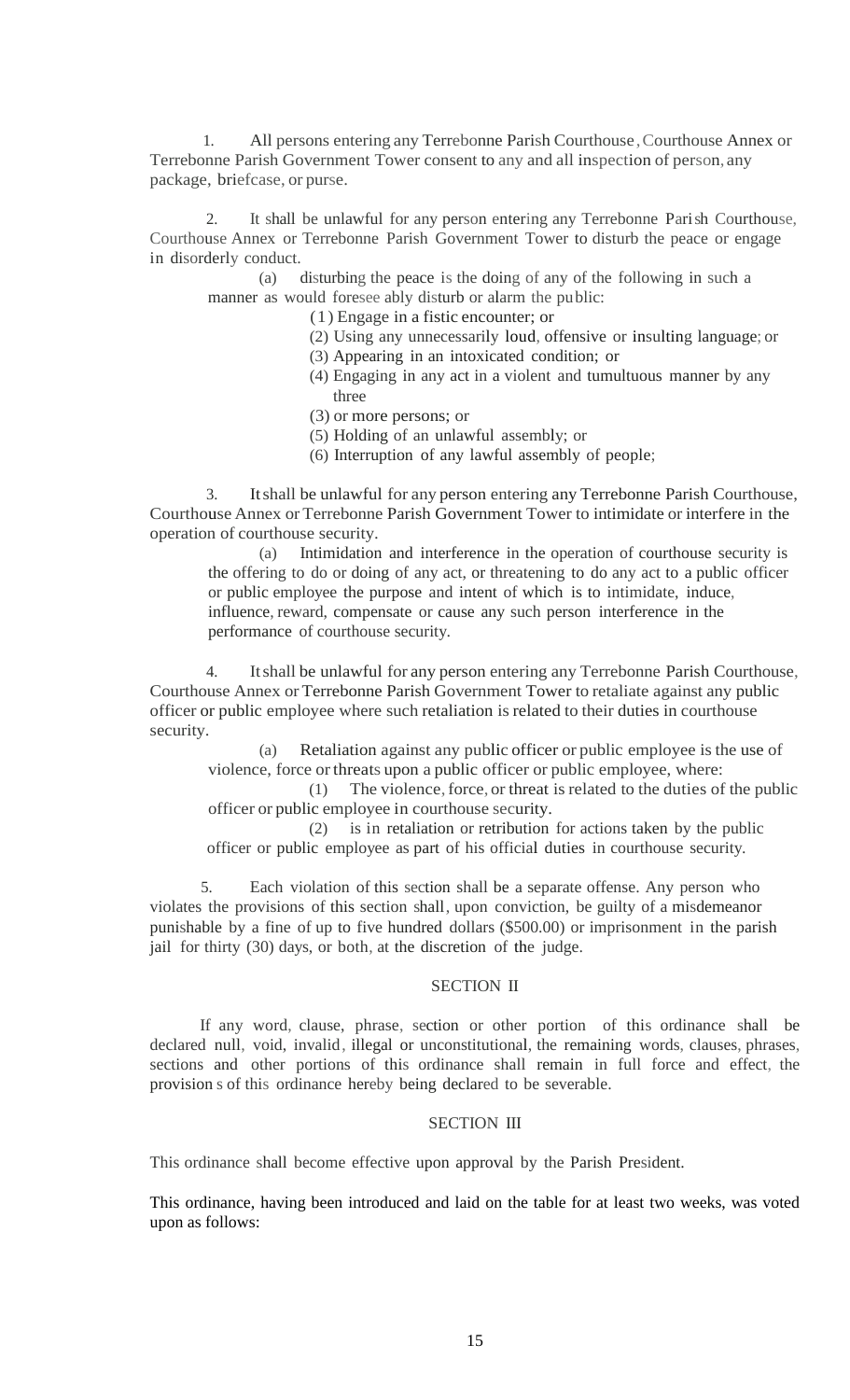### **THERE WAS RECORDED**:

YEAS: D.W. Guidry, Sr., A. Marmande, D. J. Guidry, S. Trosclair, J. Navy, A. Williams, G. Michel and S. Dryden. NAYS: None. NOT VOTING: None. ABSTAINING: None. ABSENT: C. Duplantis-Prather The Chairman declared the ordinance adopted on this the 10th day of August 2016.

The Chairman recognized the public for comments on the following:

F. A proposed ordinance to approve the Emergency Ordinance No. 8755 adopted on July 27, 2016, which ratified all resolutions as they refer to insurance premiums, brokers, consultants, and contacts for the year 2016.

There were no comments from the public on the aforementioned proposed ordinance.

Mr. D. J. Guidry moved, seconded by Mr. S. Dryden, "THAT, the Council close the aforementioned public hearing."

The Chairman called for a vote on the motion offered by Mr. D. W. Guidry Sr. THERE WAS RECORDED: YEAS: D. W. Guidry Sr., A. Marmande, D. J. Guidry, S. Trosclair, J. Navy, A. Williams, G. Michel and S. Dryden. NAYS: None. ABSENT: C. Duplantis-Prather. The Chairman declared the motion adopted.

OFFERED BY: Mr. D.J. Guidry SECONDED BY: Mr. S. Trosclair

### ORDINANCE NO. 8761

AN ORDINANCE TO APPROVE THE EMERGENCY ORDINANCE ADOPTED BY THE TERREBONNE PARISH COUNCIL ON JULY 27, 2016, WHICH RATIFIED ALL RESOLUTIONS AS THEY REFER TO INSURANCE PREMIIUMS, BROKERS, CONSULTANTS, AND CONTRACTS FOR THE YEAR 2016; CALL A PUBLIC HEARING AT 6:30 PM ON AUGUST 10, 2016, AND TO PROVIDE FOR OTHER RELATED MATTERS:

**WHEREAS**, on July 27 ,2016, the Parish Council adopted an Emergency Ordinance (Ordinance No. 8755) to ratify all resolutions as they refer to the Insurance Premiums, Brokers, Consultants, and Contracts for the year 2016, and,

**WHEREAS,** pursuant to Section 1-13 of the Terrebonne Parish Code of Ordinances, an Emergency Ordinance shall be effective for no longer than sixty (60) days after the final approval, and,

**WHEREAS**, the Parish President executed and fulfilled the duties ratified by the Parish Council in passing the Emergency Ordinance, and,

NOW, THEREFORE BE IT ORDAINED, by the Terrebonne Parish Council on behalf of the Terrebonne Parish Consolidated Government that the ratification of the Insurance Premiums,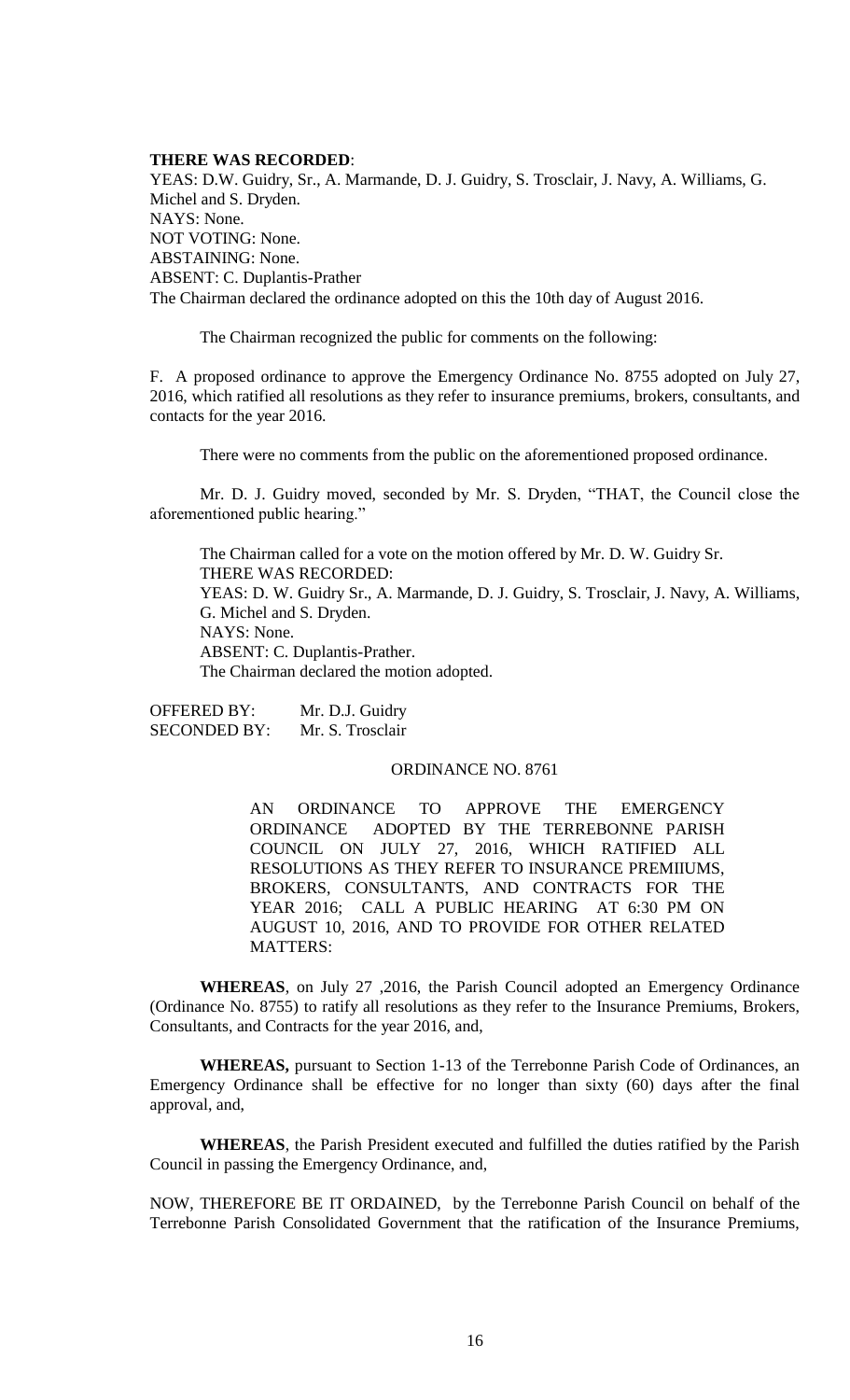Brokers, Consultants, and Contracts for the year 2016, be as authorized in the Emergency Ordinance No. 8755 adopted on July 27, 2016, are hereby approved, and ratified effective upon passage of this Ordinance, and the Parish President is authorized to execute any and all documents necessary to effectuate implementation of this ordinance.

### SECTION II

If any word, clause, phrase, section or other portion of this ordinance shall be declared null, void, invalid, illegal, or unconstitutional, the remaining words, clauses, phrases, sections and other portions of this ordinance shall remain in full force and effect, the provisions of this ordinance hereby being declared to be severable.

## SECTION III

This ordinance shall become effective upon approval by the Parish President or as otherwise provided in Section 2-13(b) of the Home Rule Charter for a Consolidated Government for Terrebonne Parish, whichever occurs sooner.

This ordinance, having been introduced and laid on the table for at least two weeks, was voted upon as follows:

THERE WAS RECORDED:

YEAS: D.W. Guidry, Sr., A. Marmande, D. J. Guidry, S. Trosclair, J. Navy, A. Williams, G. Michel and S. Dryden. NAYS: None. NOT VOTING: None. ABSTAINING: None. ABSENT: C. Duplantis-Prather The Chairman declared the ordinance adopted on this, the 10th day of August 2016.

Ms. A. Williams moved, seconded by Mr. D. J. Guidry, "THAT, the Council continue with the regular order of business."

The Chairman called for a vote on the motion offered by Ms. A. Williams. THERE WAS RECORDED: YEAS: D. W. Guidry Sr., A. Marmande, D. J. Guidry, S. Trosclair, J. Navy, A. Williams, G. Michel and S. Dryden. NAYS: None. ABSENT: C. Duplantis-Prather. The Chairman declared the motion adopted.

OFFERED BY: Mr. S. Trosclair SECONDED BY: Mr. D. Guidry

## **RESOLUTION NO. 16-387**

**WHEREAS**, Terrebonne Parish Constable, Justice of the Peace Ward 5, Douglas "Chubby" Chauvin unexpectedly and sadly passed away on Monday, July 25, 2016; and

**WHEREAS**, according to La. R.S. 18:602, the Terrebonne Parish Council, as the governing authority of this parish, must within twenty (20) days, call a special election to fill the vacancy in an office where an unexpired term exceeds one (1) year, in accordance with the provisions of R. S 18:602(E)(2)(a) and/or the dates for elections set forth in R. S. 18:402;

**WHEREAS**, a special primary and a special general election shall be called throughout the jurisdiction of the Constable, Justice of the Peace Ward 5, Parish of Terrebonne, for the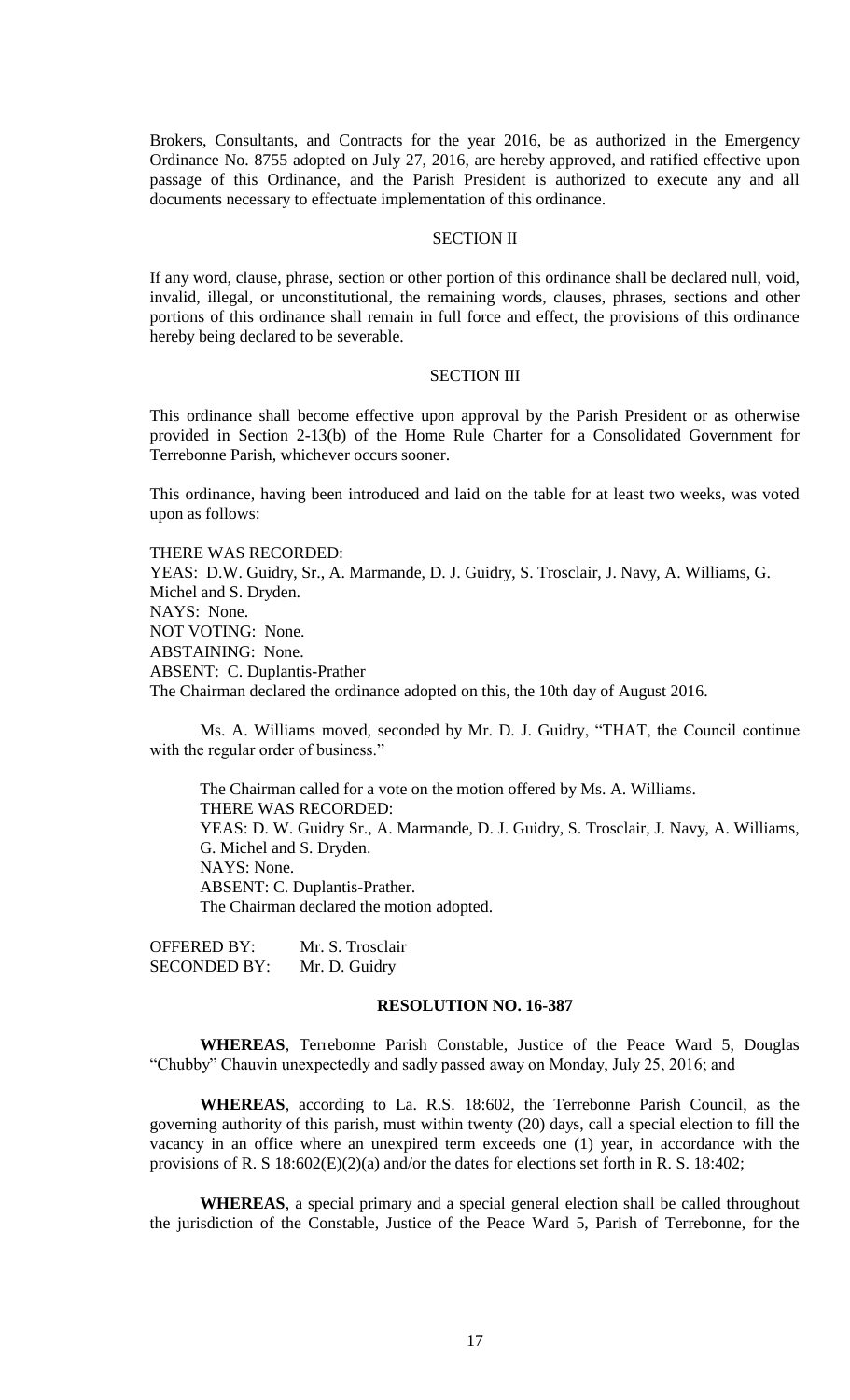purpose of electing a constable to fill the unexpired term of the office through December 31, 2020;

**WHEREAS**, the Secretary of State's Office has given the election dates as follows: The primary election shall be held on Saturday, March 25, 2017, and the general election shall be held on Saturday, April 29, 2017;

**NOW, THEREFORE BE IT RESOLVED** by the Terrebonne Parish Council, on behalf of the Terrebonne Parish Consolidated Government, that the following dates shall be scheduled for the election of an individual to complete the unexpired term of the Honorable Douglas "Chubby" Chauvin, Terrebonne Parish Constable, Justice of the Peace Ward 5;

| January 11, 12, $\&$ 13, 2017 Qualification for Office |  |
|--------------------------------------------------------|--|
|--------------------------------------------------------|--|

- March 25, 2017 Primary Election
- April 29, 2017 General Election

**BE IT FURTHER RESOLVED** that this resolution shall be published immediately in the official journal of Terrebonne Parish, *The Courier*, and forwarded to the Secretary of State's Office and to the Terrebonne Parish Clerk of Court.

## **THERE WAS RECORDED:**

YEAS: D. W. Guidry, Sr., A. Marmande, D. J. Guidry, S. Trosclair, J. Navy, A. Williams, G. Michel, and S. Dryden. NAYS: None. ABSTAINING: None. ABSENT: C. Duplantis-Prather. The Chairman declared the resolution adopted on this the 10th day of August 2016.

Mr. S. Trosclair moved, seconded by Mr. D. J. Guidry, "THAT, the Council open nominations to appoint an Interim Constable of Ward 5 due to the demise of Mr. Douglas Chauvin; nominate Mr. Lance Pellegrin; close nominations and appoint Mr. Lance Pellegrin as Interim Constable of Ward 5."

The Chairman called for a vote on the motion offered by Mr. S. Trosclair. THERE WAS RECORDED: YEAS: D. W. Guidry Sr., A. Marmande, D. J. Guidry, S. Trosclair, J. Navy, A. Williams, G. Michel and S. Dryden. NAYS: None. ABSENT: C. Duplantis-Prather. The Chairman declared the motion adopted.

The Chairman acknowledged Mr. Errol Duplantis Jr., owner of Lloyd's Pharmacy, who addressed the Council relative to Parish Pharmacy benefits. Mr. Duplantis explained that he along with several other pharmacy owners, are in support of the complex matter of pharmacy benefits and expressed that Pharmacy Benefit Managers are hurting our society in several ways.

Ms. A. Williams moved, seconded by Mr. D. J. Guidry, "THAT, the Council extend Mr. Duplantis' time an additional minute."

The Chairman called for a vote on the motion offered by Ms. A. Williams. THERE WAS RECORDED: YEAS: D. W. Guidry Sr., A. Marmande, D. J. Guidry, S. Trosclair, J. Navy, A. Williams, G. Michel and S. Dryden. NAYS: None. ABSENT: C. Duplantis-Prather. The Chairman declared the motion adopted.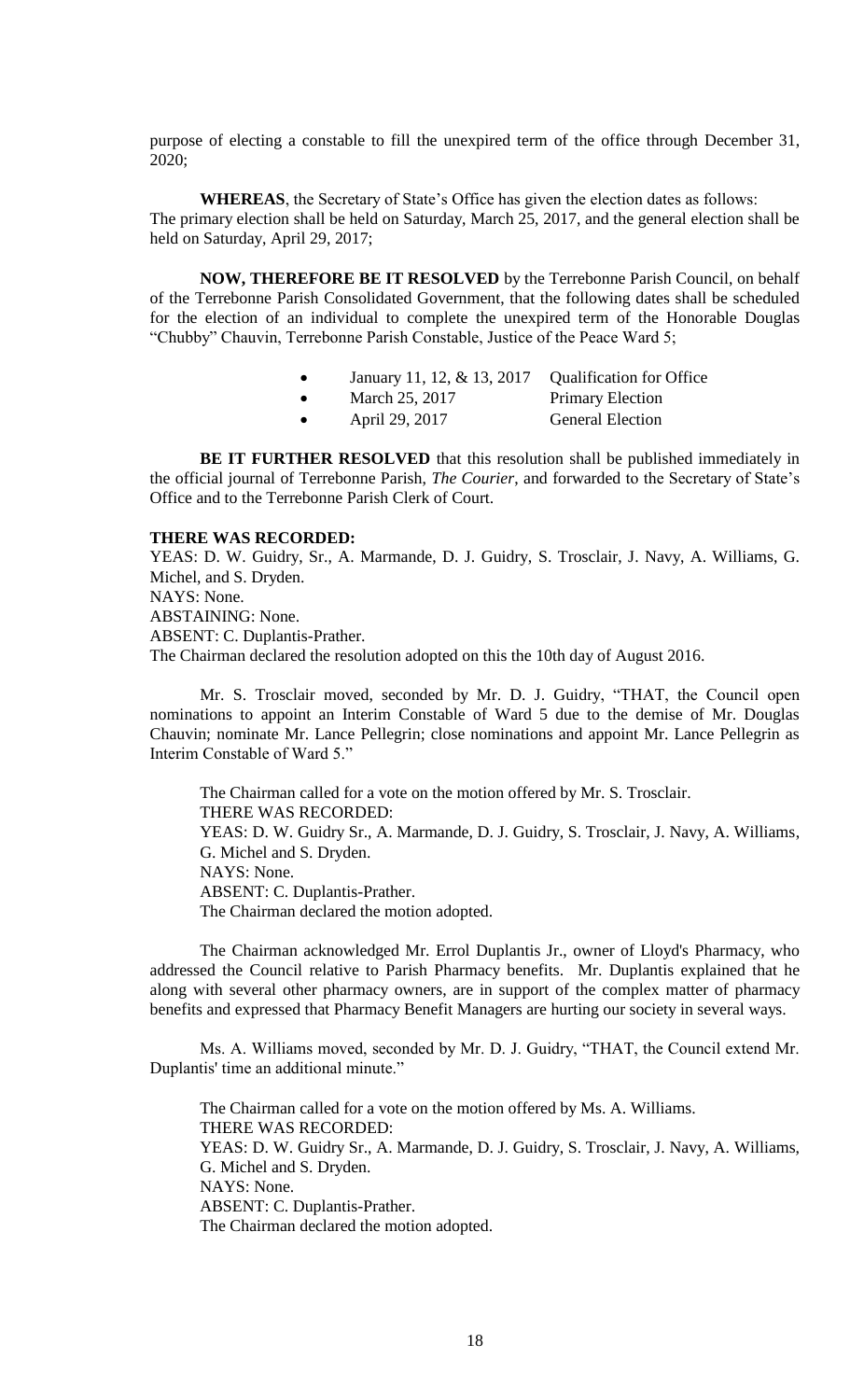Mr. Duplantis Jr. continued and explained that Terrebonne Parish will be a template as to how the community can take back some of the "say-so" in medical practices especially regarding pharmacies. Mr. Duplantis stated that he requested an Attorney General's opinion on a public entity concerning pharmacy benefits, and what's to be provided on a freedom of information request.

Ms. A. Williams moved, seconded by Mr. D. J. Guidry, "THAT, the Council extend Mr. Duplantis' time an additional minute."

The Chairman called for a vote on the motion offered by Ms. A. Williams. THERE WAS RECORDED: YEAS: D. W. Guidry Sr., A. Marmande, D. J. Guidry, S. Trosclair, J. Navy, A. Williams, G. Michel and S. Dryden. NAYS: None. ABSENT: C. Duplantis-Prather. The Chairman declared the motion adopted.

Mr. Duplantis, Jr. continued and stated he is trying to educate people on how these entities effect our communities and he and other pharmacy owners feel as though the plans they have brought forth regarding pharmacy benefits are transparent and they are willing to abide by Louisiana laws.

Several Council members and President Dove voiced their opinions regarding pharmacy benefits; and noted that any type of legal coverage goes through Administration.

The Chairman acknowledged Mrs. Priscilla Larpenter, a Houma resident, who addressed the Council relative to ASLR insurance contract with Terrebonne Parish. Mrs. Larpenter explained that it is not easy getting information because Terrebonne Parish had an insurance consultant and that people are unaware that the market was shopped by Terrebonne Parishes insurance consultant. Mrs. Larpenter expressed that they weren't trying to do anything unethical.

Ms. A. Williams moved, seconded by Mr. D. J. Guidry, "THAT, the Council extend Ms. Larpenter's time an additional minute."

The Chairman called for a vote on the motion offered by Ms. A. Williams. THERE WAS RECORDED: YEAS: D. W. Guidry Sr., A. Marmande, D. J. Guidry, S. Trosclair, J. Navy, A. Williams, G. Michel and S. Dryden. NAYS: None. ABSENT: C. Duplantis-Prather. The Chairman declared the motion adopted.

Ms. Larpenter continued and explained that the insurance coverage was bidded out twice; however, it was bidded by two different brokers. She expressed that every Government is different and that they are guided by their legal department, who knows the law regarding these concerns.

Several Council members and President Dove thanked Ms. Larpenter for explaining these matters; and noted that they will save the Parish money and keep the money in Terrebonne Parish.

The Chairman acknowledged Ms. Kati Alford, a Houma resident, who addressed the Council relative to ASLR insurance contract with Terrebonne Parish. Ms. Alford expressed her concerns regarding her father Tony Alford and noted that how he wants to help the community.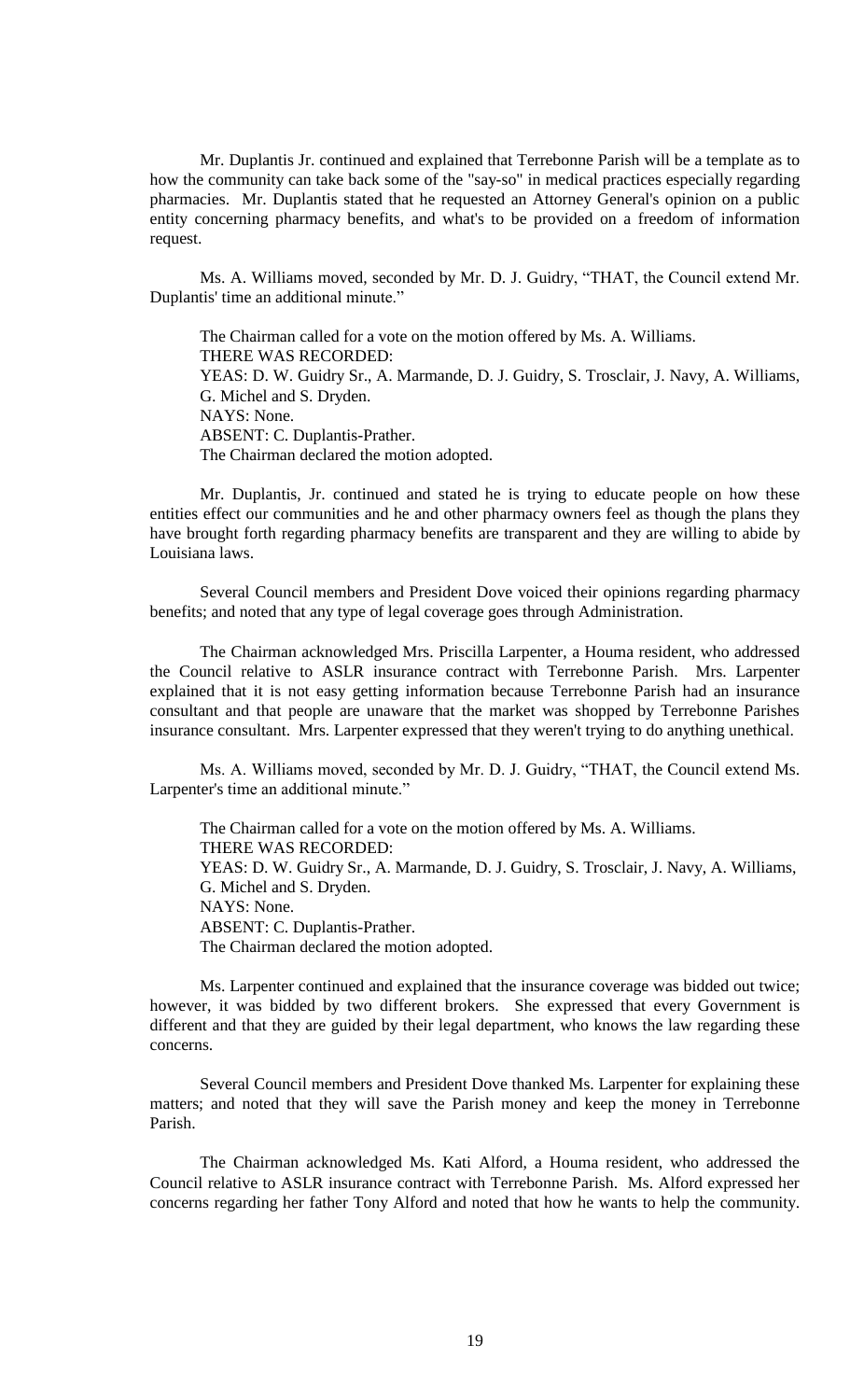She also expressed her concerns regarding her father participating in the community, being a member of a board and to also still be an effective business person without being discriminated.

President Dove and several Council members thanked Ms. Alford for her concerns and comments.

The Chairman acknowledged Ms. Lucretia McBride, a Houma resident, who addressed the Council relative to the ordinance to approve the emergency ordinance adopted on July 27, 2016. Ms. McBride expressed her appreciation to how agendas and back-up material is made available to the public to view. Ms. McBride continued and expressed her concerns about the website and Facebook group exposedat.

The Chairman acknowledged Mr. Justin Bourgeois, a Houma resident, who addressed the Council relative to ASLR insurance contract with Terrebonne Parish. Mr. Bourgeois thanked the Council, men, women and family who supported this endeavor and expressed that they take extreme pride and integrity in what they do. Mr. Bourgeois explained that this contract was negotiated for months and will save the Parish \$15,157.44 and the contract will be good until January 1, 2020.

The Chairman acknowledged Roger Bourgeois, a Houma resident, who addressed the Council relative to school zone matters and the Oak trees on New Orleans Boulevard. Mr. Bourgeois expressed that there are many public safety concerns during school pick-up times due to vehicles blocking public roadways which can cause serious accidents; and urged the Council to work with the school board within their respective districts to find viable solutions.

Mr. Bourgeois continued and stated that the Oak trees located on the median on New Orleans Boulevard have been under water for over a month with all the inclement weather Terrebonne Parish has been having and he is concerned that if something isn't done the trees will rot.

Councilman D. J. Guidry stated that vehicles parking alongside roadways near schools in his district is a serious problem which may result in a serious accident if something isn't done soon. Councilman Guidry also explained that he is on the MPO committee and that the median belongs to the State and that they are aware of the Oak tree situation and are working on a plan to help resolve the matter.

Councilman A. Marmande explained that he along with Councilwoman C. Duplantis-Prather, Houma Police Department and the Terrebonne Parish Sheriff's Department met with the School Board and that they are aware of these problems and working on finding viable solutions.

The Chairman acknowledged Ms. Shelly Ronquillo, a Houma resident, who addressed the Council relative to a funding opportunity for the Gulf Region. Ms. Ronquillo explained that there will be a 10 million dollar grant opportunity designed for the Gulf of Mexico region for areas that had an impact from Hurricane Katrina and from the Deep Water Horizon Spill. She continued and stated that there will be a webinar regarding this information tomorrow and the deadline for intentions for the grant funds is on October 5, 2016.

Councilwoman A. Williams asked Ms. Ronquillo to direct this information to South Central Planning and explained that their agency has a grant writer on staff.

President Dove asked Parish Manager A. Levron to check with Recovery Planner Jennifer Gerbaski regarding the resiliency program and for Ms. Gerbaski to get with Ms. Ronquillo regarding the information she provided.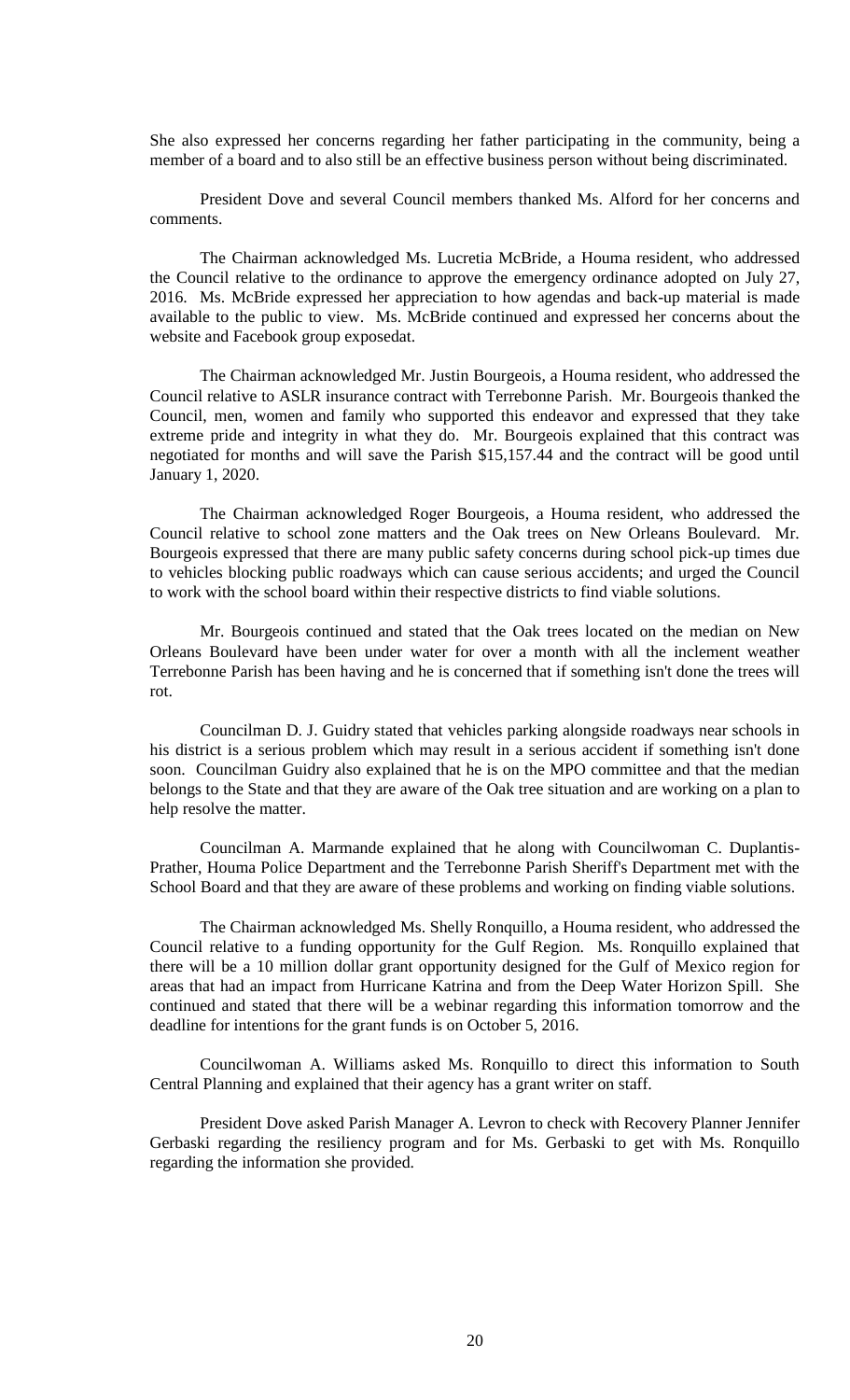The Chairman called for a report on the Budget and Finance Committee meeting held on 08/08/16, whereupon the Committee Chairwoman noting ratification of minutes calls public hearings on August 24, 2016 at 6:30 p.m., rendered the following:

#### BUDGET & FINANCE COMMITTEE

## AUGUST 8, 2016

The Chairwoman, Arlanda Williams, called the Budget & Finance Committee meeting to order at 5:30 p. m. in the Terrebonne Parish Council Meeting Room with an Invocation offered by Committee member J. Navy and the Pledge of Allegiance led by Committee member D Guidry. Upon roll call, Committee Members recorded as present were: D. W. Guidry, Sr., A, Marmande, D. J. Guidry, S. Trosclair, J. Navy, A. Williams, S. Dryden and C. Duplantis-Prather. Committee member G. Michel was recorded as absent. A quorum was declared present.

Committee Chairwoman A. Williams read a memo from Committee member G. Michel regarding his absence from tonight's proceedings due to a work commitment.

| <b>OFFERED BY:</b>  | Ms. C. Duplantis-Prather |
|---------------------|--------------------------|
| <b>SECONDED BY:</b> | Mr. D. J. Guidry         |

## **RESOLUTION NO. 16-388**

**WHEREAS,** on June 30, 2016 bids were received by the Terrebonne Parish Consolidated Government for Bid 16-R&B-51 Purchase of Aggregate Material for Various Departments/Divisions, and

**WHEREAS,** after careful review by the Purchasing Division, David Rome, Roads and Bridges Superintendent and Mike Toups, Public Works Director, it has been determined that the bid of FMT Aggregate, LLC, should be accepted for Item #1 at \$26.25 per ton, Item #2 at \$26.25 per ton and Item #3 at \$27.00 per ton and the bid of Lafarge West, Inc. must be rejected for failure to comply with the "Requirements and Instructions for Bidders", and

**WHEREAS**, Parish Administration has concurred with the recommendation that the bid of FMT Aggregate, LLC, be accepted for Bid 16-R&B-51 Purchase of Aggregate Material for Various Departments/Divisions and the bid of Lafarge West, Inc. be rejected as per attached documents, and

**NOW, THEREFORE BE IT RESOLVED** by Terrebonne Parish Council (Budget and Finance Committee), on behalf of the Terrebonne Parish Consolidated Government, that the recommendation of the Parish Administration be accepted for the purchase of aggregate material as per attached documents.

## **THERE WAS RECORDED:**

YEAS: D. W. Guidry, Sr., A. Marmande, D. J. Guidry, S. Trosclair, J. Navy, A. Williams, S. Dryden, and C. Duplantis-Prather. NAYS: None. ABSTAINING: None.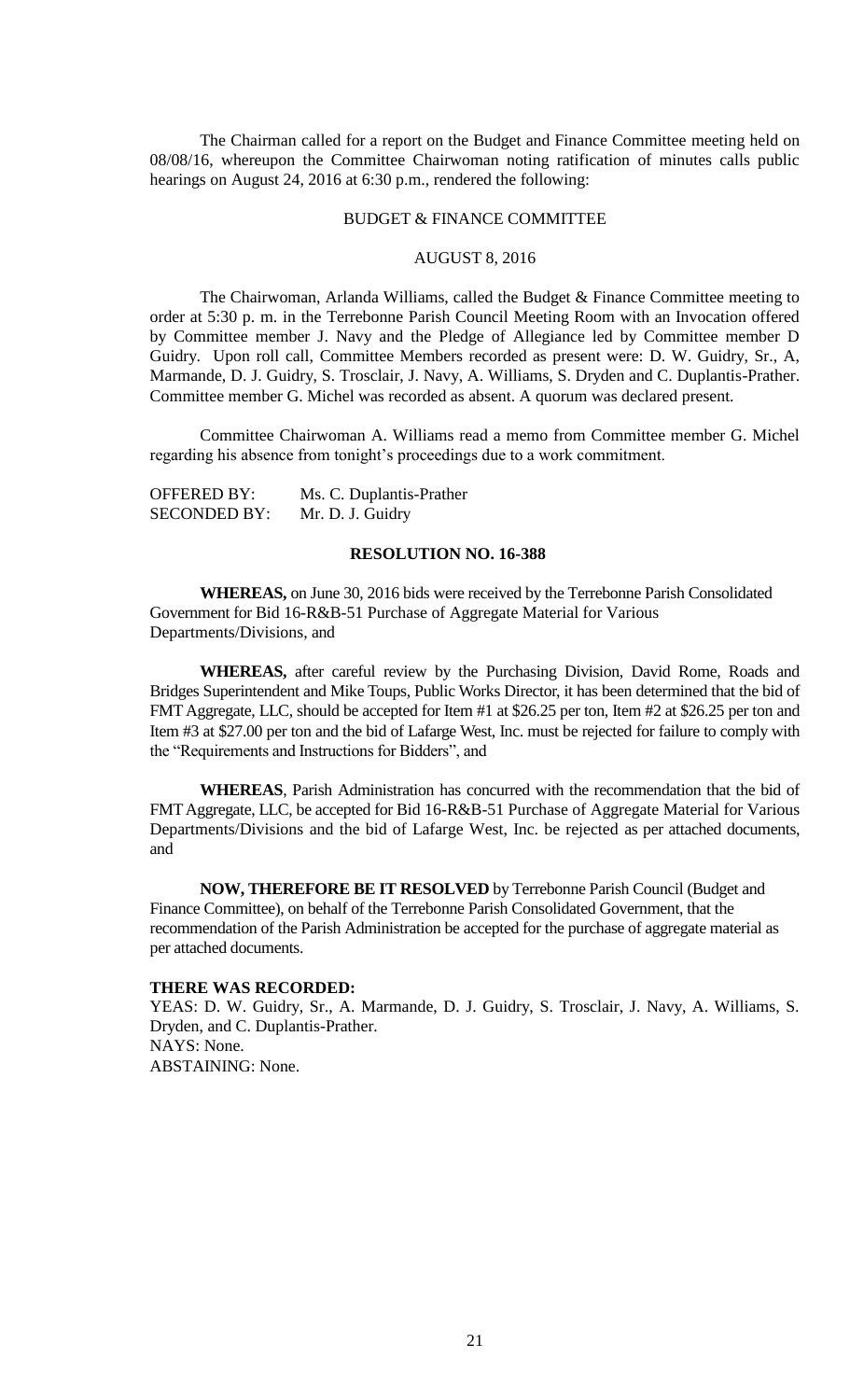ABSENT: G. Michel. The Chairwoman declared the resolution adopted on this the 8th day of August 2016.

OFFERED BY: Ms. C. Duplantis-Prather SECONDED BY: Mr. S. Dryden

## **RESOLUTION NO. 16-389**

Authorizing the Parish President to contract with Premier Catering and Events, Inc. for Dining Facilities and Catering Services in Support of Emergency Operations, and

**WHEREAS,** proposals were received by the Terrebonne Parish Consolidated Government on June 30, 2016 for RFP 16-OEPEMG-53 Dining Facilities and Catering Services in Support of EmergencyOperations, and

**WHEREAS,** after careful review, of the sole respondents proposal, by the Purchasing Division and Earl Eues, Director of the Office Homeland Security and Emergency Preparedness, it is recommended that a contract be awarded to Premier Catering and Events Inc., and

**WHEREAS**, Parish Administration concurs with the recommendation that the pre-positioned contract for Dining Facilities and Catering Services in Support of Emergency Operations be awarded to Premier Catering and Events, Inc. as per attached documents, and

**NOW, THEREFORE BE IT RESOLVED,** by the Terrebonne Parish Council, on behalf of the Terrebonne Parish Consolidated Government, that the recommendation of the Parish Administration be accepted and hereby authorized to contract with Premier Catering and Events, Inc. for Dining Facilities and Catering Services in accordance with the proposal submitted on June 30, 2016.

**BE IT FURTHER RESOLVED,** that the Parish President and all other appropriate parties be hereby authorized to execute any and all contract documents associated herewith.

### **THERE WAS RECORDED:**

YEAS: D. W. Guidry, Sr., A. Marmande, D. J. Guidry, S. Trosclair, J. Navy, A. Williams, S. Dryden, and C. Duplantis-Prather. NAYS: None. ABSTAINING: None. ABSENT: G. Michel. The Chairwoman declared the resolution adopted on this the 8th day of August 2016.

OFFERED BY: Mr. D. J. Guidry SECONDED BY: Mr. S. Trosclair

## **RESOLUTION NO. 16-390**

Awarding Bid# 10-S/P-59 (Re-Bid) Surplus Sale of Adjudicated Property at 405 Clinton Street to Rickey A. Guidry, Sr.

**WHEREAS,** on July 28, 2010 the Terrebonne Parish Council adopted Ordinance No. 7858 declaring the following described property adjudicated to the Terrebonne Parish Consolidated Government, with an owner of record as Randall Charles Smith & Nancy, as surplus:

> LOT 9 BLOCK 6 ADDEN. 3 MEDWARD SUBD. CB 2039/169. (Account# A07-36163) (405 Clinton Street), and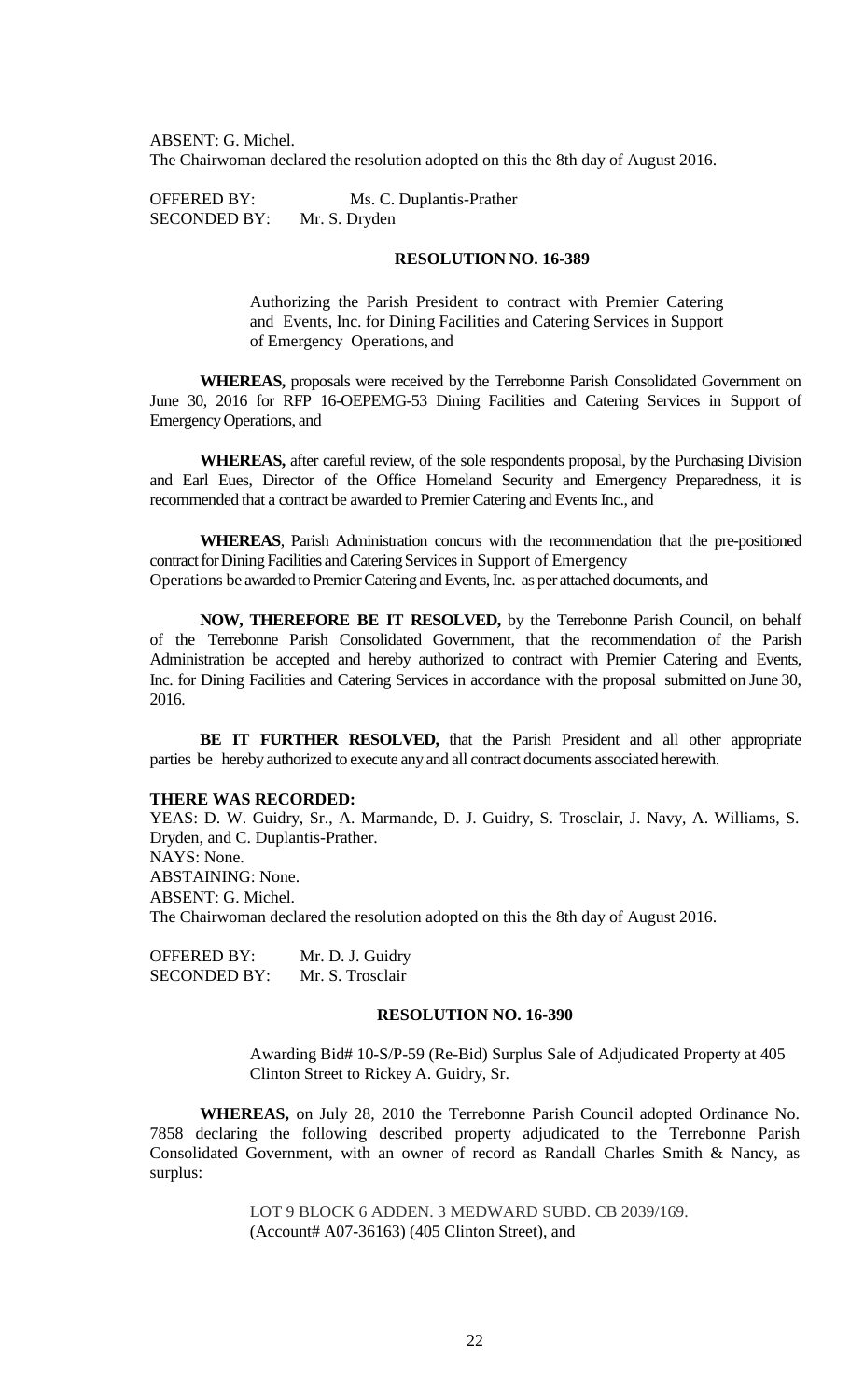**WHEREAS,** on July 18, 2016 bids were received electronically via Central Auction House by the Terrebonne Parish Consolidated Government for Bid No. 10-S/P-59 (Re-Bid) Surplus Sale of Adjudicated Property Located at 405 Clinton Street (100%) (Account# A07-36163), and

**WHEREAS,** after careful review by Parish Administration it has been determined that the highest bid received is that of Rickey A. Guidry, Sr. in the amount of Four Thousand Thirty-Three Dollars (\$4,033.00) plus the 5% website transaction fee of Two Hundred One Dollars and Sixty-Five Cents (\$201.65) for a total of Four Thousand Two Hundred Thirty-Four Dollars and Sixty-Five Cents (\$4,234.65) and that the bid should be accepted as per attached bid forms and pursuant to all the terms and conditions as stated in Ordinance 7858, and

**WHEREAS**, the Parish Administration has recommended the acceptance of the aforementioned bid for Bid No. 10-S/P-59 (Re-Bid) Surplus Sale of Adjudicated Property Located at 405 Clinton Street (100%) (Account# A07-36163) as described in attached hereto and made a part hereof.

**NOW, THEREFORE BE IT RESOLVED** by Terrebonne Parish Council (Budget and Finance Committee), on behalf of the Terrebonne Parish Consolidated Government, that the recommendation of the Parish Administration is approved and the bid of Rickey A. Guidry, Sr. is accepted as per attached bid forms and pursuant to all the terms and conditions as stated in Ordinance 7858.

# **THERE WAS RECORDED:**

YEAS: D. W. Guidry, Sr., A. Marmande, D. J. Guidry, S. Trosclair, J. Navy, A. Williams, S. Dryden, and C. Duplantis-Prather. NAYS: None. ABSTAINING: None. ABSENT: G. Michel. The Chairwoman declared the resolution adopted on this the 8th day of August 2016.

| <b>OFFERED BY:</b>  | Mr. J. Navy     |
|---------------------|-----------------|
| <b>SECONDED BY:</b> | Mr. A. Marmande |

### **RESOLUTION NO. 16-391**

Awarding Bid# 15-S/P-45 (A) (Re-Bid) Surplus Sale of Adjudicated Property at 102 Williams Street to Bruce E. Westley.

**WHEREAS,** on August 28, 2013 the Terrebonne Parish Council adopted Ordinance No. 8334 declaring the following described property adjudicated to the Terrebonne Parish Consolidated Government, with an owner of record as Mrs. Hubert Peters, as surplus:

> On The left descending bank of Bayou Dularge. bounded above by Estate Sam Williams. bounded below by Leonard Bisland. having a frontage 32' by depth 122' beginning 180' back from front fence along highway. CB 2201/588. (ACCOUNT# A10-41041) (102 Williams Street), and

**WHEREAS,** on July 18, 2016 bids were received electronically via Central Auction House by the Terrebonne Parish Consolidated Government for Bid No. 15-S/P-45(A) (Re-Bid) Surplus Sale of Adjudicated Property Located at 102 Williams Street (100%) (Account# A10-41041), and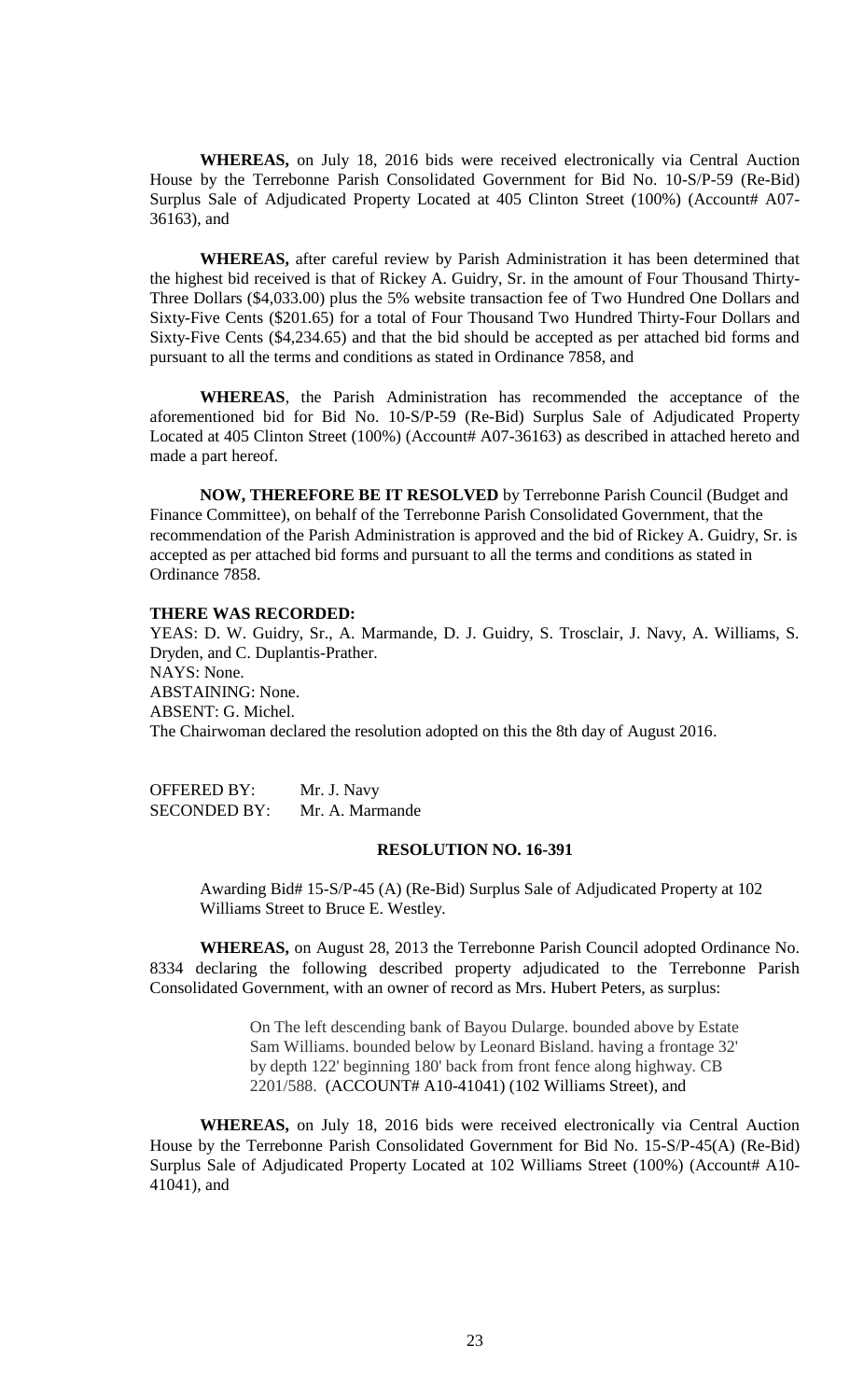**WHEREAS,** after careful review by Parish Administration it has been determined that the highest bid received is that of Bruce E. Westley in the amount of One Thousand Six Hundred Fifty-Eight Dollars (\$1,658.00) plus the 5% website transaction fee of Eighty-Two Dollars and Ninety Cents (\$82.90) for a total of One Thousand Seven Hundred Forty Dollars and Ninety Cents (\$1,740.90) and that the bid should be accepted as per attached bid forms and pursuant to all the terms and conditions as stated in Ordinance 8334, and

**WHEREAS**, the Parish Administration has recommended the acceptance of the aforementioned bid for Bid No. 15-S/P-45(A) (Re-Bid) Surplus Sale of Adjudicated Property Located at 102 Williams Street (100%) (Account# A10-41041) as described in attached hereto and made a part hereof.

**NOW, THEREFORE BE IT RESOLVED** by Terrebonne Parish Council (Budget and Finance Committee), on behalf of the Terrebonne Parish Consolidated Government, that the recommendation of the Parish Administration is approved and the bid of Bruce E. Westley is accepted as per attached bid forms and pursuant to all the terms and conditions as stated in Ordinance 8334.

### **THERE WAS RECORDED:**

YEAS: D. W. Guidry, Sr., A. Marmande, D. J. Guidry, S. Trosclair, J. Navy, A. Williams, S. Dryden, and C. Duplantis-Prather. NAYS: None. ABSTAINING: None. ABSENT: G. Michel. The Chairwoman declared the resolution adopted on this the 8th day of August 2016.

| <b>OFFERED BY:</b>  | Mr. A. Marmande          |
|---------------------|--------------------------|
| <b>SECONDED BY:</b> | Ms. C. Duplantis-Prather |

### **RESOLUTION NO. 16-392**

A resolution awarding Bid# 15-S/P-57 (K) (Re-Bid) Surplus Sale of Adjudicated Property at 200 Kennedy Drive to Dean Neil.

**WHEREAS,** on October 23, 2013 the Terrebonne Parish Council adopted Ordinance No. 8366 declaring the following described property adjudicated to the Terrebonne Parish Consolidated Government, with an owners of record as Horace Johnson (95%) and William H. Harper & Wife (5%), as surplus:

> LOT 1 BLOCK 10 MONTEGUT HEIGHTS. CB 2201/144. (Account# A06-31659) (200 Kennedy Drive), and

**WHEREAS,** on July 18, 2016 bids were received electronically via Central Auction House by the Terrebonne Parish Consolidated Government for Bid No. 15-S/P-57(K) (Re-Bid) Surplus Sale of Adjudicated Property Located at 200 Kennedy Drive (100%) (Account# A06-31659), and

**WHEREAS,** after careful review by Parish Administration it has been determined that the highest bid received is that of Dean Neil in the amount of One Thousand Eight Hundred Dollars (\$1,800.00) plus the 5% website transaction fee of Ninety Dollars (\$90.00) for a total of One Thousand Eight Hundred Ninety Dollars (\$1,890.00) and that the bid should be accepted as per attached bid forms and pursuant to all the terms and conditions as stated in Ordinance 8366, and

**WHEREAS**, the Parish Administration has recommended the acceptance of the aforementioned bid for Bid No. 15-S/P-57(K) (Re-Bid) Surplus Sale of Adjudicated Property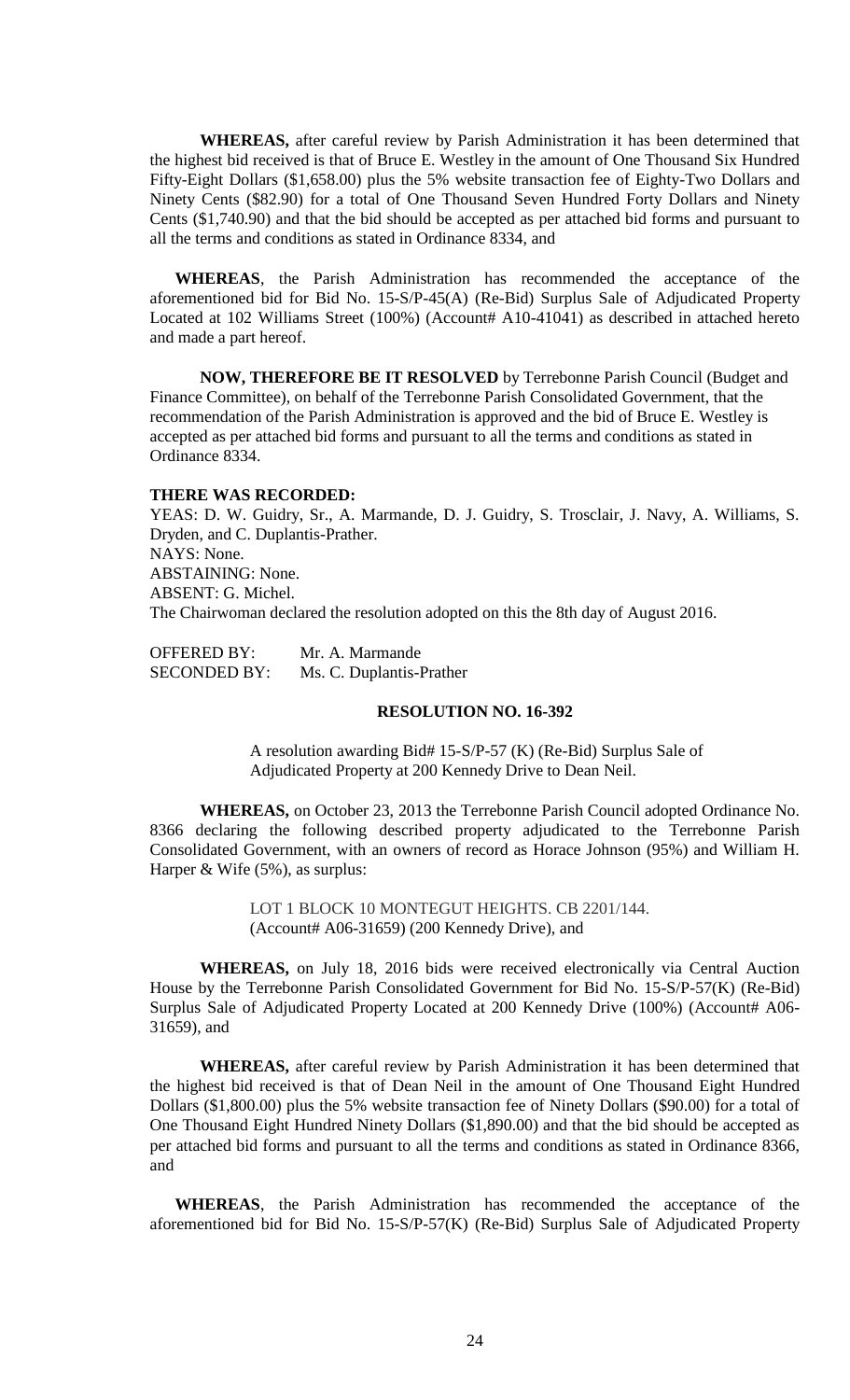Located at 200 Kennedy Drive (100%) (Account# A06-31659) as described in attached hereto and made a part hereof.

**NOW, THEREFORE BE IT RESOLVED** by Terrebonne Parish Council (Budget and Finance Committee), on behalf of the Terrebonne Parish Consolidated Government, that the recommendation of the Parish Administration is approved and the bid of Dean Neil is accepted as per attached bid forms and pursuant to all the terms and conditions as stated in Ordinance 8366.

### **THERE WAS RECORDED:**

YEAS: D. W. Guidry, Sr., A. Marmande, D. J. Guidry, S. Trosclair, J. Navy, A. Williams, S. Dryden, and C. Duplantis-Prather. NAYS: None. ABSTAINING: None. ABSENT: G. Michel. The Chairwoman declared the resolution adopted on this the 8th day of August 2016.

| <b>OFFERED BY:</b>  | Mr. S. Trosclair |
|---------------------|------------------|
| <b>SECONDED BY:</b> | Mr. D. J. Guidry |

### **RESOLUTION NO. 16-393**

**WHEREAS,** Louisiana Statutory Law provides for the disposal of surplus movable property having a value of \$5,000.00 or less, in addition to other legally permissible means, at private sale which is, in the opinion of the governing authority, not needed for public purposes; and

**WHEREAS**, the movable property listed in the attached Exhibit A each have a valued of \$5,000.00 or less, as indicated by the values set out next to each item on the attached Exhibit A; and

**WHEREAS**, the parish administration has recommended that the movable property listed in the attached Exhibit A be declared surplus as the items are no longer useful, nor do they serve a public purpose and authorizes immediate award to the highest bidder for all items, including those where the highest bid exceeds \$5,000.00; and

**NOW THEREFORE, BE IT RESOLOVED** by the Terrebonne Parish Council that the movable property listed in the attached Exhibit A be declared surplus and grants authorization to dispose of said items by private sale or by any other legally approved method to the highest bidder pursuant to statutory law, including those where the highest bid exceeds \$5,000.00.

#### **THERE WAS RECORDED:**

YEAS: D. W. Guidry, Sr., A. Marmande, D. J. Guidry, S. Trosclair, J. Navy, A. Williams, S. Dryden, and C. Duplantis-Prather. NAYS: None. ABSTAINING: None. ABSENT: G. Michel. The Chairwoman declared the resolution adopted on this the 8th day of August 2016.

Ms. C. Duplantis-Prather moved, seconded by Mr. S. Trosclair, "THAT, the Budget & Finance Committee introduce a proposed ordinance to declare as surplus a tax property located at 617 Hobson Street that was adjudicated to the Terrebonne Parish Consolidated Government (10% interest) and to acquire authorization to dispose of said property in accordance with LA R.S. 47:2196; and call a public hearing on said matters on Wednesday, August 24, 2016 at 6:30 p.m."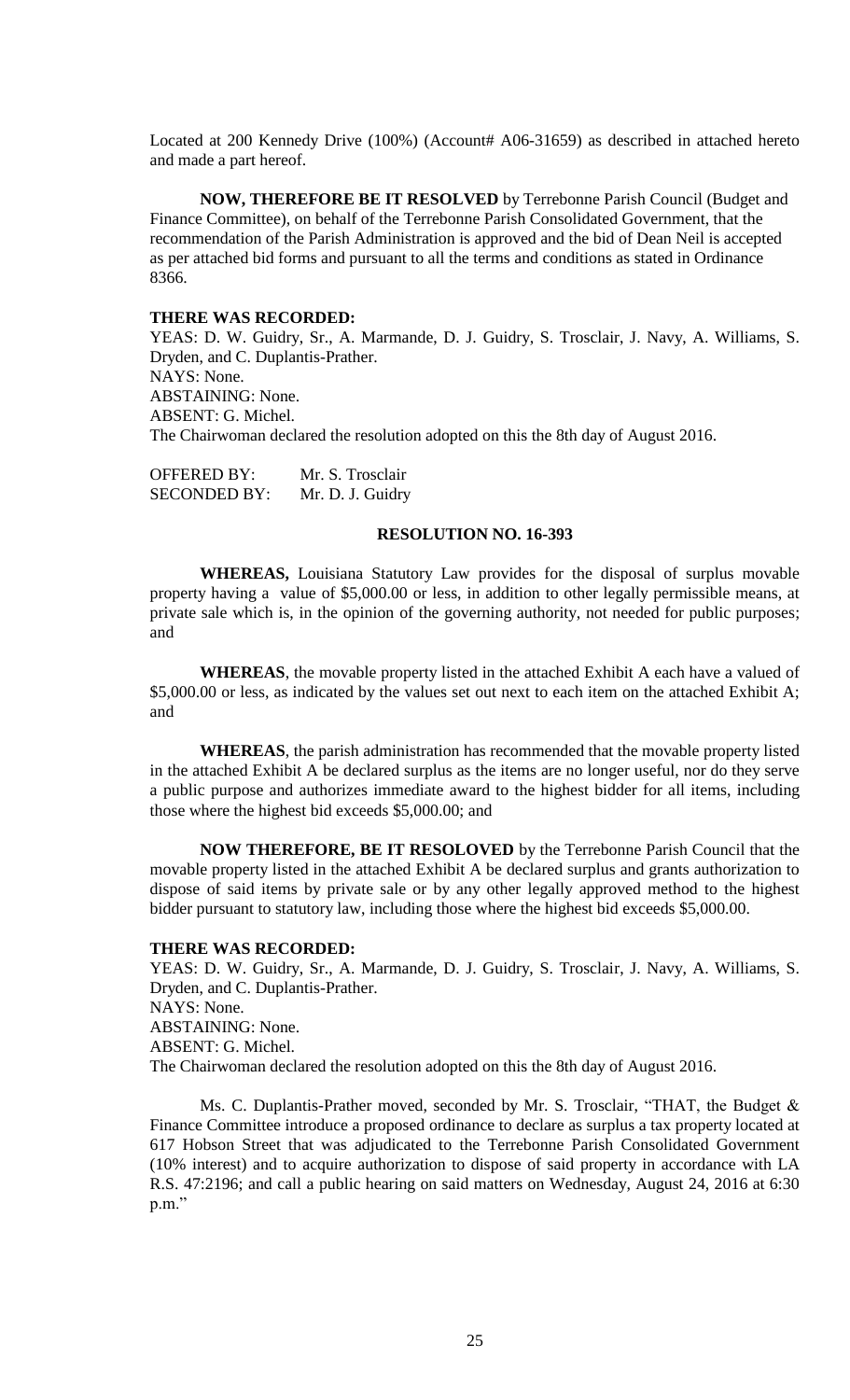The Chairwoman called for the vote on the motion offered by Ms. C. Duplantis-Prather. THERE WAS RECORDED: YEAS: D. W. Guidry, Sr., A. Marmande, D. J. Guidry, S. Trosclair, J. Navy, A. Williams, S. Dryden and C. Duplantis-Prather. NAYS: None. ABSENT: G. Michel. The Chairwoman declared the motion adopted.

Ms. C. Duplantis-Prather moved, seconded by Mr. D. W. Guidry, Sr., "THAT, the Budget & Finance Committee introduce an ordinance to declare one (1) 2003 Daewoo marsh buggy from the Forced Drainage Division of the Public Works Department, with a value in excess of \$5,000.00, as surplus and authorizing said items to be disposed of through legally approved methods and call a public hearing on said matters on Wednesday, August 24, 2016 at 6:30 p.m."

The Chairwoman called for the vote on the motion offered by Ms. C. Duplantis-Prather. THERE WAS RECORDED: YEAS: D. W. Guidry, Sr., A. Marmande, D. J. Guidry, S. Trosclair, J. Navy, A. Williams, S. Dryden and C. Duplantis-Prather. NAYS: None. ABSENT: G. Michel. The Chairwoman declared the motion adopted.

Ms. C. Duplantis-Prather moved, seconded by Mr. D. W. Guidry, Sr., "THAT the Budget and Finance Committee introduce an ordinance to amend the 2016 Adopted Operating Budget and Budgeted Positions of the Terrebonne Parish Consolidated Government for the following items and to provide for related matters:

- I. Houma Police Department, \$6,131
- II. General Fund-Holiday Decorations, \$36,500
- III. Planning and Zoning, (\$116,000)
- IV. Recreation, (\$25,000)
- V. Human Resources, (\$19,850)
- VI. Risk Management, (\$5,910)
- VII. Houma Fire Department, (\$60,000)
- VIII. Juvenile Detention Center, (\$63,700)

and call a public hearing on said matter on Wednesday, August 24, 2016 at 6:30 p.m."

The Chairwoman called for the vote on the motion offered by Ms. C. Duplantis-Prather. THERE WAS RECORDED:

YEAS: D. W. Guidry, Sr., A. Marmande, D. J. Guidry, S. Trosclair, J. Navy, A. Williams, S. Dryden and C. Duplantis-Prather. NAYS: None.

ABSENT: G. Michel.

The Chairwoman declared the motion adopted.

Mr. S. Dryden moved, seconded by Ms. C. Duplantis-Prather, "THAT, there being no further business to come before the Budget & Finance Committee, the meeting be adjourned."

The Chairwoman called for the vote on the motion offered by Mr. S. Dryden. THERE WAS RECORDED: YEAS: D. W. Guidry, Sr., A. Marmande, D. J. Guidry, S. Trosclair, J. Navy, A. Williams, S. Dryden and C. Duplantis-Prather. NAYS: None. ABSENT: G. Michel.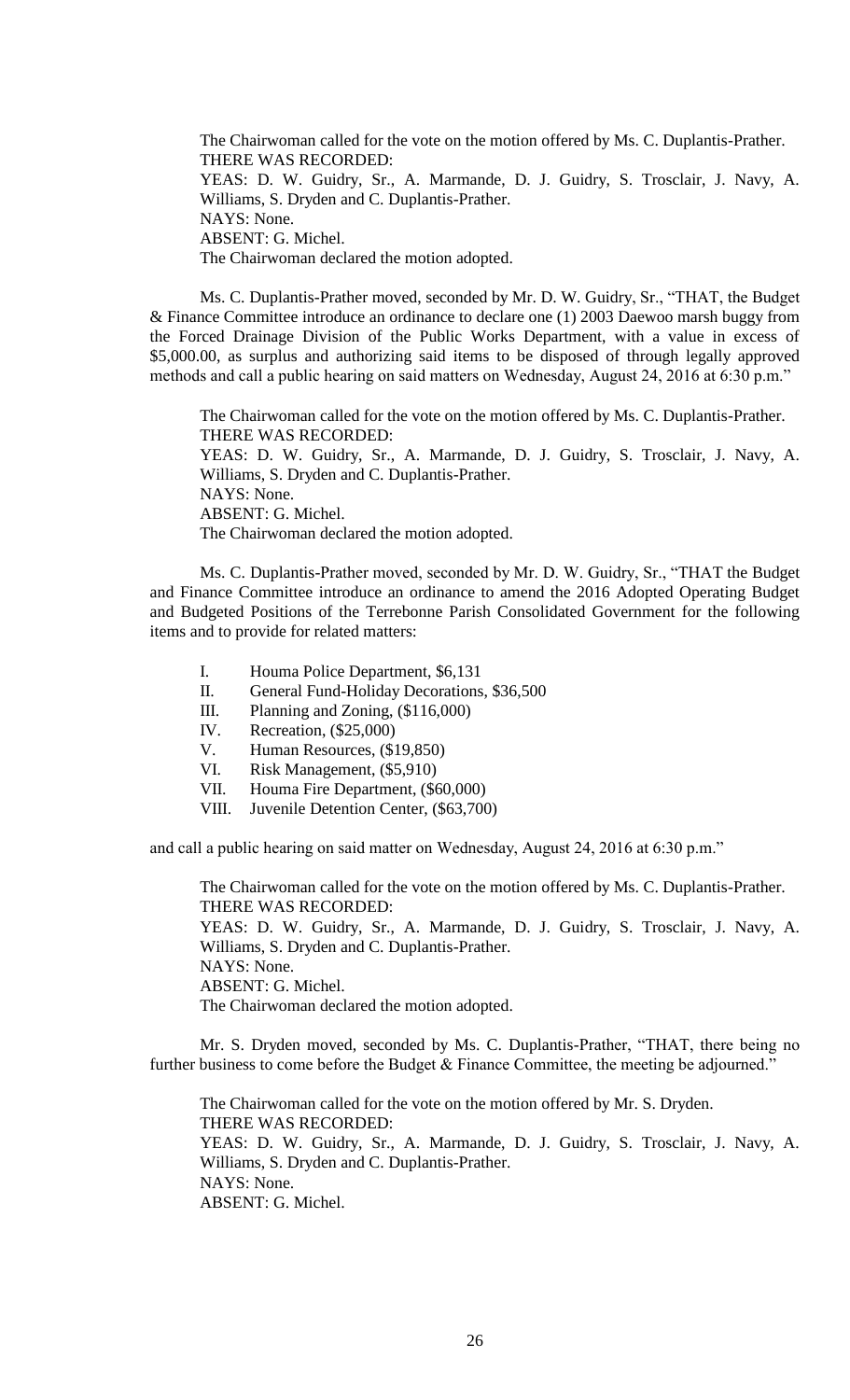The Chairwoman declared the motion adopted and the meeting was adjourned at 5:36 p.m.

Arlanda J. Williams, Chairwoman

Tammy E. Triggs, Minute Clerk

Ms. A. Williams moved, seconded by Mr. A. Marmande and Mr. S. Trosclair, "THAT, the Council accept and ratify the minutes of the Budget and Finance Committee meeting held on 08/08/16."

The Chairman called for a vote on the motion offered by Ms. A. Williams. THERE WAS RECORDED: YEAS: D. W. Guidry Sr., A. Marmande, D. J. Guidry, S. Trosclair, J. Navy, A. Williams, G. Michel and S. Dryden. NAYS: None. ABSENT: C. Duplantis-Prather. The Chairman declared the motion adopted.

The Chairman called for a report on the Policy, Procedure and Legal Committee meeting held on 08/08/16, whereupon the Committee Chairman noting ratification of minutes calls public hearings on August 24, 2016 at 6:30 p.m., rendered the following:

### POLICY, PROCEDURE, & LEGAL COMMITTEE

## AUGUST 8, 2016

The Chairman, Darrin W. Guidry, Sr., called the Policy, Procedure, & Legal Committee meeting to order at 5:45 p. m. in the Terrebonne Parish Council Meeting Room with an Invocation offered by Committee member C. Duplantis-Prather and the Pledge of Allegiance led by Committee member D. J. Guidry. Upon roll call, Committee Members recorded as present were: D. W. Guidry, Sr., A. Marmande, D. J. Guidry, S. Trosclair, J. Navy, A. Williams, S. Dryden and C. Duplantis-Prather. Committee member G. Michel was recorded as absent. A quorum was declared present.

A discussion took place regarding Agenda Item No. 1 regarding the proposed resolution: authorizing the Parish President or his designee, to execute lease agreements to lease the Houma-Terrebonne Civic Center for use of charitable gaming/fundraising events during the period of July 1, 2016 to June 30, 2017.

Chief Shirell Parfait Dardar, Chief of the Grand Caillou/Dulac Band of the Biloxi Chitimacha-Choctaw Tribe, explained that she reviewed the information attached to the agenda and stated that the information was not in depth. She stated that they cannot support this ordinance because of their organizations beliefs regarding gaming/fundraising; noting that there are a number of other venues that already participate in bingo and other gaming/fundraising events held throughout Terrebonne Parish and that the Civic Center was not built for this purpose. Chief Dardar questioned whether or not the other non-profit organizations using the facility are going to be from Terrebonne Parish or outside parishes and where will the proceeds from these events go to.

Ms. Lucretia McBride, a Houma resident, explained that leasing the Civic Center to a non-profit organization for charitable gaming/fundraising events is not a "good idea", in her opinion. She explained that the proceeds from these events may be disbursed to other entities that the parish and/or the local residents may not support or associate with. Ms. McBride asked that Administration and the Committee reevaluate their support of the aforementioned resolution.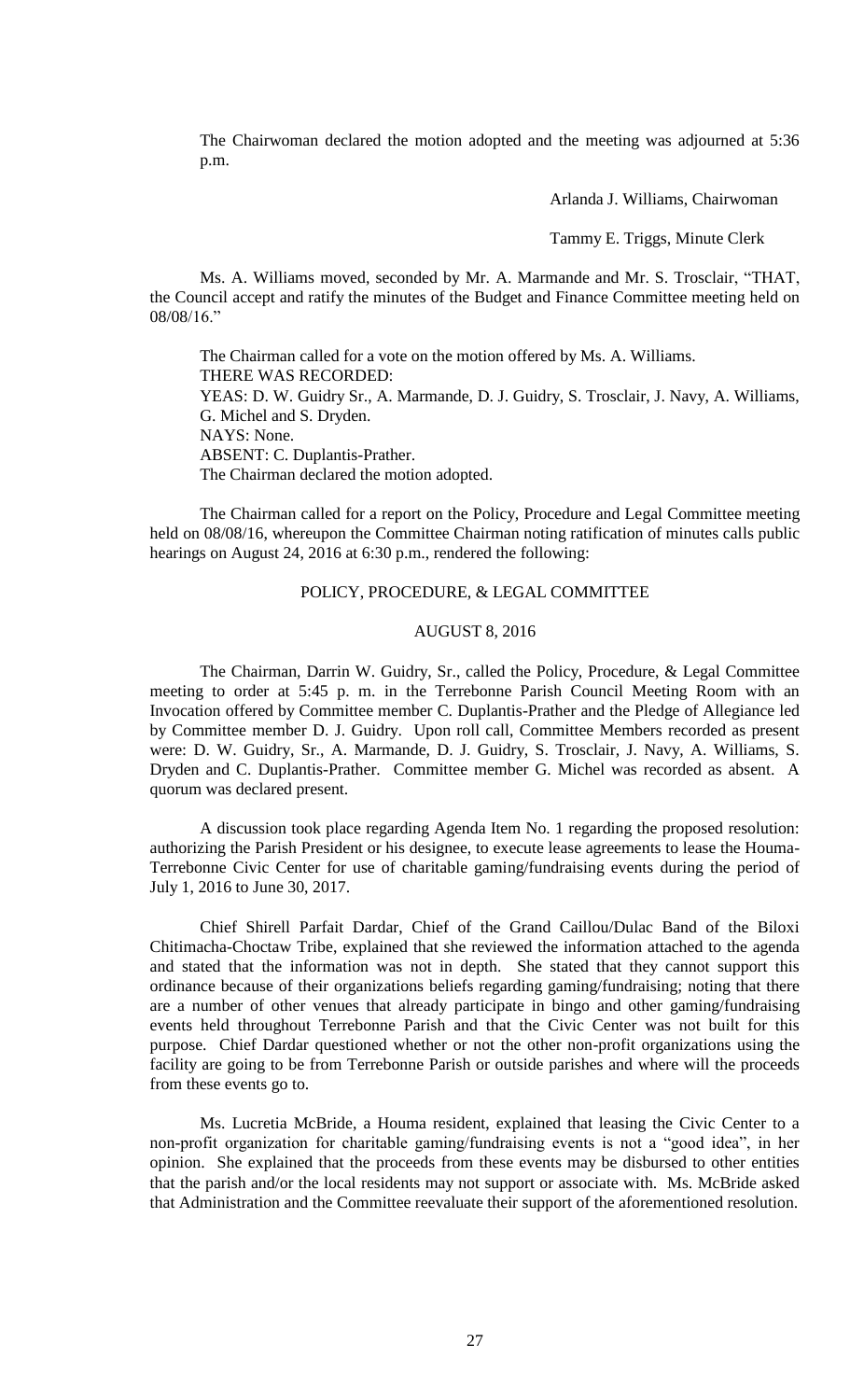Mr. S. P. LaRussa, Captain of the Krewe of Hercules, explained that the Houma-Terrebonne Civic Center was built for use by the residents of Terrebonne Parish. He explained that the Krewe of Hercules is wanting to lease the Civic Center to hold a Super Bingo to be held on Saturday, November 12, 2016; noting that there is no other venue in Houma that can hold the amount of attendees that they anticipate will come to this event nor provide the adequate parking that they may need. He further explained that they have obtained a license for this event and have followed all of the guidelines enforced by the Louisiana State Gaming Board.

Ms. A. Williams moved, seconded by Ms. C. Duplantis-Prather, "THAT, the Policy, Procedure and Legal Committee extend Mr. S. P. LaRussa's time an additional minute."

The Chairman called for the vote on the motion offered by Ms. A. Williams. THERE WAS RECORDED: YEAS: D.W. Guidry, Sr., A. Marmande, D. J. Guidry, S. Trosclair, J. Navy, A. Williams, S. Dryden and C. Duplantis-Prather. NAYS: None. ABSENT: G. Michel. The Chairman declared the motion adopted.

Mr. LaRussa continued and explained that the Super Bingo that the Krewe of Hercules is sponsoring consist of thirteen games and various prizes. Mr. LaRussa is asking for the Committees' support with the measure.

Upon questioning from Committee member C. Duplantis-Prather, Parish Attorney J. Hebert explained that a legal opinion will be rendered on tomorrow regarding this matter and stated that as long as the non-profit charitable organization has met the state requirements and/or regulations, they can use the Civic Center for a charitable/gaming event. He noted that the fair market value rental rate has to be charged.

Discussion ensued with several Committee members questioning whether or not another entity, outside of Terrebonne Parish, can lease the Civic Center and benefit from the proceeds and whether or not they are required to disclose where and who the proceeds will be disbursed to; and questioning if non-profit organizations can only hold this type of event twice a year, per organization.

Ms. Janel Ricca, Director of the Houma-Terrebonne Civic Center, explained that there has never been an issue with this type of rental; and noted that the parish receives rental revenue and concession revenue.

OFFERED BY: Mr. S. Dryden SECONDED BY: Mr. S. Trosclair

#### **RESOLUTION NO. 16-394**

**WHEREAS**, the Terrebonne Parish Consolidated Government desires to lease the Houma- Terrebonne Civic Center premises to non-profit organizations for charitable gaming/fundraising events scheduled between July 1, 2016 and June 30, 2017, and

**WHEREAS**, Terrebonne Parish Consolidated Government's current Authorized User Contract Agreement at the Civic Center does not comply with several Louisiana State Charitable Gaming Laws, and

**WHEREAS**, it is necessary that Section 33 of the Authorized User Contract Agreement be amended to read "cancellation of lease with 30 days written notice by either party without cause" (agreement currently reads 180 days), and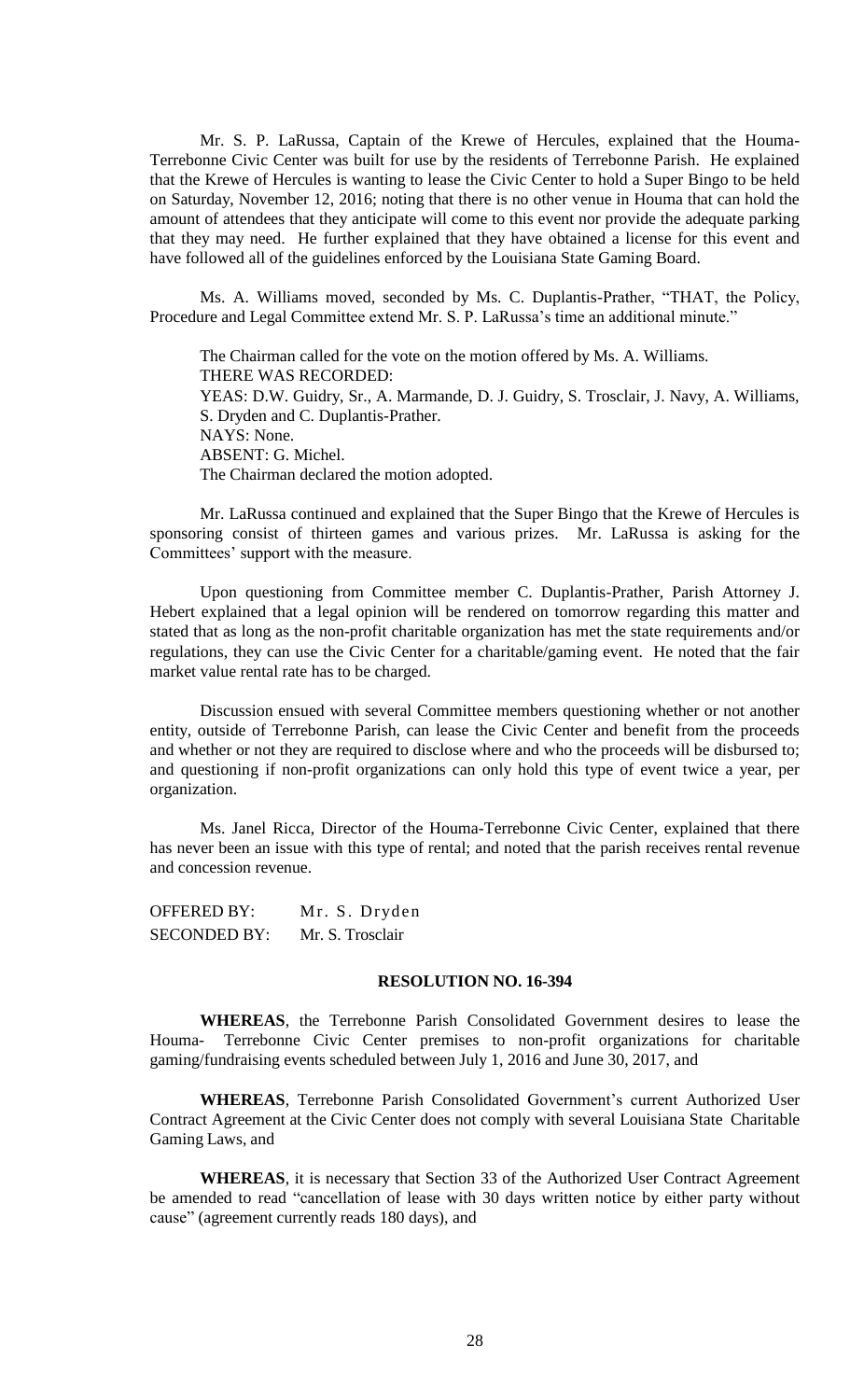**WHEREAS,** it is necessary that all rent and customary event related expenses be combined into one total and stipulated as rent on the contract, as no additional fees are allowed to be assessed above the rent stipulated (ref. s2213 Lease Agreement, Sec. D) with the exception of security personnel expense, and

**WHEREAS**, approval of these deviations to the Authorized User Contract Agreement will bring the existing Authorized User Contract Agreement in line with existing State regulations under the Charitable Gaming Laws of Louisiana, and

**WHEREAS**, these changes will allow the Civic Center to be approved by the State of Louisiana to lease the premises for charitable gaming/fundraising events, and

**NOW, THEREFORE BE IT RESOLVED** by the Terrebonne Parish Council (Policy, Procedure and Legal Committee), on behalf of the Terrebonne Parish Consolidated Government, that the Parish President, Gordon Dove, or his designee, is hereby authorized to execute lease agreements to lease the Houma-Terrebonne Civic Center as described above for use of charitable gaming/fundraising events during the period of July 1, 2016 to June 30, 2017.

#### **\*\*THERE WAS RECORDED:**

YEAS: A. Marmande, D. J. Guidry, S. Trosclair, J. Navy, A. Williams, and S. Dryden. NAYS: None. ABSTAINING: D. W. Guidry, Sr. and C. Duplantis-Prather. ABSENT: G. Michel. The Chairman declared the resolution adopted on this the 8th day of August 2016.

Committee member C. Duplantis-Prather asked whether or not Agenda Item 2 – Discussion and possible action regarding Ordinance No. 8673, adopted in January 2016 that amended the Parish Code, Chapter 16, Article IV, Section 16-120, to increase the number of days to 3 per calendar week on which facilities may conduct raffle, bingo or keno games - is working and asked if anyone from was in the audience to give information pertaining to increasing the number of days.

Ms. Miranda Trahan, a member of the T- Caillou Lions Club, explained that a third bingo game has been started at Mardi Gras Hall in Downtown Houma and that they are definitely in need of the additional day, if at all possible. She further explained that they are just now getting their crowds back and to decrease the number of days would be devastating.

Mr. J. Navy moved, seconded by Mr. S. Trosclair, "THAT, the Policy, Procedure and Legal Committee take no action regarding Ordinance No. 8673, adopted in January 2016 that amended the Parish Code, Chapter 16, Article IV, Section 16-120, to increase the number of days to 3 days per calendar week on which facilities may conduct raffle, bingo, or keno games so that the days allowed remain as 3 days per week."

The Chairman called for the vote on the motion offered by Mr. J. Navy. THERE WAS RECORDED: YEAS: D.W. Guidry, Sr., A. Marmande, D. J. Guidry, S. Trosclair, J. Navy, A. Williams, S. Dryden and C. Duplantis-Prather. NAYS: None. ABSENT: G. Michel. The Chairman declared the motion adopted.

Ms. A. Williams moved, seconded by Mr. D. J. Guidry and Ms. C. Duplantis-Prather, "THAT, the Policy, Procedure, & Legal Committee approve the request from the Terrebonne Parish School District relative to co-sponsorship (waiver rental fees) of the Annual College and Career Fair on Tuesday, October 4, 2016 at the Houma-Terrebonne Civic Center."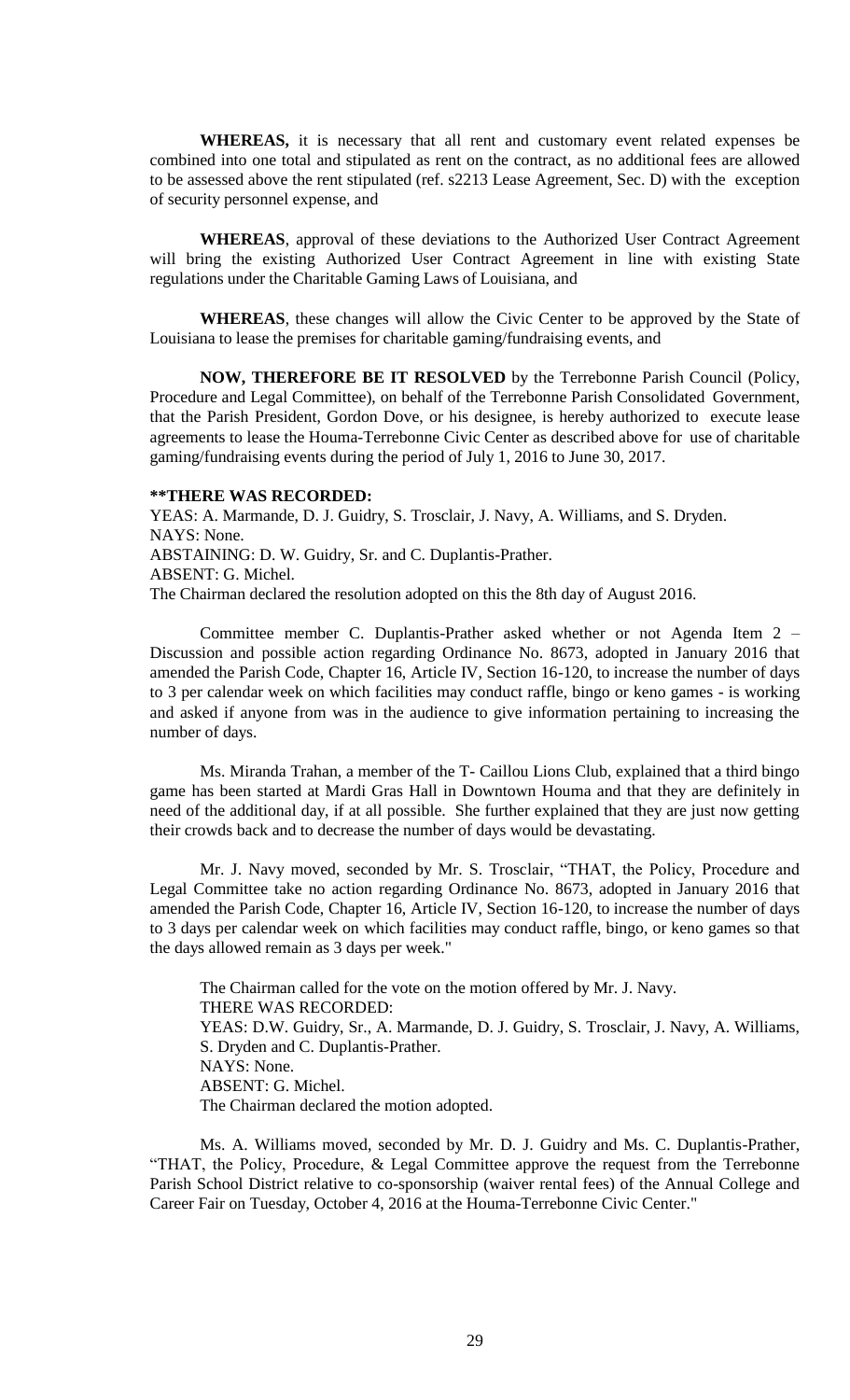The Chairman called for the vote on the motion offered by Ms. A. Williams. THERE WAS RECORDED: YEAS: D.W. Guidry, Sr., A. Marmande, D. J. Guidry, S. Trosclair, J. Navy, A. Williams, S. Dryden and C. Duplantis-Prather. NAYS: None. ABSENT: G. Michel. The Chairman declared the motion adopted.

Ms. C. Duplantis-Prather moved, seconded by Ms. A. Williams, "THAT, the Policy, Procedure and Legal Committee revisit Agenda Item No. 2 – regarding the number of days in which facilities may conduct raffle, bingo or keno games."

The Chairman called for the vote on the motion offered by Ms. C. Duplantis-Prather. THERE WAS RECORDED: YEAS: D.W. Guidry, Sr., A. Marmande, D. J. Guidry, S. Trosclair, J. Navy, A. Williams, S. Dryden and C. Duplantis-Prather. NAYS: None. ABSENT: G. Michel. The Chairman declared the motion adopted.

Ms. Lucretia McBride, a Houma resident, asked the question whether or not the Civic Center is included in the increased number of days that a facility can conduct bingo games, etc. She said residents are concerned about the number of outside groups or entities that can come into Terrebonne Parish to use this facility for gaming and/or charitable purposes.

Parish Attorney J. Hebert explained that the Houma-Terrebonne Civic Center is able to be leased by a non-profit organization for gaming and charitable events if they meet the state gaming regulations; noting that non-profit organizations can only use the facility for this type of event twice in a calendar year.

Discussion ensued with some Committee members questioning the number of days a charitable organization can rent the facility for this type of event and what percentage of rentals are from out-of-town charities; noting that the Houma-Terrebonne Civic Center was put into place to create revenue for the parish.

Ms. Janel Ricca, Director of the Houma-Terrebonne Civic Center, explained that the number of out-of-town rentals from outside gaming and/or charitable organizations is extremely low.

Mr. D. J. Guidry moved, seconded by Ms. C. Duplantis-Prather, "THAT, the Policy, Procedure and Legal continue with the regular order of business."

The Chairman called for the vote on the motion offered by Mr. D. J. Guidry. THERE WAS RECORDED: YEAS: D.W. Guidry, Sr., A. Marmande, D. J. Guidry, S. Trosclair, J. Navy, A. Williams, S. Dryden and C. Duplantis-Prather. NAYS: None. ABSENT: G. Michel. The Chairman declared the motion adopted.

Mr. D. J. Guidry moved, seconded by Mr. S. Trosclair, "THAT, the Policy, Procedure, & Legal Committee introduce an ordinance to authorize the parish president to enter into and execute a standard agreement on behalf of the Terrebonne Parish Consolidated Government with any political subdivision or agency wishing to lease space and to provide for related matters and call a public hearing on said matter on Wednesday, August 24, 2016 at 6:30 p.m."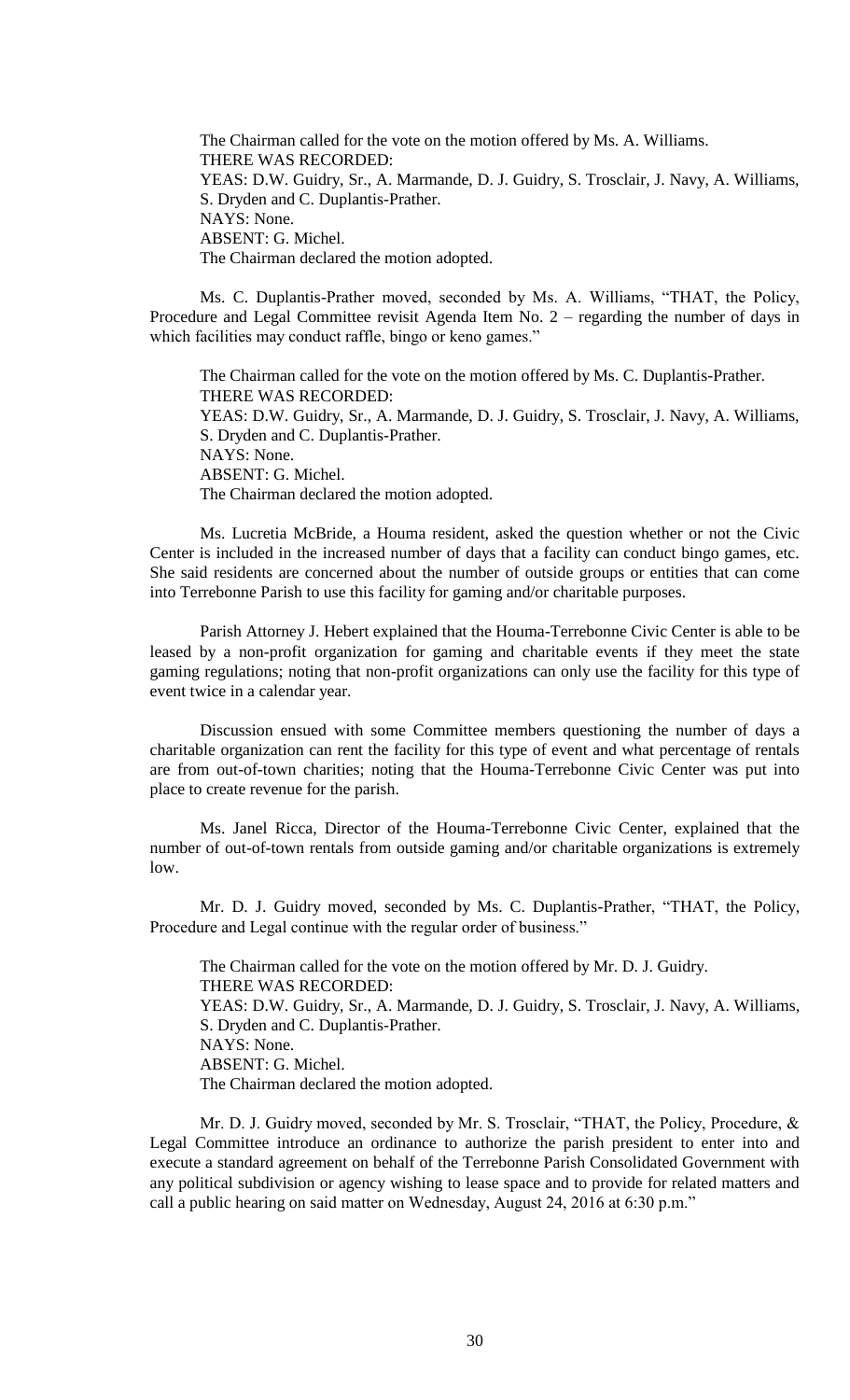The Chairman called for the vote on the motion offered by Mr. D. J. Guidry. THERE WAS RECORDED: YEAS: D.W. Guidry, Sr., A. Marmande, D. J. Guidry, S. Trosclair, J. Navy, A. Williams, S. Dryden and C. Duplantis-Prather. NAYS: None. ABSENT: G. Michel. The Chairman declared the motion adopted.

Ms. C. Duplantis-Prather moved, seconded by Mr. S. Trosclair and Mr. A. Marmande, "THAT, the Policy, Procedure, & Legal Committee introduce an ordinance to appoint Anthony J. Alford Insurance Corporation as Agent of Record for Dearborn and Prudential Insurance Company to handle Employee Benefits for Short Term Disability, Long Term Disability, Basic Life, and Voluntary Life Insurance coverage commencing on August 1, 2016 thru December 31, 2017 and call a public hearing on said matter on Wednesday, August 24, 2016 at 6:30 p.m." *\*\*(Motion Adopted After Discussion)*

Attorney Jerri G. Smitko addressed the Committee and explained that she is concerned about the emergency resolution that was previously adopted and parish bid laws that are in place; and noted that normal procedure, in her opinion, has to go through the bid law process when selecting an insurance company and she is questioning why that procedure was not followed.

Ms. Lucretia McBride, a Houma resident, explained that she supports the public hearing that is to be held on August 24, to give the public the right to express their opinion concerning governmental matters; noting that, in her opinion, she is appalled about the way the public bid laws are being used.

Ms. Shelly Ronquillo, a Houma resident, expressed her concern over the aforementioned insurance contact. She explained that she is "afraid" of the improprieties that are surfacing in local government and that choices and freedom of speech, which is afforded to every individual, is being taken for granted. In her opinion, the recent comments that were made on social media have tarnished the character of local government.

Mr. D. J. Guidry moved, seconded by Ms. C. Duplantis-Prather, "THAT, the Policy, Procedure and Legal Committee extend Ms. Ronquillo's time an additional minute."

The Chairman called for the vote on the motion offered by Mr. D. J. Guidry. THERE WAS RECORDED: YEAS: D.W. Guidry, Sr., A. Marmande, D. J. Guidry, S. Trosclair, J. Navy, A. Williams, S. Dryden and C. Duplantis-Prather. NAYS: None. ABSENT: G. Michel. The Chairman declared the motion adopted.

Ms. Ronquillo continued and stated that she would like to see more transparency and efficiency in parish government and would like for this Administration to move forward with dignity when voting on this matter.

Parish President G. Dove explained that an Ethics' opinion was obtained before contracting with the aforementioned insurance company. The Ethics opinion that was rendered stated that it was ethical to do business with this company. He noted that this contract is "very" good for parish employees and saves employees money. Mr. Dove further explained that the information that is circulated on media outlets and on facebook has no direct effect on the working of the parish Administration and/or parish government.

Upon questioning, J. Dana Ortego, Human Resources and Risk Management Director, explained, for clarity, that the public bid law is not required for a service contract to be bidded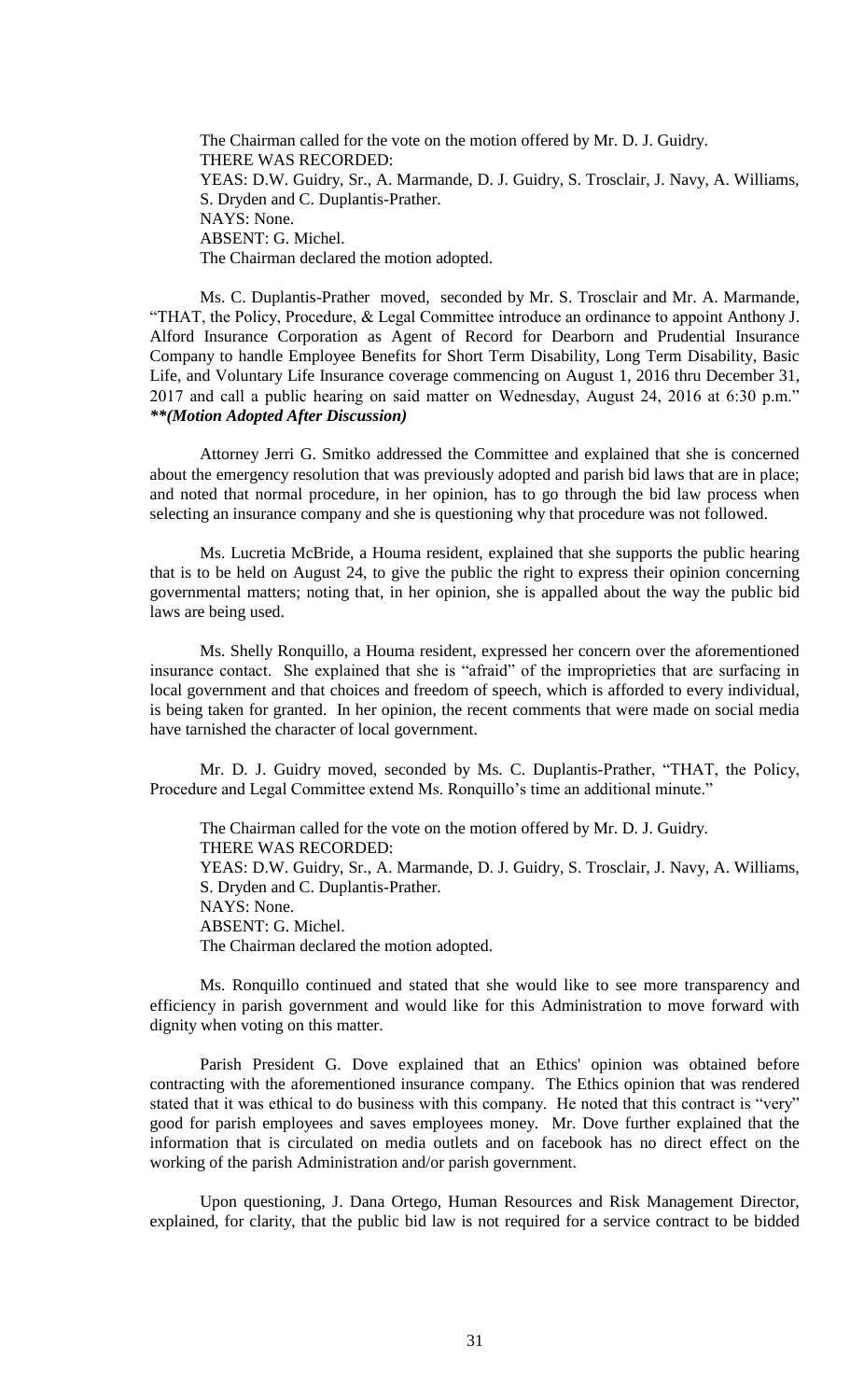out; noted that the emergency ordinance that was previously passed was due to an error in the way insurance contracts were adopted by previous administrations. He explained that for the pass fifteen years, the contracts were done by resolutions, which was incorrect and needed to be approved by ordinance. Mr. Ortega further explained that the second emergency ordinance was drafted to ratify the emergency that ratified of the previous resolutions that were adopted concerning insurance to ensure that all of the insurance coverage was protected. He continued and stated that the parish is saving approximately \$15,000 per year with the new insurance contract which will help defray the cost in the budget due to the decrease in sales tax revenues. Mr. Ortego explained that the insurance rates will not increase over time; and noted that the rates may decrease which would ensure additional savings.

Ms. Jerri Smitko, a Houma attorney, stated that for clarification purposes, there was no bid process in allocating the insurance contract; and noted that no one "shopped" around for the best price and the best coverage as it relates to insurance.

Parish Attorney J. Hebert explained that insurance is a professional service and the bid process is not necessary.

\*\*The Chairman called for the vote on the motion offered by Ms. C. Duplantis-Prather. THERE WAS RECORDED: YEAS: D.W. Guidry, Sr., A. Marmande, D. J. Guidry, S. Trosclair, J. Navy, A. Williams, S. Dryden and C. Duplantis-Prather. NAYS: None. ABSENT: G. Michel. The Chairman declared the motion adopted.

Mr. S. Trosclair moved, seconded by Ms. C. Duplantis-Prather, "THAT, there being no further business to come before the Policy, Procedure, & Legal Committee, the meeting be adjourned."

The Chairman called for the vote on the motion offered by Mr. S. Trosclair. THERE WAS RECORDED: YEAS: D.W. Guidry, Sr., A. Marmande, D. J. Guidry, S. Trosclair, J. Navy, A. Williams, S. Dryden and C. Duplantis-Prather. NAYS: None. ABSENT: G. Michel. The Chairman declared the motion adopted and the meeting was adjourned at 6: 54 p.m.

Darrin W. Guidry, Sr., Chairman

Tammy E. Triggs, Minute Clerk

Mr. D. W. Guidry Sr. moved, seconded by Mr. D. J. Guidry, "THAT, the Council accept and ratify the minutes of the Policy, Procedure and Legal Committee meeting held on 08/08/16."

The Chairman called for a vote on the motion offered by Mr. D. W. Guidry Sr. THERE WAS RECORDED: YEAS: D. W. Guidry Sr., A. Marmande, D. J. Guidry, S. Trosclair, J. Navy, A. Williams, G. Michel and S. Dryden. NAYS: None. ABSENT: C. Duplantis-Prather. The Chairman declared the motion adopted.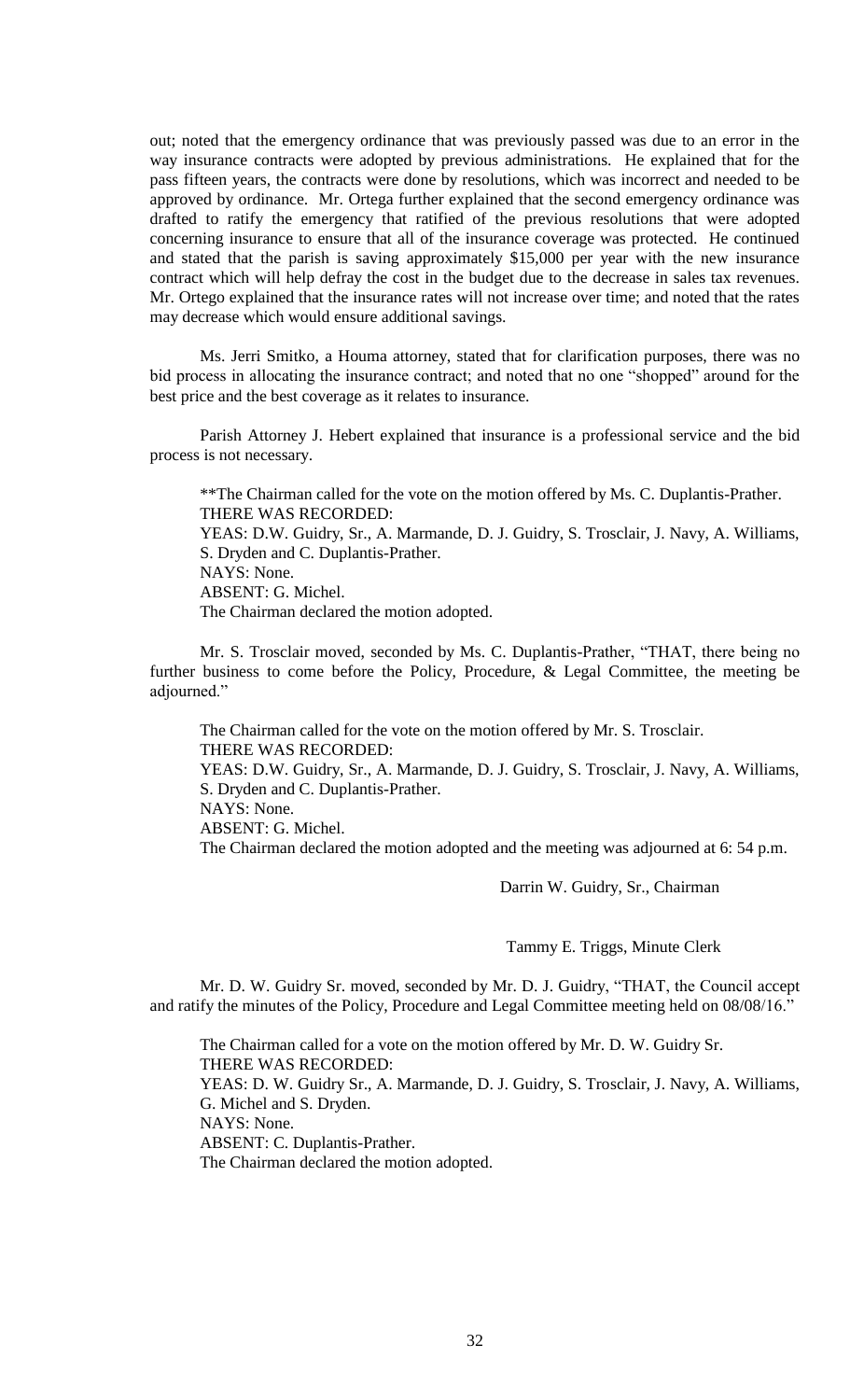The Chairman called for a report on the Public Services Committee meeting held on 08/08/16, whereupon the Committee Vice-Chairman noting ratification of minutes called a public hearing on August 22, 2016 at 6:30 p.m., rendered the following:

#### PUBLIC SERVICES COMMITTEE

## AUGUST 8, 2016

The Chairwoman, C. Duplantis-Prather, called the Public Services Committee meeting to order at 7:03 p. m. in the Terrebonne Parish Council Meeting Room with an Invocation offered by Committee member A. Williams and the Pledge of Allegiance led by Committee member D. W. Guidry, Sr. Upon roll call, Committee Members recorded as present were: D. W. Guidry, Sr., A. Marmande, D. J. Guidry, S. Trosclair, J. Navy, A. Williams, S. Dryden and C. Duplantis-Prather. Committee member G. Michel was recorded as absent. Committee member A. Williams was recorded as exiting the proceedings at 7:04 p.m. A quorum was declared present.

Committee Chairwoman C. Duplantis-Prather read a memo from Committee member G. Michel regarding his absence from tonight's proceedings due to a work related commitment.

Committee Chairwoman C. Duplantis-Prather welcomed and thanked Ret. Lt. General Russel Honorè who was in the audience for tonight's proceedings.

| <b>OFFERED BY:</b>  | Mr. S. Dryden   |
|---------------------|-----------------|
| <b>SECONDED BY:</b> | Ms. A. Williams |

### **RESOLUTION NO. 16-395**

AUTHORIZING THE EXECUTION OF CHANGE ORDER NO. 2 (FINAL) TO THE CONSTRUCTION AGREEMENT WITH LA CONTRACTING ENTERPRISE, LLC, FOR PARISH PROJECT NO. 12-CDBG-SEW-55, PART 2, GRAY SEWERAGE EXTENSION, PHASE II, TERREBONNE PARISH, LOUISIANA.

**WHEREAS,** THE TERREBONNE PARISH CONSOLIDATED GOVERNMENT HAS ENTERED INTO A CONTRACT DATED AUGUST 28, 2015, WITH LA CONTRACTING ENTERPRISE, LLC FOR THE GRAY SEWERAGE EXTENSION, PHASE II, PARISH PROJECT NO. 12-CDBG-SEW-55, PART 2, PARISH PROJECT NO. 12-CDBG-SEW-55, PART 2, TERREBONNE PARISH, LOUISIANA, AND

**WHEREAS**, GreenPoint Engineering, LLC, the Project Engineer has recommended Change Order No. 2 (Final) is to increase the contract time by 89 calendar days, due to adverse weather and other delays beyond Contractor's control.

**NOW THEREFORE BE IT RESOLVED**, BY THE TERREBONNE PARISH COUNCIL (PUBLIC SERVICES COMMITTEE), ON BEHALF OF THE TERREBONNE PARISH CONSOLIDATED GOVERNMENT, DOES HEREBY APPROVE AND AUTHORIZE THE EXECUTION OF CHANGE ORDER NO. 2 (FINAL) BY TERREBONNE PARISH PRESIDENT GORDON E. DOVE, FOR PARISH PROJECT NO. 12-CDBG-SEW-55, PART 2, GRAY SEWERAGE EXTENSION, PHASE II.

**BE IT FURTHER RESOLVED** that a certified copy of the resolution be forwarded to the Engineer, GreenPoint Engineering, LLC.

#### **THERE WAS RECORDED:**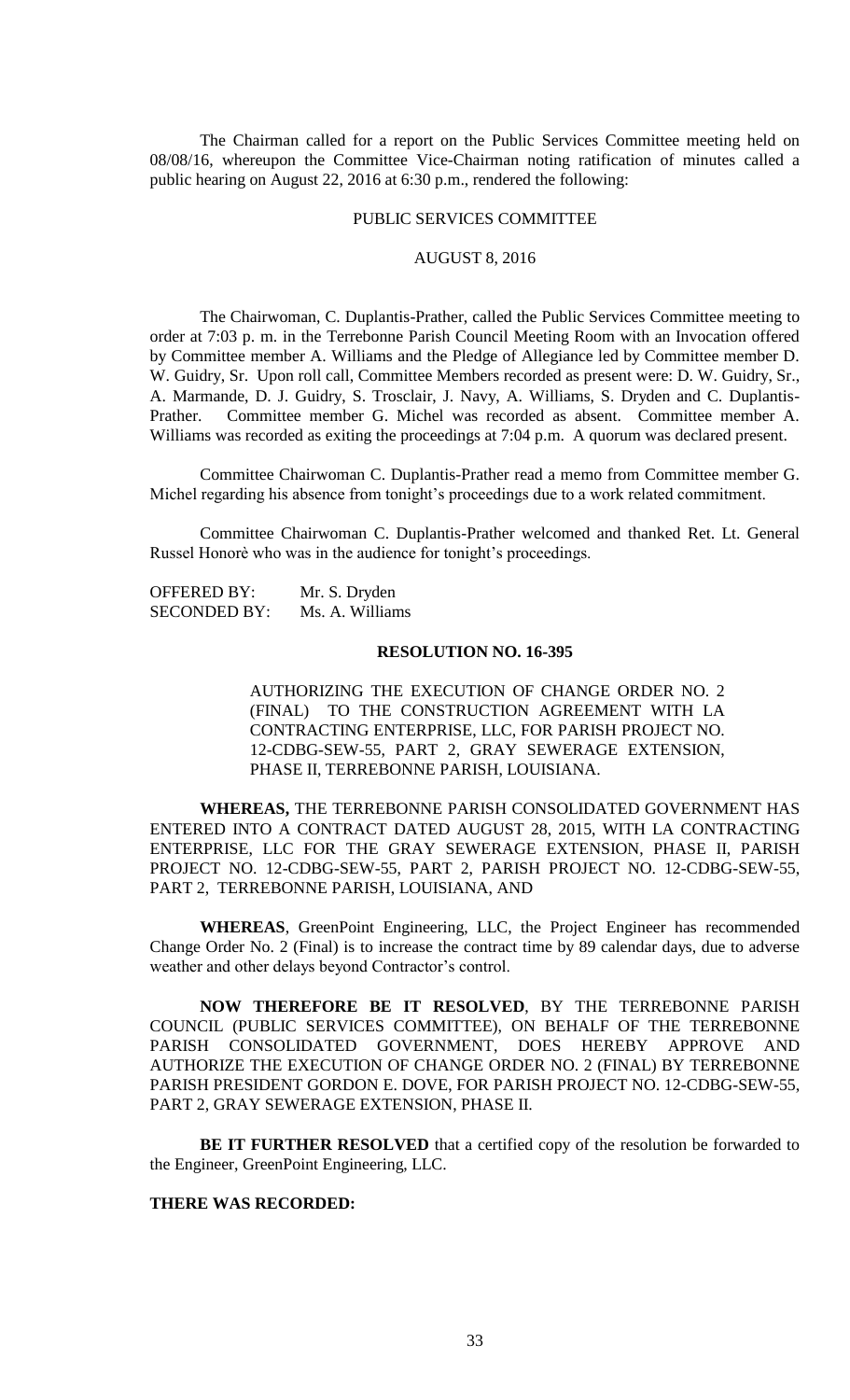YEAS: D. W. Guidry, Sr., A. Marmande, D. J. Guidry, S. Trosclair, J. Navy, A. Williams, S. Dryden, and C. Duplantis-Prather. NAYS: None. ABSTAINING: None. ABSENT: G. Michel. The Chairwoman declared the resolution adopted on this the 8th day of August 2016.

OFFERED BY: Mr. D. J. Guidry SECONDED BY: Mr. S. Trosclair

### **RESOLUTION NO. 16-396**

PROVIDING FOR THE ACCEPTANCE OF WORK PERFORMED BY SEALEVEL CONSTRUCTION, INC., IN ACCORDANCE WITH THE CERTIFICATE OF SUBSTANTIAL COMPLETION FOR PARISH PROJECT NO. 14-SEW-23, REDIRECTION OF CLEVELAND NO. 1 AND NO. 2 LIFT STATIONS TO ELYSIAN LIFT STATION, TERREBONNE PARISH, LOUISIANA.

**WHEREAS**, THE TERREBONNE PARISH CONSOLIDATED GOVERNMENT ENTERED INTO A CONTRACT DATED FEBRUARY 19, 2016, WITH SEALEVEL CONSTRUCTION, INC., RECORDATION NUMBER 1500834, FOR PARISH PROJECT NO. 14-SEW-23, REDIRECTION OF CLEVELAND NO. 1 AND NO. 2 LIFT STATIONS TO ELYSIAN LIFT STATION, TERREBONNE PARISH, LOUISIANA, AND

**WHEREAS**, the work performed has been inspected by authorized representatives of the Owner, Engineer and Contractor and found to be substantially complete, and

**WHEREAS**, the Engineer for this project, T. Baker Smith, LLC, recommends the acceptance of the substantial completion, and

**NOW THEREFORE BE IT RESOLVED**, that the Terrebonne Parish Council (Public Services Committee), on behalf of the Terrebonne Parish Consolidated Government, does hereby accept the work performed, effective as of the date of recording of this resolution, and does authorize and direct the Clerk of Court and Ex-Officio Recorder of Mortgages of Terrebonne Parish to note this acceptance thereof in the margin of the inscription of said contract under Entry No. 1500834 of the Records of Terrebonne Parish, Louisiana, and

BE IT FURTHER RESOLVED, that a certified copy of the resolution be forwarded to the Engineer, T. Baker Smith, LLC, and

BE IT FURTHER RESOLVED, that a certified copy of this resolution be recorded in the office of the Clerk of Court of Terrebonne Parish to commence a 45-day clear lien period, and

**BE IT FURTHER RESOLVED**, that the Administration is authorized to make payment of retainage upon the presentation of a Clear Lien Certificate.

#### **THERE WAS RECORDED:**

YEAS: D. W. Guidry, Sr., A. Marmande, D. J. Guidry, S. Trosclair, J. Navy, S. Dryden, and C. Duplantis-Prather. NAYS: None. ABSTAINING: None. ABSENT: G. Michel and A. Williams. The Chairwoman declared the resolution adopted on this the 8th day of August 2016.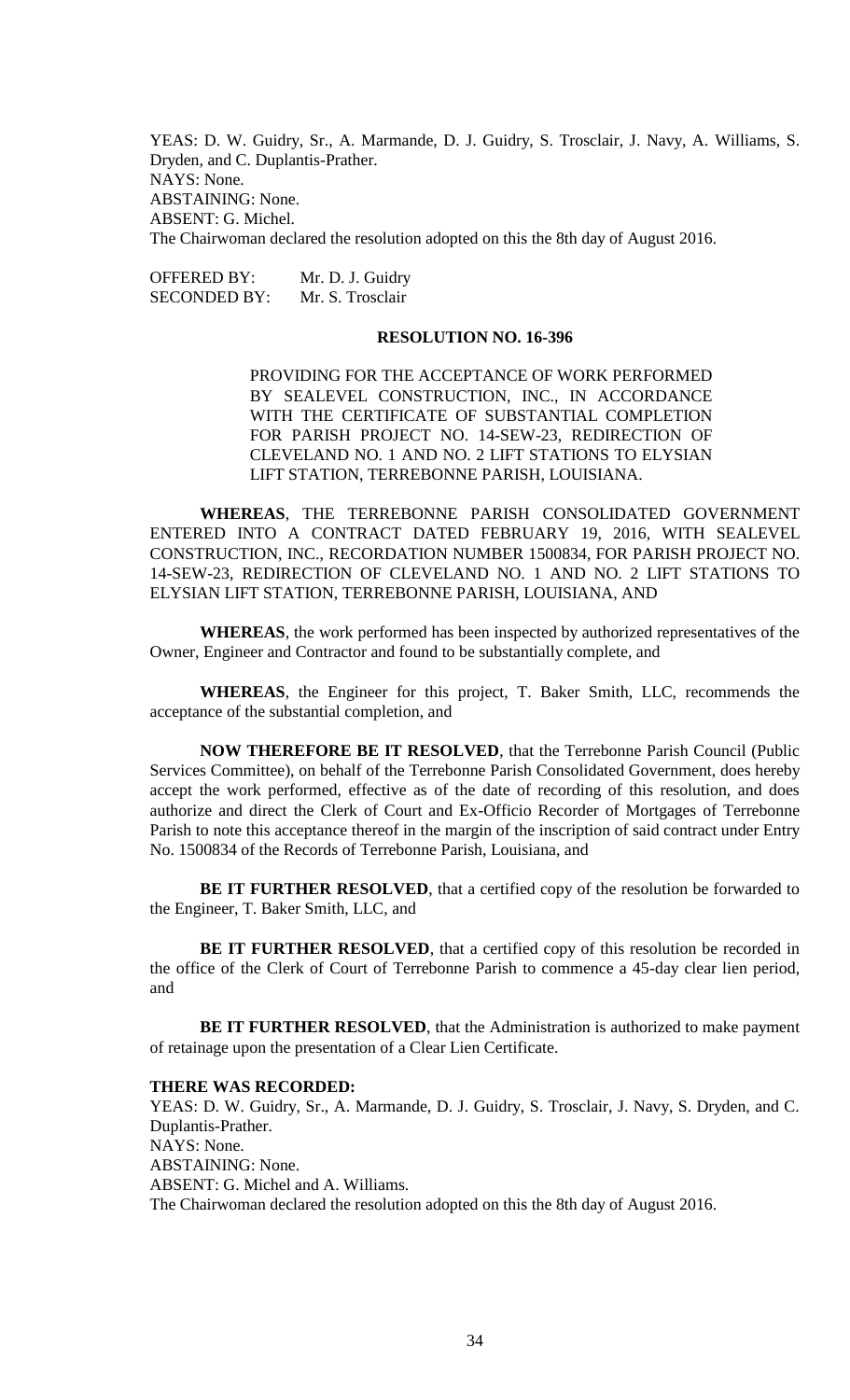Committee member A. Williams was recorded as exiting the proceedings at 7:04 p.m. prior to the vote

OFFERED BY: Mr. D. W. Guidry, Sr. SECONDED BY: Mr. D. J. Guidry

# **RESOLUTION NO. 16-397**

AUTHORIZING THE EXECUTION OF CHANGE ORDER NO. 3 (BALANCING) TO THE CONSTRUCTION AGREEMENT WITH GLOBAL INDUSTRIAL CONTRACTORS, INC., FOR PARISH PROJECT NO. 14-SEW-25, GUM STREET SEWER LIFT STATION IMPROVEMENTS, TERREBONNE PARISH, LOUISIANA.

**WHEREAS**, THE TERREBONNE PARISH CONSOLIDATED GOVERNMENT HAS ENTERED INTO A CONTRACT DATED OCTOBER 22, 2015, WITH GLOBAL INDUSTRIAL CONTRACTORS, INC. FOR THE GUM STREET SEWER LIFT STATION IMPROVEMENTS, PARISH PROJECT NO. 14-SEW-25, TERREBONNE PARISH, LOUISIANA, AND

**WHEREAS**, Providence/GSE Associates, LLC, the Project Engineer has recommended Change Order No. 3 (Balancing) to balance contract quantities with actual quantities, which will result in an increase in the contract amount by Four Thousand Two Hundred Eighty-Five Dollars and Eighty-Seven Cents (\$4,285.87) and an increase of 45 calendar days.

**NOW THEREFORE BE IT RESOLVED**, BY THE TERREBONNE PARISH COUNCIL (PUBLIC SERVICES COMMITTEE), ON BEHALF OF THE TERREBONNE PARISH CONSOLIDATED GOVERNMENT, DOES HEREBY APPROVE AND AUTHORIZE THE EXECUTION OF CHANGE ORDER NO. 3 (BALANCING) BY TERREBONNE PARISH PRESIDENT GORDON E. DOVE, FOR PARISH PROJECT NO. 14- SEW-25, GUM STREET SEWER LIFT STATION IMPROVEMENTS.

BE IT FURTHER RESOLVED that a certified copy of the resolution be forwarded to the Engineer, Providence/GSE Associates, LLC.

### **THERE WAS RECORDED:**

YEAS: D. W. Guidry, Sr., A. Marmande, D. J. Guidry, S. Trosclair, J. Navy, S. Dryden, and C. Duplantis-Prather. NAYS: None. ABSTAINING: None. ABSENT: G. Michel and A. Williams. The Chairwoman declared the resolution adopted on this the 8th day of August 2016.

OFFERED BY: Mr. S. Dryden SECONDED BY: Mr. D. W. Guidry, Sr.

### **RESOLUTION NO. 16-398**

AUTHORIZING THE EXECUTION OF CHANGE ORDER NO. 1 (FINAL) TO THE CONSTRUCTION AGREEMENT WITH MILFORD & ASSOCIATES, INC., FOR PARISH PROJECT NO. 15-SEW-17, FANNIE SEWER FORCE MAIN RELOCATION, TERREBONNE PARISH, LOUISIANA.

**WHEREAS**, THE TERREBONNE PARISH CONSOLIDATED GOVERNMENT HAS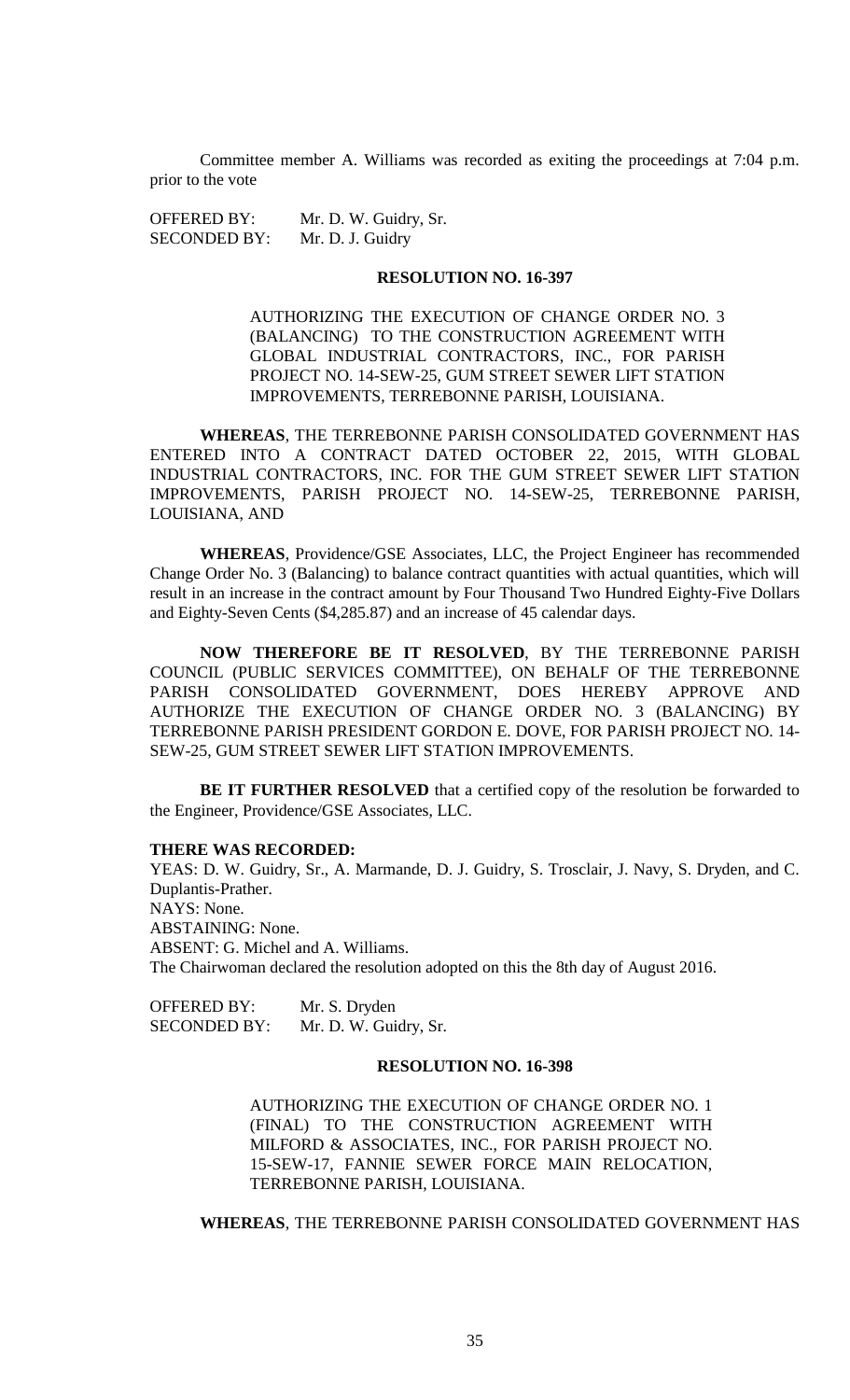ENTERED INTO A CONTRACT DATED MAY 9, 2016, WITH SEALEVEL CONSTRUCTION, INC., PARISH PROJECT NO. 15-SEW-17, TERREBONNE PARISH, LOUISIANA, AND

**WHEREAS,** Milford & Associates, Inc., the Project Engineer has recommended this Change Order No. 1 (Final) to balance contract quantities with actual quantities and add asphalt patch, which will result in an increase of \$1,884.41.

**NOW THEREFORE BE IT RESOLVED**, BY THE TERREBONNE PARISH COUNCIL (PUBLIC SERVICES COMMITTEE), ON BEHALF OF THE TERREBONNE PARISH CONSOLIDATED GOVERNMENT, DOES HEREBY APPROVE AND AUTHORIZE THE EXECUTION OF CHANGE ORDER NO. 1 (FINAL) BY TERREBONNE PARISH PRESIDENT GORDON E. DOVE, FOR PARISH PROJECT NO. 15-SEW-17, FANNIE SEWER FORCE MAIN RELOCATION.

**BE IT FURTHER RESOLVED** that a certified copy of the resolution be forwarded to the Engineer, Milford & Associates, Inc.

#### **THERE WAS RECORDED:**

YEAS: D. W. Guidry, Sr., A. Marmande, D. J. Guidry, S. Trosclair, J. Navy, S. Dryden, and C. Duplantis-Prather. NAYS: None. ABSTAINING: None. ABSENT: G. Michel and A. Williams. The Chairwoman declared the resolution adopted on this the 8th day of August 2016.

| <b>OFFERED BY:</b>  | Mr. D. J. Guidry |
|---------------------|------------------|
| <b>SECONDED BY:</b> | Mr. S. Trosclair |

### **RESOLUTION NO**. 16-399

**WHEREAS,** a recent inspection of the Chauvin Bridge revealed extensive damage to the west side bridge approach, and

**WHEREAS,** the repair method for Chauvin Bridge will temporary restrict vehicle use, and

**WHEREAS,** the Road & Bridge Division wishes to complete repairs as expeditiously as possible, and

**WHEREAS,** request for quotes (RFQ) were received and reviewed by Public Works Administration for repair to the Chauvin Bridge, and

**WHEREAS,** after careful review by Public Works Administration it has been determined that the lowest responsive bid received was that of Frisco Construction Company, Inc., and

**WHEREAS,** TPCG Administration has recommended the acceptance of the RFQ by Frisco Construction Company, Inc. in the amount of \$45,957.00 (Forty-five thousand, nine hundred fifty-seven dollars and no cents).

**NOW, THEREFORE BE IT RESOLVED** by the Terrebonne Parish Council, on behalf of the Terrebonne Parish Consolidated Government, that the recommendation of Dupre Bros. Construction be approved and that the bid of Frisco Construction Company, Inc. be accepted and that Gordon E. Dove, Parish President, be authorized to sign on behalf of the Terrebonne Parish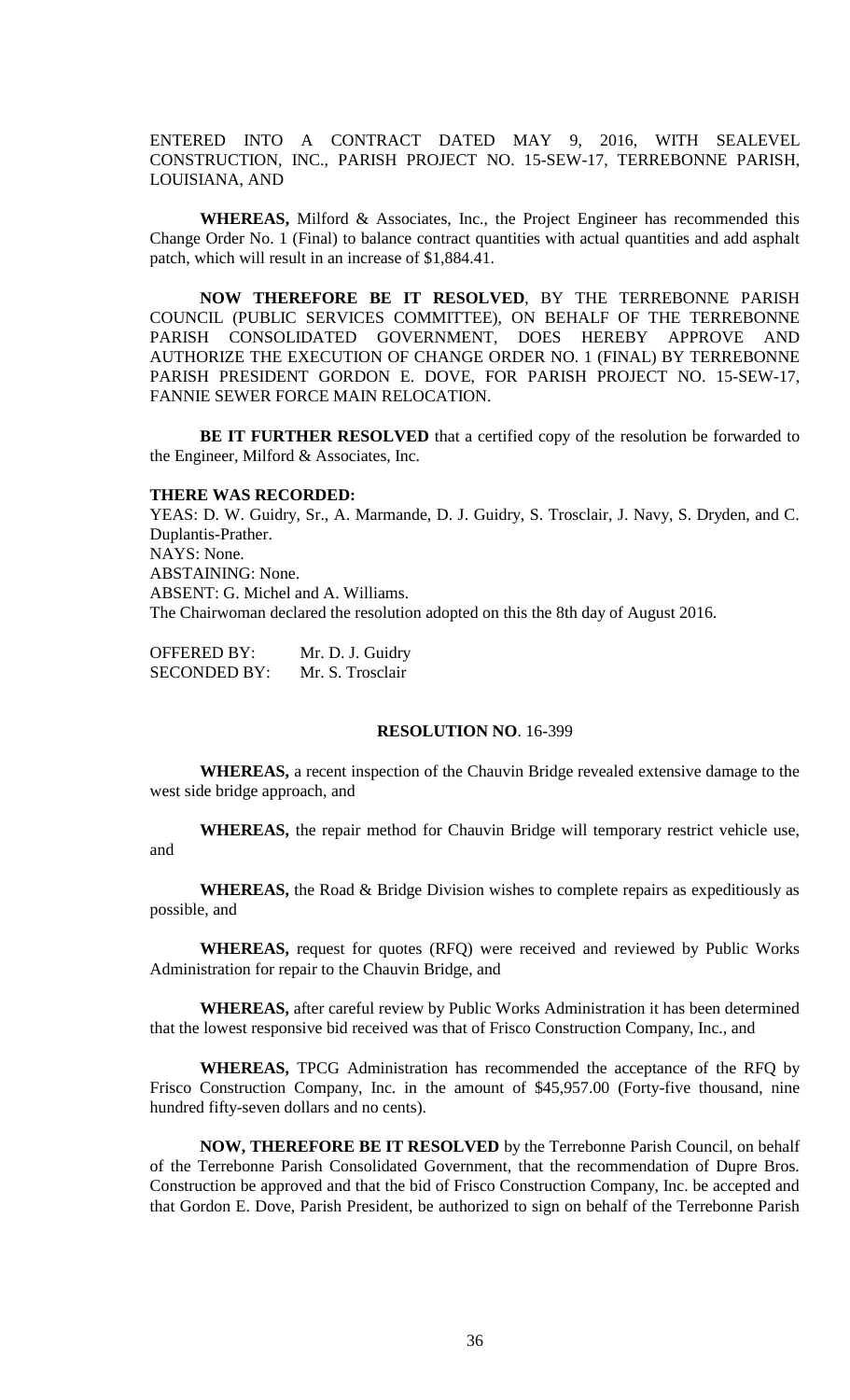Consolidated Government a contract with Frisco Construction Company, Inc. for the repairs to Chauvin Bridge, Parish Project No. 16-BRG-56, Terrebonne Parish, Louisiana.

#### **THERE WAS RECORDED:**

YEAS: D. W. Guidry, Sr., A. Marmande, D. J. Guidry, S. Trosclair, J. Navy, S. Dryden, and C. Duplantis-Prather. NAYS: None. ABSTAINING: None. ABSENT: G. Michel and A. Williams. The Chairwoman declared the resolution adopted on this the 8th day of August 2016.

OFFERED BY: Mr. A. Marmande SECONDED BY: Mr. D. J. Guidry

### **RESOLUTION NO. 16-400**

Authorizing the execution of Change Order No. 1 for the Construction Agreement for Parish Project No. 13-ROAD-37, Thompson Road Extension Phase II Project, Terrebonne Parish, Louisiana.

**WHEREAS**, the Terrebonne Parish Consolidated Government entered into a Construction Agreement dated November 10, 2015, with Barriere Construction Co., LLC., for the Project entitled Parish Project No. 13-ROAD-37, Thompson Road Extension Phase II Project, and

**WHEREAS**, this change order is required to cover costs associated with cofferdam changes and additional geotextile fabric, revetment, and surcharge material, and

**WHEREAS**, this change order will increase the contract time by 7 calendar days due to delays associated with pile drive and pile length analysis, and

**WHEREAS**, this change order has been approved by the Louisiana Office of Facility Planning and Control, and

**WHEREAS**, this Change Order No. 1 has been recommended by the ENGINEER for this project, T. Baker Smith, LLC.,

**NOW, THEREFORE BE IT RESOLVED** that the Terrebonne Parish Council, on behalf of the Terrebonne Parish Consolidated Government, does hereby approve and authorize Parish President, Gordon E. Dove, to execute this Change Order No. 1 to the Construction Agreement for the Thompson Road Extension Phase II Project, Parish Project No. 13-ROAD-37, with Barriere Construction Co., LLC., for an increase in contract amount by Sixteen Thousand Two Hundred Thirty-Five Dollars and Zero Cents (\$16,235.00) and increases the construction time by seven (7) calendar days, and

**BE IT FURTHER RESOLVED** that a certified copy of the resolution be forwarded to the Engineer, T. Baker Smith, LLC.

#### **THERE WAS RECORDED:**

YEAS: D. W. Guidry, Sr., A. Marmande, D. J. Guidry, S. Trosclair, J. Navy, S. Dryden, and C. Duplantis-Prather. NAYS: None. ABSTAINING: None. ABSENT: G. Michel and A. Williams. The Chairwoman declared the resolution adopted on this the 8th day of August 2016.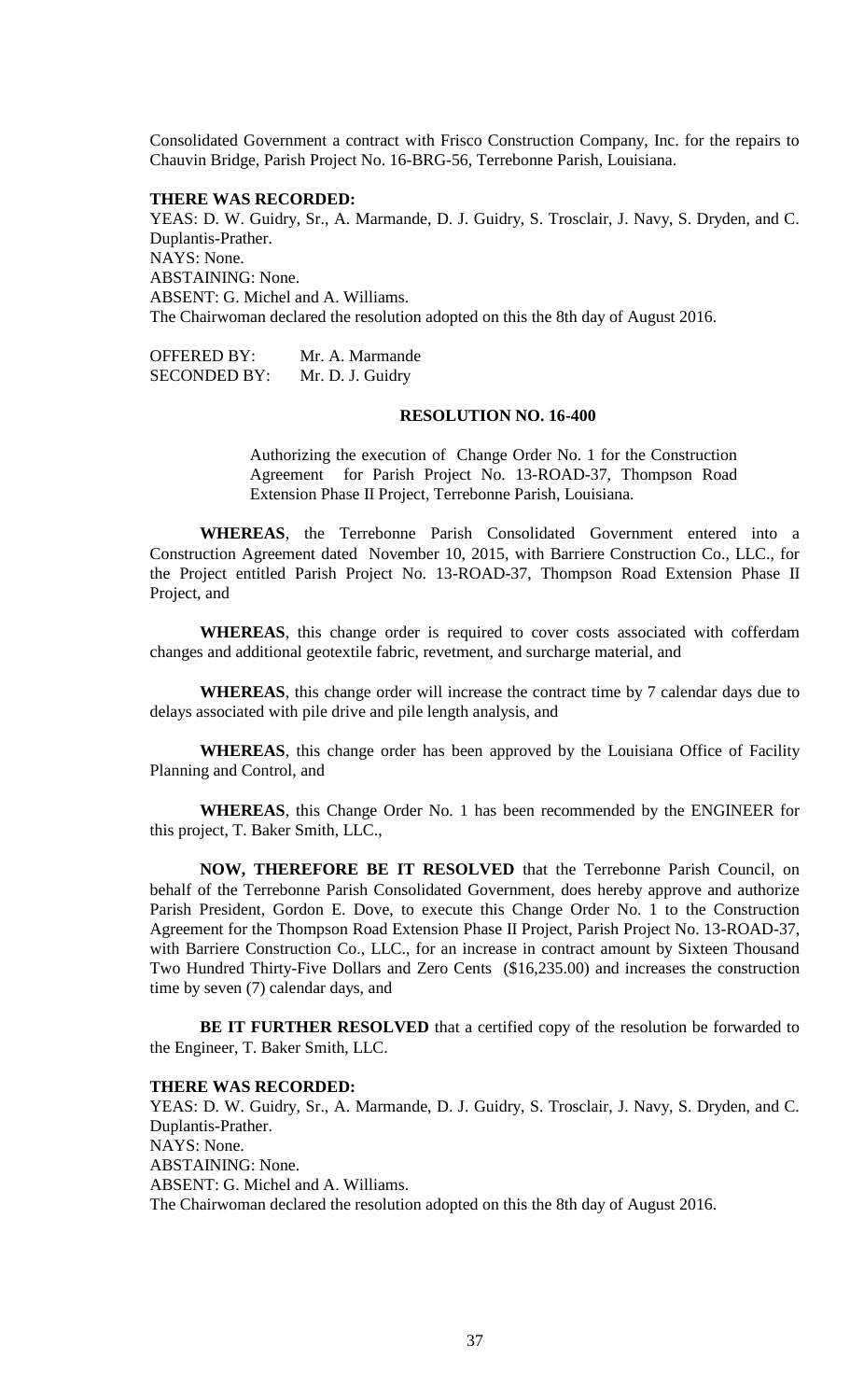| <b>OFFERED BY:</b>  | Mr. S. Trosclair |
|---------------------|------------------|
| <b>SECONDED BY:</b> | Mr. D. J. Guidry |

#### **RESOLUTION NO. 16-401**

Authorizing the execution of Change Order No. 2 for the Construction Agreement for Parish Project No. 97-PAV-21, State Project No. H.007351, Country Drive Widening Phase A, Terrebonne Parish, Louisiana.

**WHEREAS**, the Terrebonne Parish Consolidated Government entered into a contract with Huey P. Stockstill, LLC, for Parish Project No. 97-PAV-21, State Project No. H.007351, Country Drive Widening Phase A, Terrebonne Parish Consolidated Government, Terrebonne Parish, Louisiana, and

**WHEREAS**, TPCG is desirous of constructing the widening Country Drive, and

**WHEREAS**, the a conflict box needs to be installed along Country Drive, and

**WHEREAS**, not all of the modified catch basins on the south side will be required, and

**WHEREAS,** there was an error in the change order amount for Change Order No. 1

**WHEREAS**, this change order will decrease the overall contract price by Eight Hundred Forty Four Dollars and Fifty Five Cents (\$844.55), and

**WHEREAS**, this Change Order No. 2 had been recommended by the Engineer, Meyer Engineers, Ltd., for this project.

**NOW, THEREFORE BE IT RESOLVED** that the Terrebonne Parish Council on behalf of the Terrebonne Parish Consolidated Government, does hereby approve and authorize the execution of Change Order No. 2 by Terrebonne Parish President Gordon E. Dove for the construction agreement with Huey P. Stockstill, LLC for Parish Project No. 97-PAV-21, State Project No. H.007351, Country Drive Widening Phase A, Terrebonne Parish, Louisiana, for an decrease to the contract amount in the amount of Eight Hundred Forty Four Dollars and Fifty Five Cents (\$844.55), and

**BE IT FURTHER RESOLVED** that a certified copy of the resolution be forwarded to Engineer, Meyer Engineers, Ltd.

#### **THERE WAS RECORDED:**

YEAS: D. W. Guidry, Sr., A. Marmande, D. J. Guidry, S. Trosclair, J. Navy, S. Dryden, and C. Duplantis-Prather. NAYS: None. ABSTAINING: None. ABSENT: G. Michel and A. Williams. The Chairwoman declared the resolution adopted on this the 8th day of August 2016.

| <b>OFFERED BY:</b>  | Mr. S. Dryden    |
|---------------------|------------------|
| <b>SECONDED BY:</b> | Mr. S. Trosclair |

### **RESOLUTION NO. 16-402**

A resolution awarding and authorizing the signing of the construction Contract for Parish Project No. 13-DRA-32, St. Louis Canal Drainage Improvements, Phase 2, Terrebonne Parish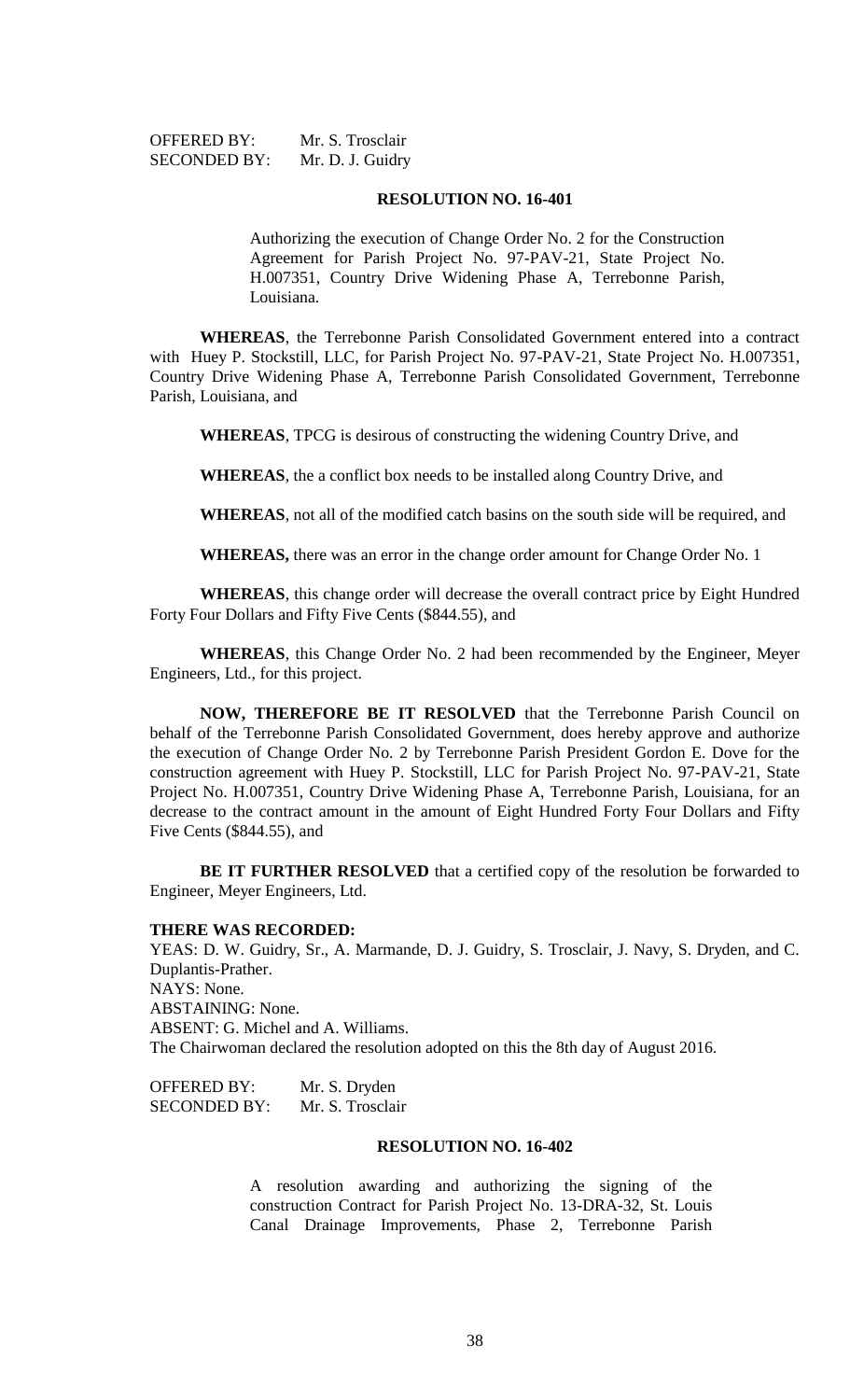Consolidated Government, Terrebonne Parish, Louisiana, and authorizing the issuance of the Notice to Proceed.

**WHEREAS**, the Terrebonne Parish Consolidated Government did receive construction bids on Parish Project No. 13-DRA-32, St. Louis Canal Drainage Improvements, Phase 2, Terrebonne Parish, Louisiana, and,

**WHEREAS**, the lowest and best bid was that submitted by Volute, Inc., in the amount of \$1,044,592.91, and

**NOW, THEREFORE, BE IT RESOLVED** that the Terrebonne Parish Consolidated Government award the construction contract to Volute, Inc., in the amount of \$1,044,592.91, and

**BE IT FURTHER RESOLVED,** that the President of Terrebonne Parish Consolidated Government, be and he is hereby authorized and empowered to sign a construction contract for and on behalf of the Terrebonne Parish Consolidated Government with Volute, Inc., upon receipt of the performance bond in the amount of the contract price, and

**BE IT FURTHER RESOLVED**, that upon receipt of required certificates of insurance evidencing coverage as provided in the project specifications and upon execution and recordation of all contract documents, that the Engineer is hereby authorized to issue the Notice to Proceed to the Contractor to commence construction of the project, and

**WHEREUPON** the motion was put to a vote and the vote thereon was as follows:

#### **THERE WAS RECORDED:**

YEAS: D. W. Guidry, Sr., A. Marmande, D. J. Guidry, S. Trosclair, J. Navy, S. Dryden, and C. Duplantis-Prather. NAYS: None. ABSTAINING: None. ABSENT: G. Michel and A. Williams. The Chairwoman declared the resolution adopted on this the 8th day of August 2016.

| <b>OFFERED BY:</b>  | Mr. S. Dryden   |
|---------------------|-----------------|
| <b>SECONDED BY:</b> | Mr. A. Marmande |

### **RESOLUTION NO. 16-403**

Providing approval of Amendment No. 3 to the Engineering Agreement for Parish Project No. **13-DRA-32**, **St. Louis Canal Road Drainage Improvements**, Terrebonne Parish, Louisiana.

**WHEREAS**, the Terrebonne Parish Consolidated Government did enter into an original engineering agreement with All South Consulting Engineers, L.L.C. dated August 26, 2013, recordation number 1435434, for the St. Louis Canal Road Drainage Improvements identified as Parish Project 13-DRA-32, and

**WHEREAS**, the Engineering Agreement between OWNER and ENGINEER provides for certain limitations for Basic Services and specific Additional Services, and

**WHEREAS,** FEMA approved additional funding for construction of phase 2 of the St. Louis Canal Road Drainage Improvements Project, and

**WHEREAS,** phase 2 consists of the installation of two (2) culverts under St. Louis Canal Road and sweeping of existing ditches along Westside Blvd between St. Louis Canal Road and Marie Drive, and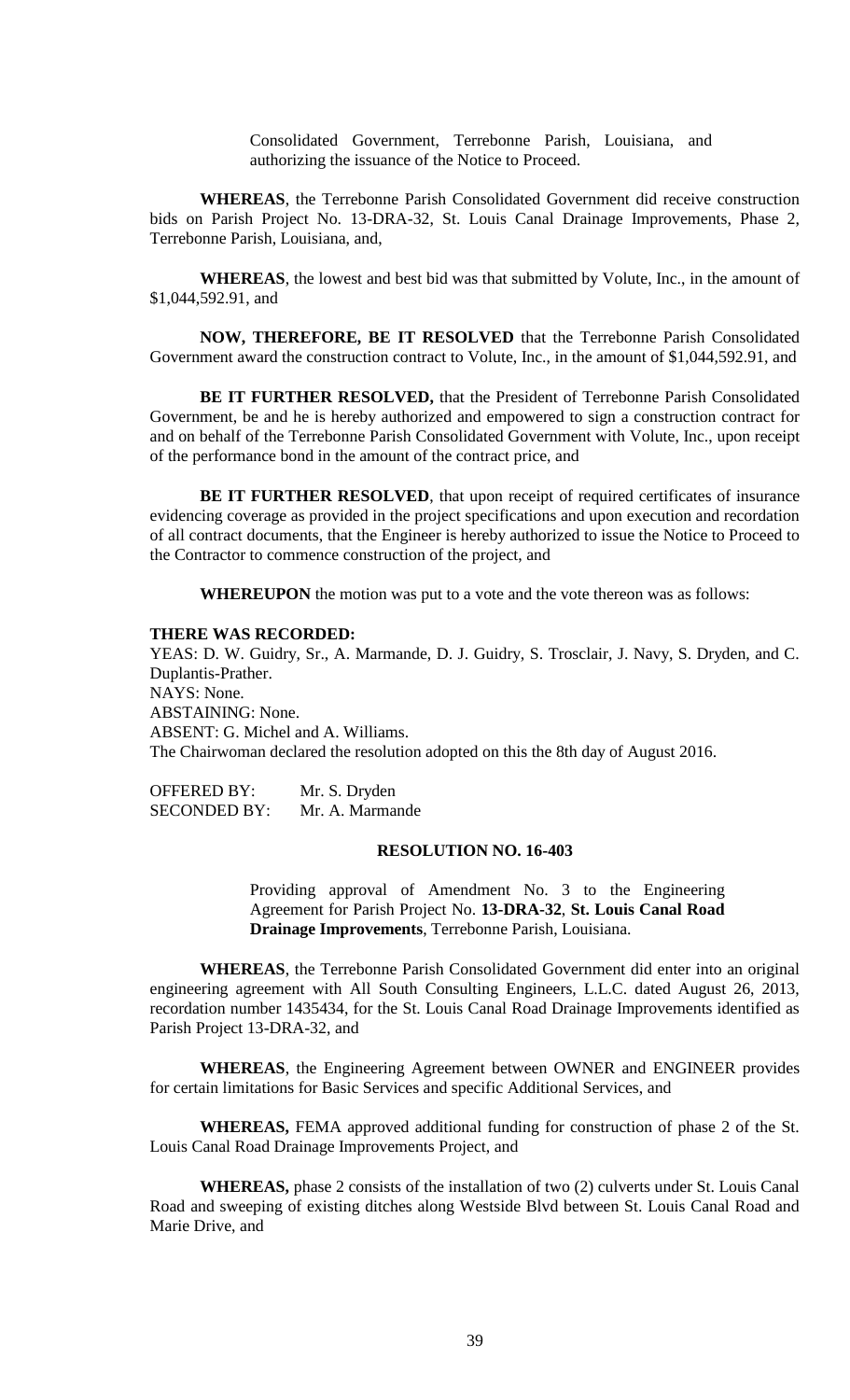**WHEREAS,** TPCG is desirous of continuing with the drainage improvements along St. Louis Canal Road and Westside Blvd., and

**WHEREAS**, All South requested an amendment to their existing contract for resident inspection for the project during construction, and

**WHEREAS**, the TPCG is desirous of having these services continued so that there is a need for additional funds to be added to the contract, and

**WHEREAS**, this above work will increase the additional services section of the contract by an additional \$20,800.00.

**NOW, THEREFORE BE IT RESOLVED** that the Terrebonne Parish Council, on behalf of the Terrebonne Parish Consolidated Government, does hereby approve this Amendment No. 3 to the Engineering Agreement for an increase of \$20,800.00 in Additional Services authorizes Parish President Gordon E. Dove to execute this Amendment No. 3 to the Engineering Agreement for the St. Louis Canal Road Drainage Improvements Project Parish Project No. 13-DRA-32, with All South Consulting Engineers, L.L.C., and

**BE IT FURTHER RESOLVED** that a certified copy of the resolution be forwarded to the Engineer, All South Consulting Engineers, L.L.C.

#### **THERE WAS RECORDED:**

YEAS: D. W. Guidry, Sr., A. Marmande, D. J. Guidry, S. Trosclair, J. Navy, S. Dryden, and C. Duplantis-Prather. NAYS: None. ABSTAINING: None. ABSENT: G. Michel and A. Williams. The Chairwoman declared the resolution adopted on this the 8th day of August 2016.

OFFERED BY: Mr. A. Marmande SECONDED BY: Mr. S. Dryden

#### **RESOLUTION NO. 16-404**

Providing approval of Amendment No. 1 to the Engineering Agreement for Parish Project No. **10-LEV-31**, **Suzie Canal (North) Levee Extension (CDBG) Project**, Terrebonne Parish, Louisiana.

**WHEREAS**, the Terrebonne Parish Consolidated Government did enter into an original engineering agreement with Providence/GSE Associates, LLC dated August 17, 2010, recordation number 1435434, for the Suzie Canal Extension (CDBG) Project, identified as Parish Project 10-LEV-31, and

**WHEREAS**, the Engineering Agreement between OWNER and ENGINEER provides for certain limitations for Basic Services and specific Additional Services, and

**WHEREAS** the Terrebonne Parish Consolidated Government shifted monies within Additional Services (attached letter) to proceed with the additional permitting for the new alignment proposed by the USACE, and

**WHEREAS,** Amendment No. 1 will include Additional Services for additional geotechnical investigation, project representation, and to assist TPCG with the appropriation process, and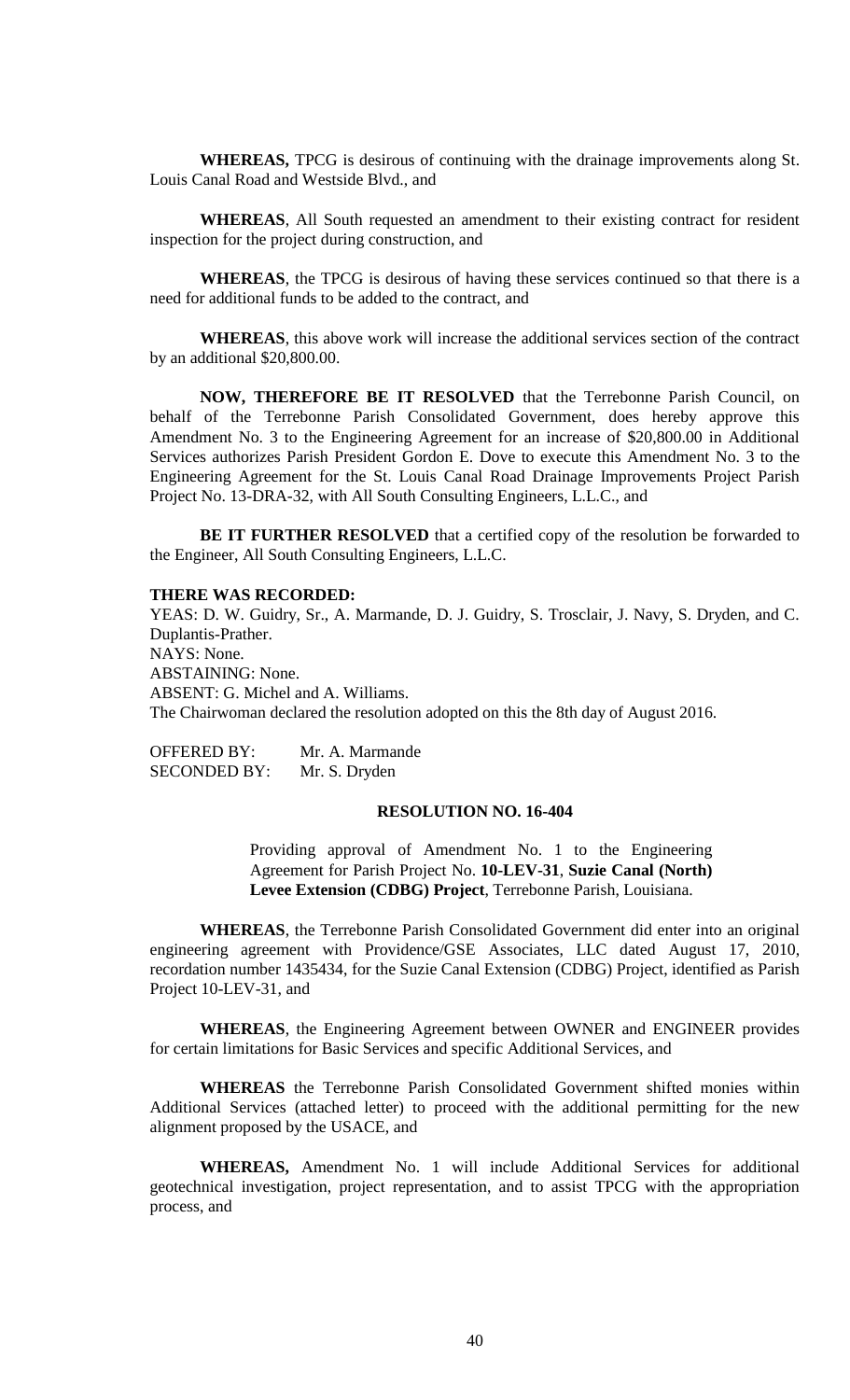**WHEREAS,** the TPCG is desirous of having these services continued so that there is a need for additional funds to be added to the contract for an increase in the upset limit for these services, and

**WHEREAS**, the above work will increase the additional services section by \$150,400.00, and

**NOW, THEREFORE BE IT RESOLVED** that the Terrebonne Parish Council, on behalf of the Terrebonne Parish Consolidated Government, does hereby approve this Amendment No. 1 to the Engineering Agreement for an increase of \$150,400.00 in Additional Services authorizes Parish President Gordon E. Dove to execute this Amendment No. 3 to the Engineering Agreement for the Suzie Canal Extension (CDBG) Project Parish Project No. 10- LEV-31, with Providence/GSE Associates, LLC, and

**BE IT FURTHER RESOLVED** that a certified copy of the resolution be forwarded to the Engineer, Providence/GSE Associates, LLC.

#### **THERE WAS RECORDED:**

YEAS: D. W. Guidry, Sr., A. Marmande, D. J. Guidry, S. Trosclair, J. Navy, S. Dryden, and C. Duplantis-Prather. NAYS: None. ABSTAINING: None. ABSENT: G. Michel and A. Williams. The Chairwoman declared the resolution adopted on this the 8th day of August 2016.

| <b>OFFERED BY:</b>  | Mr. D. J. Guidry |
|---------------------|------------------|
| <b>SECONDED BY:</b> | Mr. S. Trosclair |

#### **RESOLUTION NO. 16-405**

Authorizing the execution of Change Order No. 4 for the Construction Agreement for Parish Project No. 14-EOC-03, Terrebonne Parish Emergency Operations Center, Terrebonne Parish, Louisiana.

**WHEREAS**, the Terrebonne Parish Consolidated Government entered into a contract dated December 28, 2015 with Lamar Contractors, LLC, Recordation Number 1497482, for Parish Project No.14-EOC-03, Terrebonne Parish Emergency Operations Center, Terrebonne Parish, Louisiana, and

**WHEREAS**, TPCG is desirous of completing the construction of the Emergency Operations Center, and

**WHEREAS**, the Contractor submitted a request for change regarding the locker locations, exterior outlets, and partitions changes as described in Change Order No. 4, and

**WHEREAS**, the Contractor submitted a reimbursement request for water meter fees as per Addendum #1, and

WHEREAS, this change order will increase the construction contract by Three Thousand, Nine Hundred and Fifteen dollars and Sixty-Three Cents (\$3,915.63), and

**WHEREAS**, this change order will add nine (9) calendar days to the contract due to adverse weather in May, and

**WHEREAS**, this Change Order No. 4 has been recommended by the Architect, Houston J. Lirette, Jr, APAC, for this project.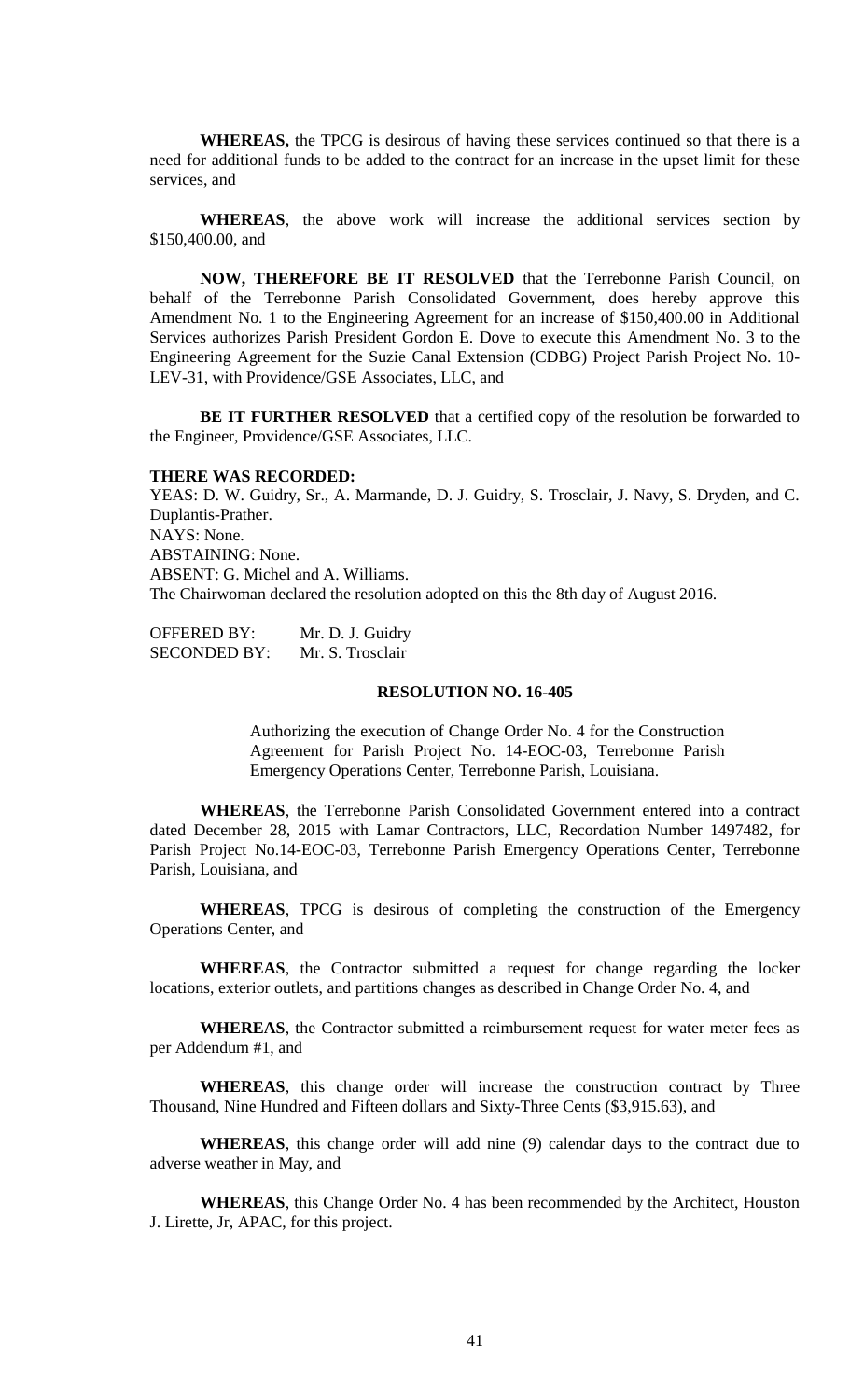**NOW, THEREFORE, BE IT RESOLVED** that the Terrebonne Parish Council on behalf of the Terrebonne Parish Consolidated Government, does hereby approve and authorize the execution by Terrebonne Parish President Gordon E. Dove of Change Order No. 4 to the construction agreement with Lamar Contractors, LLC for Parish Project No. 14-EOC-03, Terrebonne Parish Emergency Operations Center, Terrebonne Parish, Louisiana, for an increase of Nine (9) calendar days to the construction contract, and

**BE IT FURTHER RESOLVED**, that a certified copy of the resolution be forwarded to Architect, Houston J. Lirette, Jr., APAC.

#### **THERE WAS RECORDED:**

YEAS: D. W. Guidry, Sr., A. Marmande, D. J. Guidry, S. Trosclair, J. Navy, S. Dryden, and C. Duplantis-Prather. NAYS: None. ABSTAINING: None. ABSENT: G. Michel and A. Williams. The Chairwoman declared the resolution adopted on this the 8th day of August 2016.

OFFERED BY: Mr. D. J. Guidry, Sr. SECONDED BY: Mr. S. Dryden

#### **RESOLUTION NO. 16-406**

Authorizing the execution of Change Order No. 5 for the Construction Agreement for Parish Project No. 14-EOC-03, Terrebonne Parish Emergency Operations Center, Terrebonne Parish, Louisiana.

**WHEREAS**, the Terrebonne Parish Consolidated Government entered into a contract dated December 28, 2015 with Lamar Contractors, LLC, Recordation Number 1497482, for Parish Project No.14-EOC-03, Terrebonne Parish Emergency Operations Center, Terrebonne Parish, Louisiana, and

**WHEREAS**, adverse weather stopped the Contractor from working, and

**WHEREAS**, additional contract time will need to be added to the contract due to the weather in the month of June, and

**WHEREAS**, this change order will add seven (7) calendar days to the contract as a result of Change Order No. 5, and

**WHEREAS**, this Change Order No. 5 has been recommended by the Architect, Houston J. Lirette, Jr, APAC, for this project.

**NOW, THEREFORE, BE IT RESOLVED** that the Terrebonne Parish Council on behalf of the Terrebonne Parish Consolidated Government, does hereby approve and authorize the execution by Terrebonne Parish President Gordon E. Dove of Change Order No. 5 to the construction agreement with Lamar Contractors, LLC for Parish Project No. 14-EOC-03, Terrebonne Parish Emergency Operations Center, Terrebonne Parish, Louisiana, for an increase of Seven (7) calendar days to the construction contract, and

BE IT FURTHER RESOLVED, that a certified copy of the resolution be forwarded to Architect, Houston J. Lirette, Jr., APAC.

# **THERE WAS RECORDED:**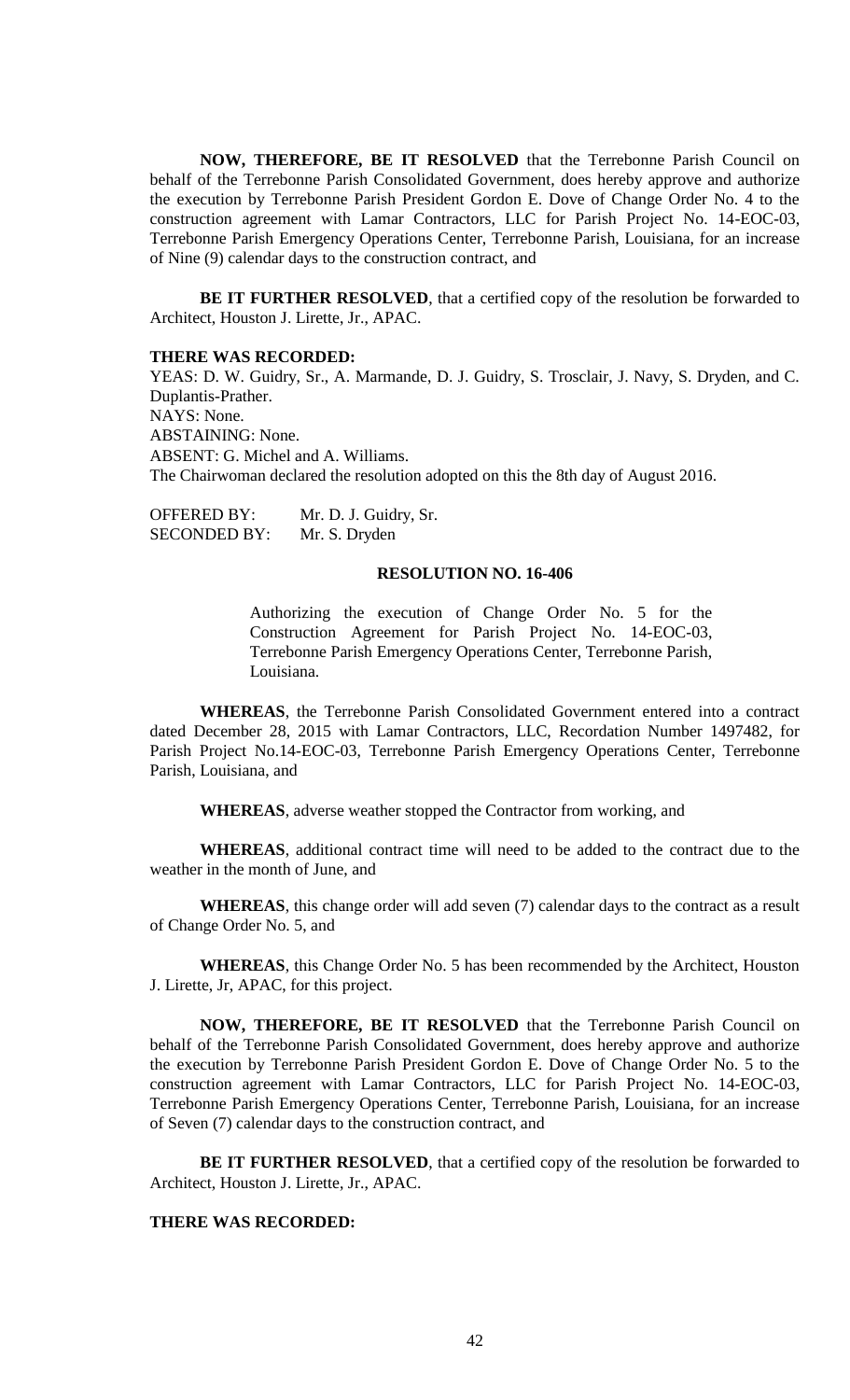YEAS: D. W. Guidry, Sr., A. Marmande, D. J. Guidry, S. Trosclair, J. Navy, S. Dryden, and C. Duplantis-Prather. NAYS: None. ABSTAINING: None. ABSENT: G. Michel and A. Williams. The Chairwoman declared the resolution adopted on this the 8th day of August 2016.

OFFERED BY: Mr. D. J. Guidry SECONDED BY: Mr. A. Marmande

## **RESOLUTION NO. 16-407**

Providing approval of Amendment No. 1 to the Architectural Agreement for Parish Project No. 12-ANSLT-CDBG-61, FP&C Project No. 50-J55-14-05, Terrebonne Parish Animal Shelter Facility, Terrebonne Parish, Louisiana.

**WHEREAS**, the Terrebonne Parish Consolidated Government entered into a Architectural Agreement dated February 11, 2016, with Perez, APC for the Project entitled **Parish Project No. 12-ANSLT-CDBG-61, Terrebonne Parish Animal Shelter Facility Project**, and

**WHEREAS**, the Engineering Agreement between OWNER and ARCHITECT provides for certain limitations for Basic Services and specific Additional Services, and

**WHEREAS**, funds were designated for specific services which are no longer required, and

**WHEREAS**, these funds would assist in providing for a fully functioning facility, and

**WHEREAS**, the firm of Perez, Inc, is no longer required to perform these activities under the Basic and Additional Services section of the Engineering Agreement for this project, and

**WHEREAS**, the TPCG is desirous of having these services discontinued so that there is a need for funds to be deducted from the contract for a decrease in the upset limit for these services, and

**NOW, THEREFORE BE IT RESOLVED** that the Terrebonne Parish Council, on behalf of the Terrebonne Parish Consolidated Government, does hereby approve this Amendment No.1 to the Architectural Agreement for a total decrease of \$121,856.50 and authorizes Parish President, Gordon E. Dove, to execute this Amendment No. 1 to the Architectural Agreement for the Terrebonne Parish Animal Shelter Facility Project, Parish Project No. 12-ANSLT-CDBG-61, with Perez, APC, and

**BE IT FURTHER RESOLVED** that a certified copy of the resolution be forwarded to the Architect, Perez, APC.

#### **THERE WAS RECORDED:**

YEAS: D. W. Guidry, Sr., A. Marmande, D. J. Guidry, S. Trosclair, J. Navy, S. Dryden, and C. Duplantis-Prather. NAYS: None. ABSTAINING: None. ABSENT: G. Michel and A. Williams. The Chairwoman declared the resolution adopted on this the 8th day of August 2016.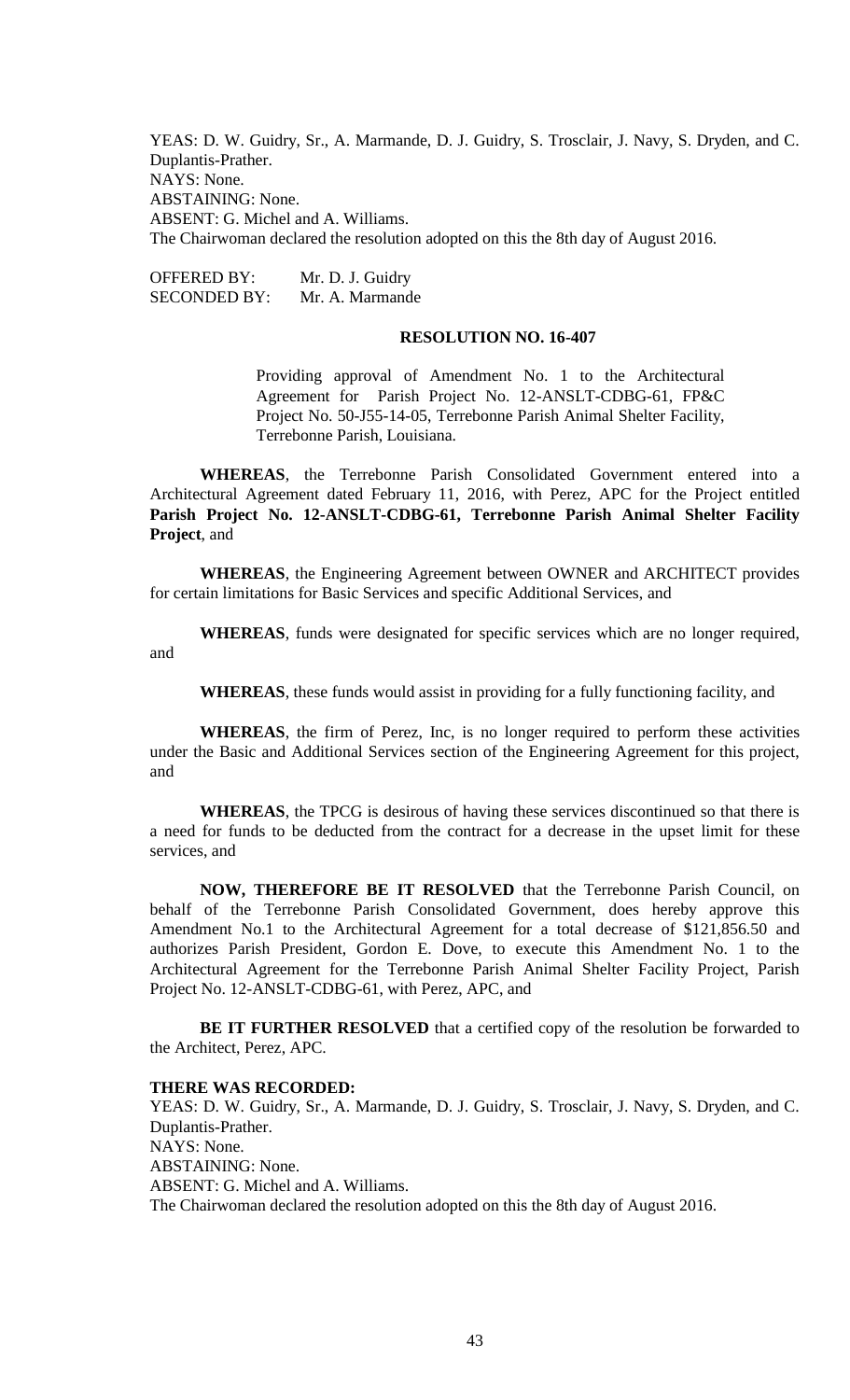OFFERED BY: Mr. S. Dryden

SECONDED BY: Mr. D. W. Guidry, Sr.

#### **RESOLUTION NO. 16-408**

Providing for the ratification of the appointment by Parish President Gordon E. Dove of the firm of Morris P. Hebert, Inc. (MPH) to provide professional services for the NGL Gas Line Project, and also authorizing Parish President Gordon E. Dove to execute the appropriate contract documents for this project.

**WHEREAS**, Terrebonne Parish is desirous of installing a natural gas line to facilitate the heating of crude oil brought in by barges with natural gas and transferring the gas to tanks, and

**WHEREAS**, the Terrebonne Parish Consolidated Government would like to proceed with the professional services for this project, and

**WHEREAS**, Parish President Gordon E. Dove has recommended that the firm of Morris P. Hebert, Inc. (MPH) be retained to provide the necessary professional services for this project, and

**NOW, THEREFORE BE IT RESOLVED**, that the Terrebonne Parish Council, on behalf of the Terrebonne Parish Consolidated Government, that the Parish President Gordon E. Dove be ratified and that the firm of Morris P. Hebert, Inc. (MPH) be retained to provide the necessary professional services for the NGL Gas Line Project and that Parish President Gordon E. Dove be authorized to execute any and all documents with said firm for this project.

### **THERE WAS RECORDED:**

YEAS: D. W. Guidry, Sr., A. Marmande, D. J. Guidry, S. Trosclair, J. Navy, S. Dryden, and C. Duplantis-Prather. NAYS: None. ABSTAINING: None. ABSENT: G. Michel and A. Williams. The Chairwoman declared the resolution adopted on this the 8th day of August 2016.

OFFERED BY: Mr. D. J. Guidry SECONDED BY: Mr. S. Trosclair

## **RESOLUTION NO. 16-409**

Providing for the ratification of the appointment by Parish President Gordon E. Dove of the firm of GIS Coastal Design & Engineering to provide engineering services for the Petit Caillou Lock Structure Project, and also authorizing Parish President Gordon E. Dove to execute the appropriate engineering contract documents for this project.

**WHEREAS**, funding has been provided for the preliminary design and permitting of the secondary gate to be used in conjunction with the existing Boudreaux Canal Sector Gate to form the Navigation/Flood Control Lock for the Petit Caillou Lock Structure, and

**WHEREAS**, the Terrebonne Parish Consolidated Government would like to proceed with design and permitting of this project, and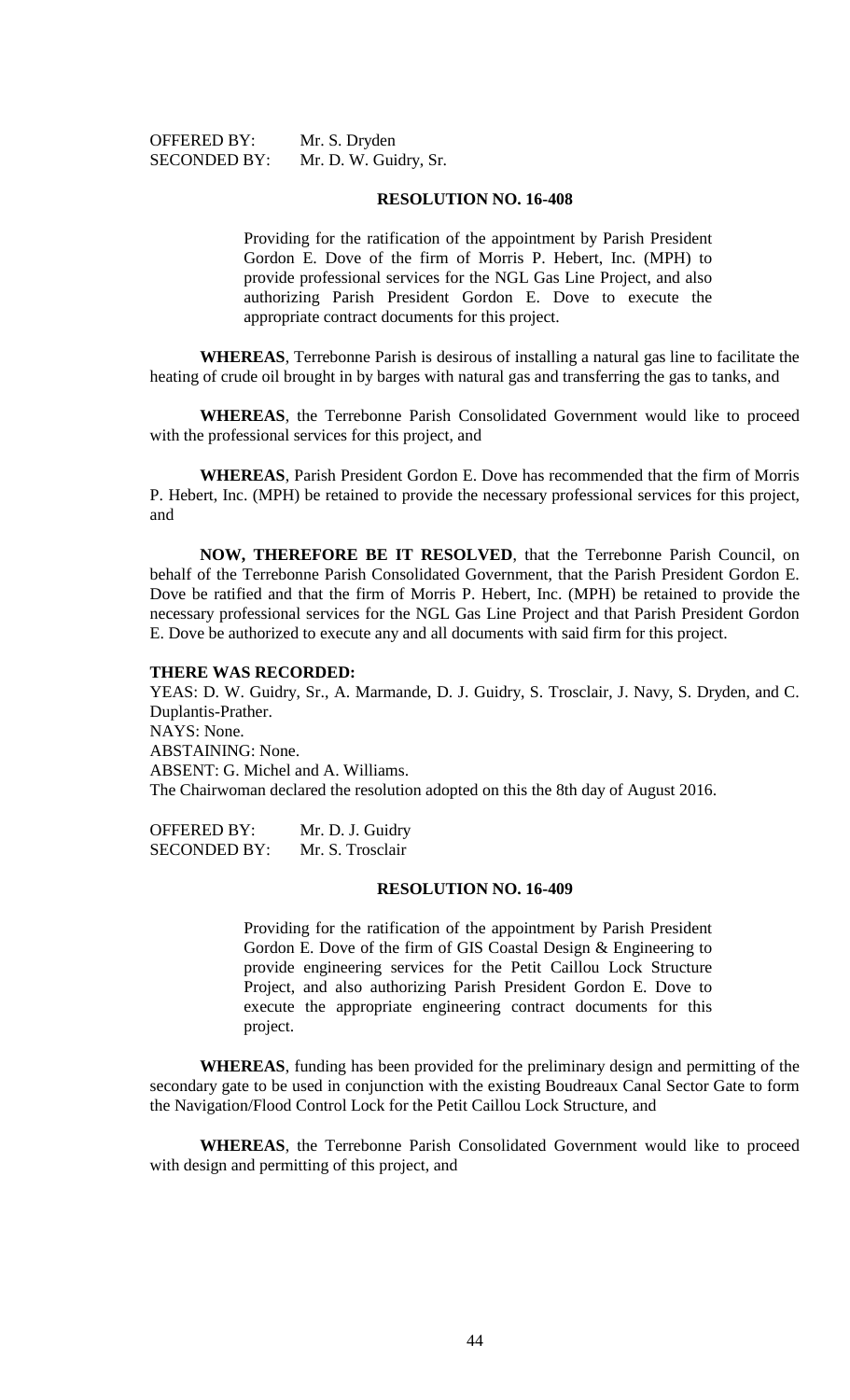**WHEREAS**, Parish President Gordon E. Dove has recommended that the firm of GIS Coastal Design & Engineering be retained to provide the necessary professional services for this project, and

**NOW, THEREFORE BE IT RESOLVED**, that the Terrebonne Parish Council, on behalf of the Terrebonne Parish Consolidated Government, that the Parish President Gordon E. Dove be ratified and that the engineering firm of GIS Coastal Design & Engineering be retained to provide the necessary professional services for the Petit Caillou Lock Structure Project and that Parish President Gordon E. Dove be authorized to execute any and all documents with said firm for this project.

#### **THERE WAS RECORDED:**

YEAS: D. W. Guidry, Sr., A. Marmande, D. J. Guidry, S. Trosclair, J. Navy, S. Dryden, and C. Duplantis-Prather. NAYS: None. ABSTAINING: None. ABSENT: G. Michel and A. Williams. The Chairwoman declared the resolution adopted on this the 8th day of August 2016.

Mr. D. J. Guidry moved, seconded by Mr. D. W. Guidry, Sr., "THAT, the Public Services Committee call a public hearing to receive input from residents for a proposed cellular communications tower at 103 Heather Court, Chauvin. Said public hearing to be held **Monday, August 22, 2016 at 5:30 p.m.**" (No Further Council action is required at the public hearing.)

The Chairwoman called for the vote on the motion offered by Mr. D. J. Guidry. THERE WAS RECORDED: YEAS: D.W. Guidry, Sr., A. Marmande, D. J. Guidry, S. Trosclair, J. Navy, A. Williams, S. Dryden and C. Duplantis-Prather. NAYS: None. ABSENT: G. Michel. The Chairwoman declared the motion adopted

Mr. D. W. Guidry, Sr. moved, seconded by Mr. A. Marmande, "THAT, there being no further business to come before the Public Services Committee, the meeting be adjourned."

The Chairwoman called for the vote on the motion offered by Mr. D .W. Guidry, Sr. THERE WAS RECORDED:

YEAS: D.W. Guidry, Sr., A. Marmande, D. J. Guidry, S. Trosclair, J. Navy, A. Williams, S. Dryden and C. Duplantis-Prather.

NAYS: None.

ABSENT: G. Michel.

The Chairwoman declared the motion adopted and the meeting was adjourned at 7:10 p.m.

Christa Duplantis-Prather, Chairwoman

Tammy E. Triggs, Minute Clerk

Mr. D. W. Guidry, Sr. moved, seconded by Mr. S. Trosclair and Mr. A. Marmande, "THAT, the Council accept and ratify the minutes of the Public Services Committee meeting held on 08/08/16."

The Chairman called for a vote on the motion offered by Mr. D. W. Guidry. THERE WAS RECORDED: YEAS: D. W. Guidry Sr., A. Marmande, D. J. Guidry, S. Trosclair, J. Navy, A. Williams, G. Michel and S. Dryden.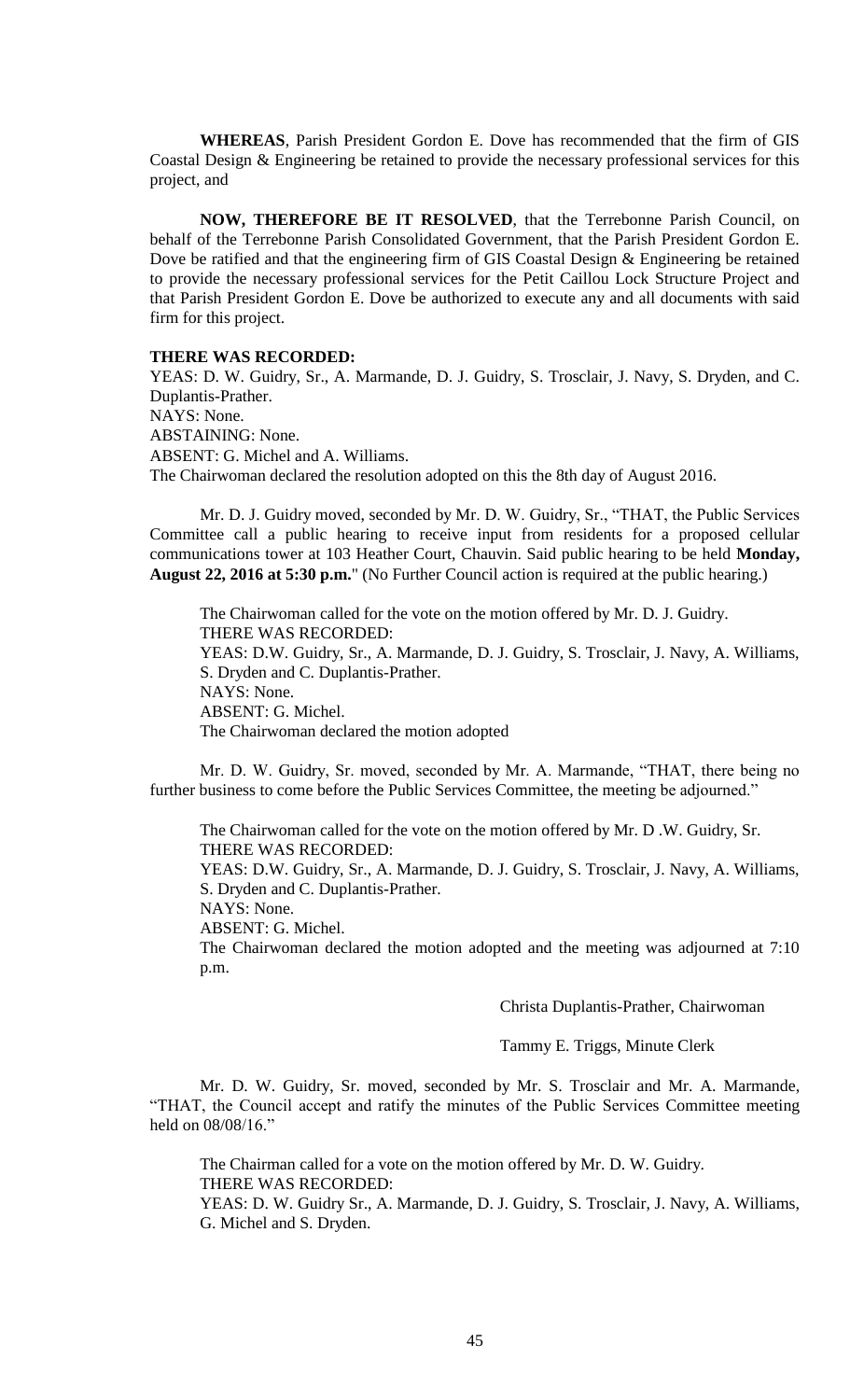NAYS: None. ABSENT: C. Duplantis-Prather. The Chairman declared the motion adopted.

The Chairman called for a report on the Community Development and Planning Committee meeting held on 08/08/16, whereupon the Committee Chairman noting ratification of minutes calls public hearings on August 24, 2016 and September 21, 2016 at 6:30 p.m., rendered the following:

#### COMMUNITY DEVELOPMENT & PLANNING COMMITTEE

## AUGUST 8, 2016

The Chairman, Dirk Guidry, called the Community Development & Planning Committee meeting to order at 7:11 p. m. in the Terrebonne Parish Council Meeting Room with an Invocation offered by Committee member S. Trosclair and the Pledge of Allegiance led by Committee member A. Marmande. Upon roll call, Committee Members recorded as present were: D. W. Guidry, Sr., A. Marmande, D. J. Guidry, S. Trosclair, J. Navy, S. Dryden and C. Duplantis-Prather. Committee members A. Williams and G. Michel were recorded as absent. A quorum was declared present.

| <b>OFFERED BY:</b>  | Ms. C. Duplantis-Prather |
|---------------------|--------------------------|
| <b>SECONDED BY:</b> | Mr. A. Marmande          |

### **RESOLUTION NO. 16-410**

Authorizing the Parish President to sign and submit the first amendment to the Low Income Home Energy Assistance Program (LIHEAP) with the Louisiana Housing Corporation for Grant Period 10/1/2015-9/30/2017.

**WHEREAS**, the amendment makes available an additional \$96,241.83 to the original agreement amount of \$750,192.50, to the Terrebonne Parish Consolidated Government for the contract period beginning October 1, 2015 through September 30, 2017.

**NOW, THEREFORE BE IT RESOLVED** that the Terrebonne Parish Council (Community Development and Planning Committee), on behalf of the Terrebonne Parish Consolidated Government, does hereby authorize the Parish President, Gordon E. Dove, to sign and submit the LIHEAP Amendment ; and

**NOW, THEREFORE BE IT FURTHER RESOLVED** that the Terrebonne Parish Council, on behalf of the Terrebonne Parish Consolidated Government, does hereby authorize the Parish President, Gordon E. Dove, to execute any and all grant agreements, certifications, amendments, modifications, and all documents necessary between Terrebonne Parish Consolidated Government and the Louisiana Housing Corporation associated with this contract.

#### **THERE WAS RECORDED:**

YEAS: D. W. Guidry, Sr., A. Marmande, D. J. Guidry, S. Trosclair, J. Navy, S. Dryden, and C. Duplantis-Prather. NAYS: None. ABSTAINING: None. ABSENT: G. Michel and A. Williams. The Chairman declared the resolution adopted on this the 8th day of August 2016.

A discussion took place regarding Agenda Item No. 2 regarding introducing an ordinance to amend the Zoning Ordinance, Section 28-1, Definitions, to include dwelling units and Section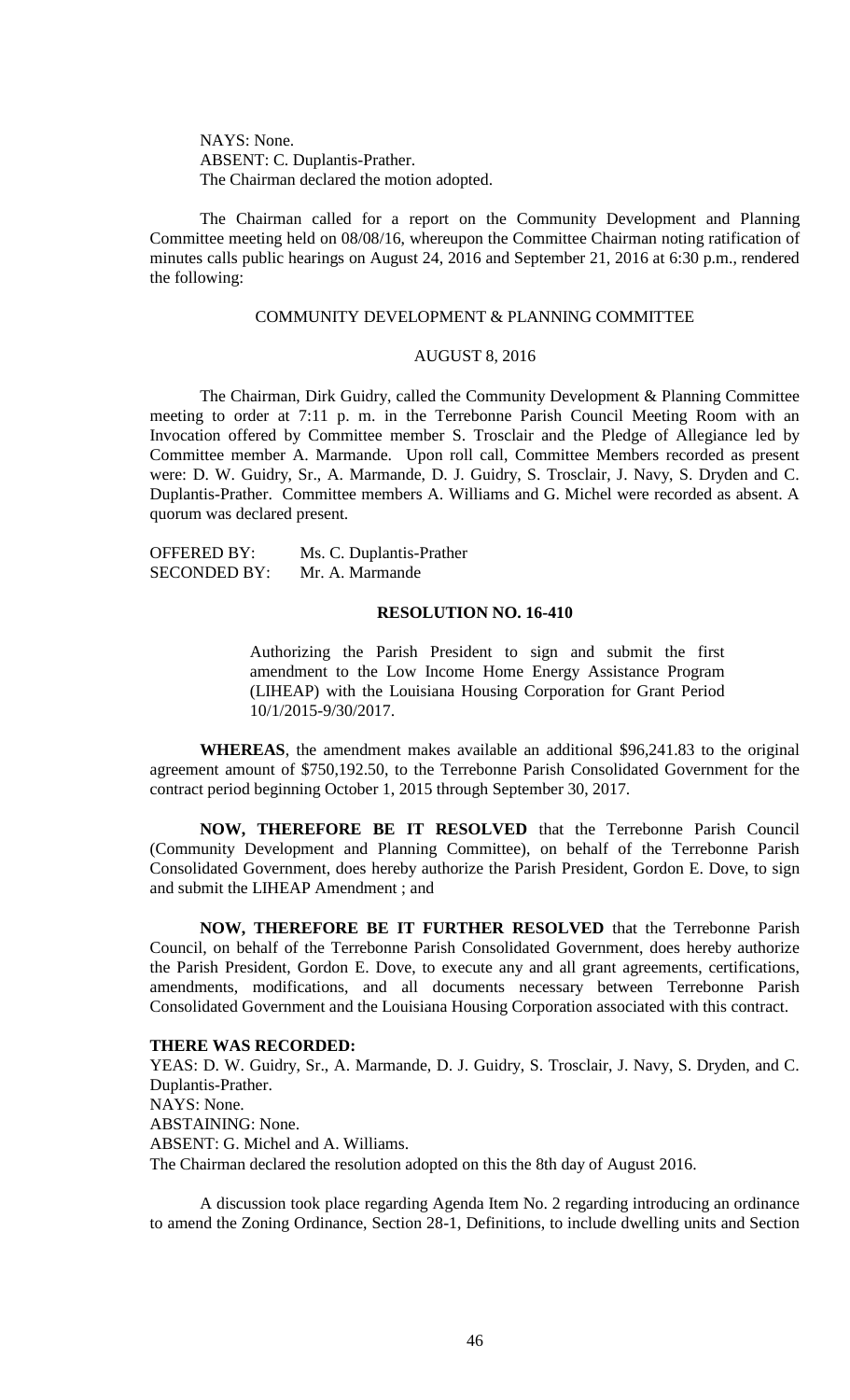28-47, Residential Districts, to establish accessory dwelling units as a use by right. *\*(Proposed Resolution Amended After Discussion)* 

Ms. Jerri G. Smitko, a Houma attorney, addressed the Committee and asked for the definition of poultry husbandry; noting that the aforementioned proposed legislation requires an individual to get approval from the Planning and Zoning Department to do so. She requested that the Committee not to approve the proposed ordinance.

Upon questioning, Planning and Zoning Director Christopher Pulaski explained that the definition of poultry husbandry, as defined by the Zoning Office, is having poultry for the use of personal benefit, not for a commercial business venture. He further explained this proposed ordinance would only apply to parish zoned districts; and noted that this is not a parishwide ordinance.

Ms. Patti Floyd, a Houma attorney, addressed the Committee and stated that there are already a number of ordinances in place to address the concerns of poultry husbandry. She also explained that there are numerous businesses that benefit from individuals with "backyard" chickens in the parish.

Ms. C. Duplantis-Prather moved, seconded by Mr. S. Trosclair, "THAT, the Community Development and Planning Committee extend Ms. Floyd's time an additional minute."

The Chairman called for the vote on the motion offered by Ms. C. Duplantis-Prather. THERE WAS RECORDED: YEAS: D. W. Guidry, Sr., A. Marmande, D. J. Guidry, S. Trosclair, J. Navy, S. Dryden and C. Duplantis-Prather. NAYS: None. ABSENT: A. Williams and G. Michel. The Chairwoman declared the motion adopted.

Ms. Floyd continued and stated that it would not be beneficial for individuals to have to get approval from their neighbors and from the Zoning Commission. She asked that the Committee not support this measure.

Discussion ensued with Committee members inquiring about what areas are in question when referring to zoning and whether or not individuals with existing poultry will be grandfathered in to this legislation; and noting that some committee members feel that there are ordinances in place to cover these types of issues.

Planning and Zoning Director Christopher Pulaski stated that the aforementioned proposed ordinance was requested by the Zoning and Land Use Commission.

OFFERED BY: Mr. D. W. Guidry, Sr. SECONDED BY: Mr. S. Trosclair

## **RESOLUTION NO. 16-411**

GIVING NOTICE OF INTENT TO ADOPT AN ORDINANCE TO AMEND THE ZONING ORDINANCE, SECTION 28-1, DEFINITIONS, TO INCLUDE ACCESSORY DWELLING UNITS AND SECTION 28-47, RESIDENTIAL DISTRICTS, TO ESTABLISH ACCESSORY DWELLING UNITS AS A USE BY RIGHT AS PER "ATTACHMENT A".

**BE IT RESOLVED** by the Terrebonne Parish Council (Community Development and Planning committee), that notice be hereby given to adopt an ordinance to amend the Zoning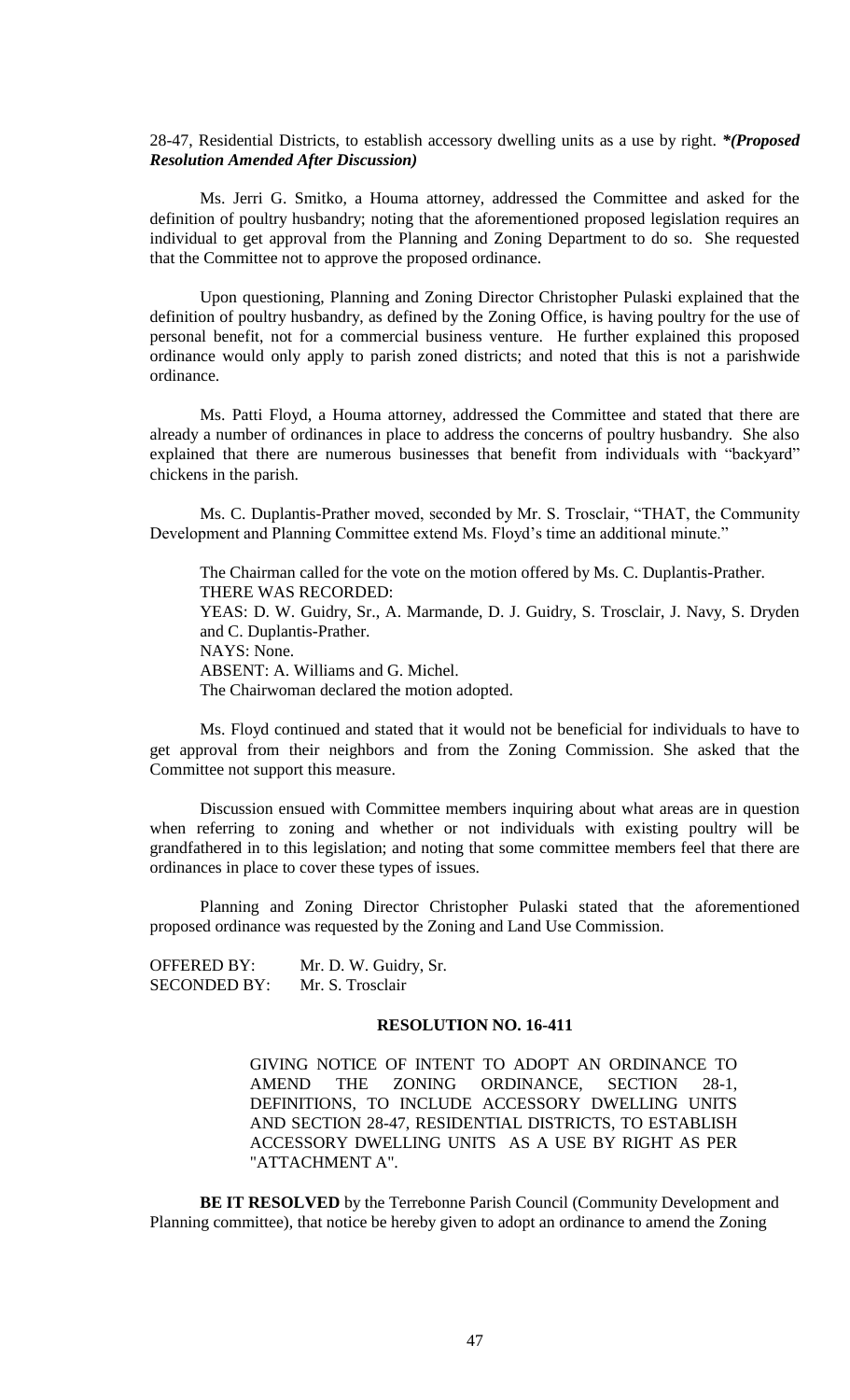Residential Districts, to establish accessory dwelling units as a use by right as per "Attachment A"; and

**THEREFORE, BE IT RESOLVED** that a public hearing be called on staid matter on Wednesday, August 24, 2016 at 6:30 p. m.

## **THERE WAS RECORDED:**

YEAS: D. W. Guidry, Sr., A. Marmande, D. J. Guidry, S. Trosclair, J. Navy, S. Dryden, and C. Duplantis-Prather. NAYS: None. ABSTAINING: None. ABSENT: G. Michel and A. Williams. The Chairman declared the resolution adopted on this the 8th day of August 2016.

OFFERED BY: Mr. D. W. Guidry SECONDEDBY: Ms. C. Duplantis-Prather

### **RESOLUTIONNO. 16-412**

GIVING NOTICE OF INTENT TO ADOPT AN ORDINANCE TO AMEND THE ZONING MAP OF THE PARISH OF TERREBONNE SO AS TO REZONE FROM R-1 (SINGLE-FAMILY RESIDENTIAL DISTRICT) AND R-3 (MULTI-FAMILY RESIDENTIAL) TO C-3 (NEIGHBORHOOD COMMERCIAL DISTRICT); PROPOSED LOTS 2, 3, 4, 5, 6, 7, & 8, CAMERON ISLES BUSINESS PARK UNIT 1, TERREBONNE PARISH, LOUISIANA; LINTON ROAD COMPANY, LLC, APPLICANT; AND CALLING A PUBLIC HEARING ON SAID MATTER FOR WEDNESDAY, SEPTEMBER 21, 2016 AT 6:30 P.M.

**BE IT RESOLVED** by the Terrebonne Parish Council (Co=unity Development and Planning Committee), that notice be hereby given to adopt an ordinance to amend the Zoning Map of the Parish of Terrebonne so as to rezone from R-1 (Single-Family Residential District) & R-3 (Multi-Family Residential) to  $C-3$  (Neighborhood Commercial District), Proposed Lots 2, 3, 4, 5, 6, 7, & 8, Cameron Isles Business Park Unit 1, Terrebonne Parish, Louisiana; and

**NOW, THEREFORE, BE IT RESOLVED** that a public hearing be called on said matter for Wednesday, September 21, 2016 at 6:30 p.m.

#### **THERE WAS RECORDED:**

YEAS: D. W. Guidry, Sr., A. Marmande, D. J. Guidry, S. Trosclair, J. Navy, S. Dryden, and C. Duplantis-Prather. NAYS: None. ABSTAINING: None. ABSENT: G. Michel and A. Williams. The Chairman declared the resolution adopted on this the 8th day of August 2016.

Mr. J. Navy moved, seconded by Mr. A. Marmande, "THAT, the Community Development and Planning Committee rescind the Condemnation Order for 216 Crozier Drive, Houma, LA."

The Chairman called for the vote on the motion offered by Mr. J. Navy. THERE WAS RECORDED: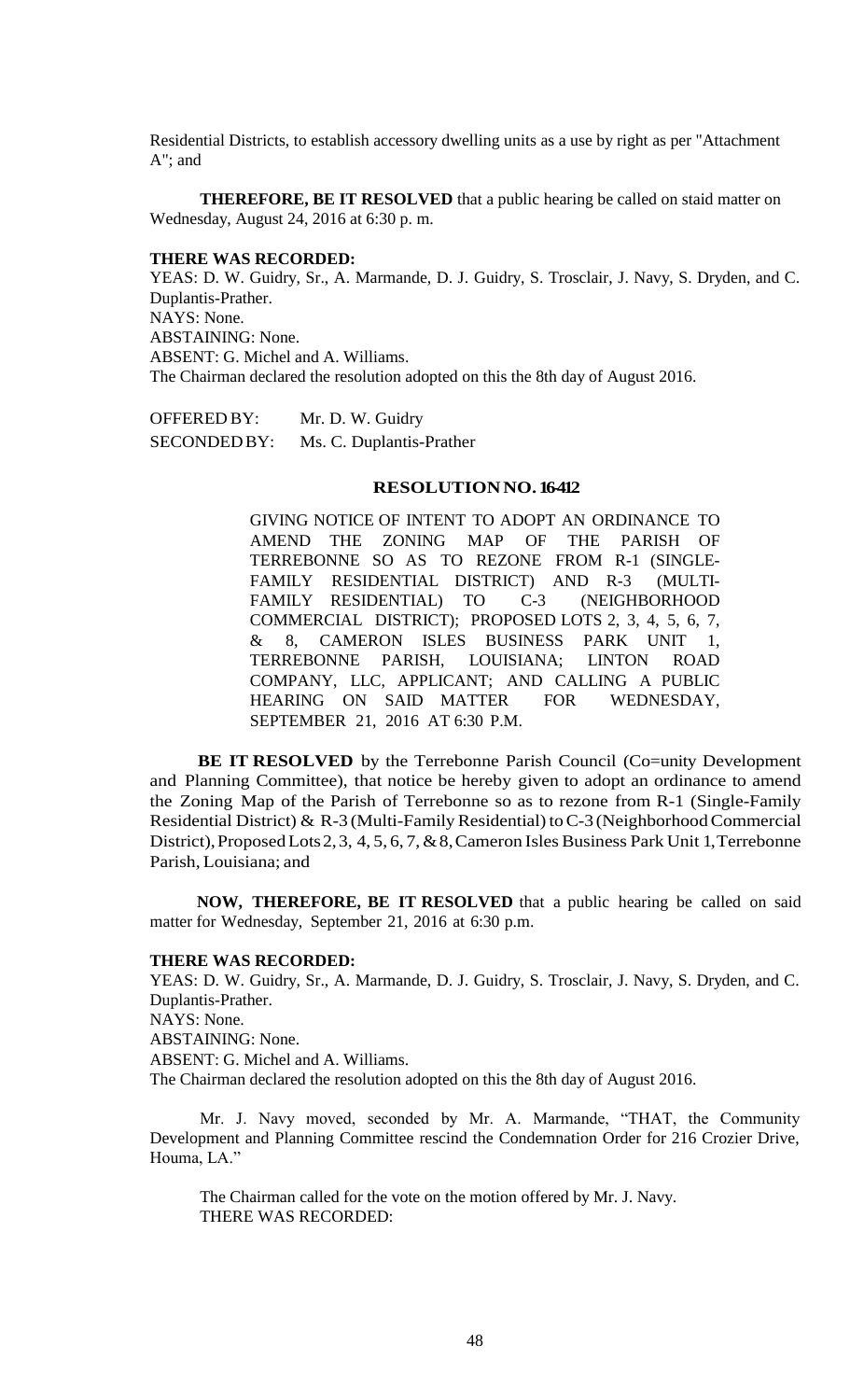YEAS: D. W. Guidry, Sr., A. Marmande, D. J. Guidry, S. Trosclair, J. Navy, S. Dryden and C. Duplantis-Prather. NAYS: None. ABSENT: A. Williams and G. Michel. The Chairwoman declared the motion adopted.

Ms. C. Duplantis-Prather moved, seconded by Mr. A. Marmande, "THAT, the Community Development & Planning Committee call a public hearing, on Wednesday, August 24, 2016, to adopt a resolution to approve renewal of the application for the Restoration Tax Abatement for RICO 6, LLC."

The Chairman called for the vote on the motion offered by Ms. C. Duplantis-Prather. THERE WAS RECORDED: YEAS: D. W. Guidry, Sr., A. Marmande, D. J. Guidry, S. Trosclair, J. Navy, S. Dryden and C. Duplantis-Prather. NAYS: None. ABSENT: A. Williams and G. Michel. The Chairwoman declared the motion adopted.

Mr. S. Trosclair moved, seconded by Mr. D. W. Guidry, Sr., "THAT, there being no further business to come before the Community Development & Planning Committee, the meeting be adjourned."

The Chairman called for the vote on the motion offered by Mr. S. Trosclair. THERE WAS RECORDED:

YEAS: D. W. Guidry, Sr., A. Marmande, D. J. Guidry, S. Trosclair, J. Navy, A. Williams, S. Dryden and C. Duplantis-Prather.

NAYS: None.

m.

ABSENT: A. Williams and G. Michel.

The Chairwoman declared the motion adopted and the meeting was adjourned at 7:37 p.

Dirk J. Guidry, Chairman

### Tammy E. Triggs, Minute Clerk

Mr. D. J. Guidry moved, seconded by Mr. S. Trosclair, "THAT, the Council accept and ratify the minutes of the Community Development and Planning Committee meeting held on 08/08/16; and extract from the minutes the item that rescinds the condemnation order for the structure located at 216 Crozier Drive."

The Chairman called for a vote on the motion offered by Mr. D. J. Guidry. THERE WAS RECORDED: YEAS: D. W. Guidry Sr., A. Marmande, D. J. Guidry, S. Trosclair, J. Navy, A. Williams, G. Michel and S. Dryden. NAYS: None. ABSENT: C. Duplantis-Prather. The Chairman declared the motion adopted.

Mr. D. J. Guidry moved, seconded by Mr. S. Trosclair, "THAT, the Council rescind the condemnation order for the structure located at 216 Crozier Drive to allow the property owner time to commence with repairs to completed by December 21, 2016 in default of which the property will be reconsidered for condemnation on Monday, January 23, 2017."

The Chairman called for a vote on the motion offered by Mr. D. J. Guidry. THERE WAS RECORDED: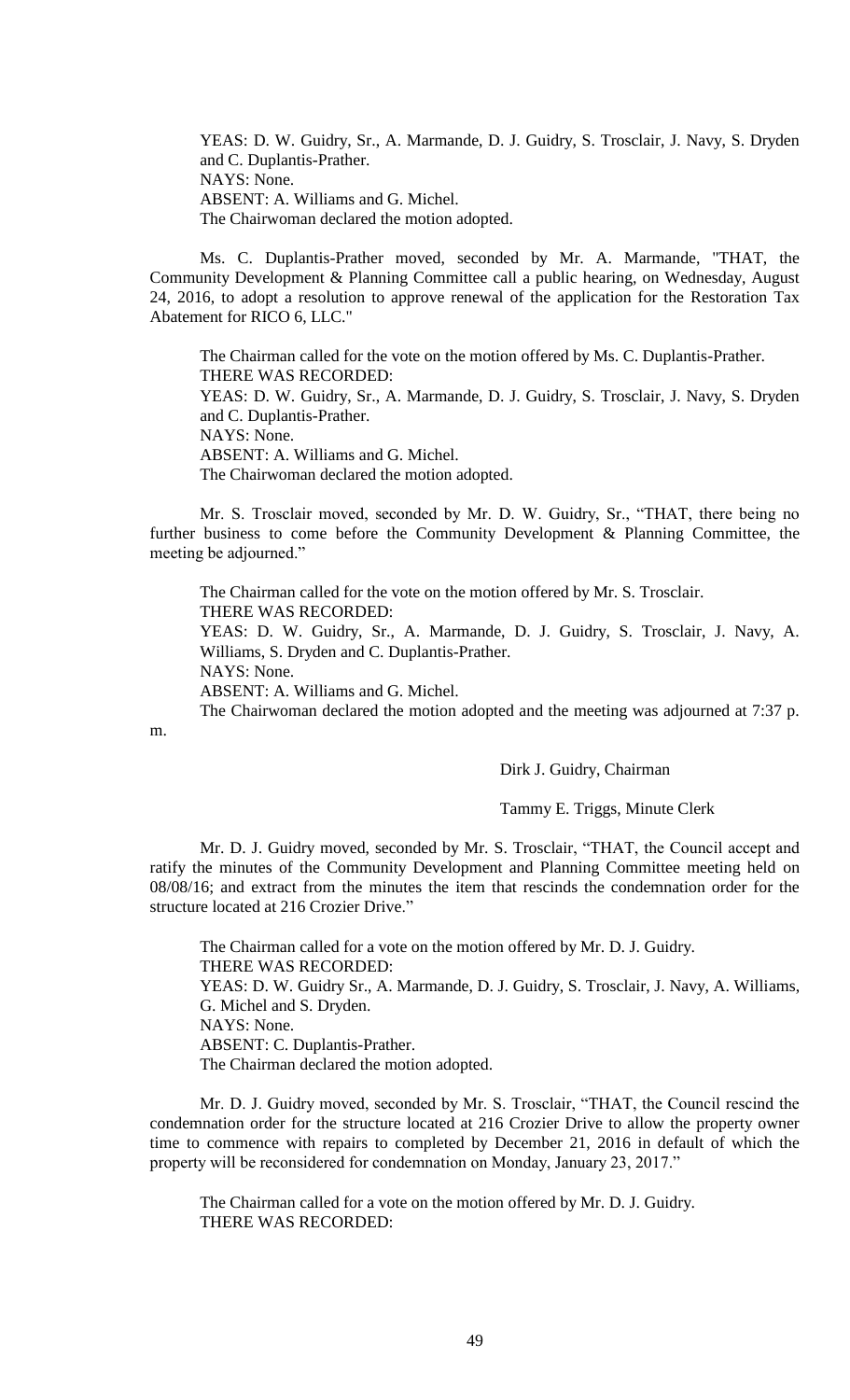YEAS: D. W. Guidry Sr., A. Marmande, D. J. Guidry, S. Trosclair, J. Navy, A. Williams, G. Michel and S. Dryden. NAYS: None. ABSENT: C. Duplantis-Prather. The Chairman declared the motion adopted.

Ms. A. Williams moved, seconded by Mr. D. W. Guidry, Sr., "THAT, the Council approve the following street light list:

INCREASE THE WATTAGE OF ONE STREET LIGHT TO 250-WATT HPS AT 260 ELGIN STREET {VANDAL SHIELD TO BE INSTALLED AT THE SAME TIME - CONTACT TOMMY LECOMPTE PRIOR TO GOING TO THE SITE (985) 873-6762}; ENTERGY; RLD #1; GERALD MICHEL, DIST. 3."

The Chairman called for a vote on the motion offered by Ms. A. Williams. THERE WAS RECORDED: YEAS: D. W. Guidry Sr., A. Marmande, D. J. Guidry, S. Trosclair, J. Navy, A. Williams, G. Michel and S. Dryden. NAYS: None. ABSENT: C. Duplantis-Prather. The Chairman declared the motion adopted.

The Chairman announced the following vacancies, which he noted will be handled as per usual procedure:

- Fire District No. 10 Board: One vacancy.
- Fire District No. 5 Board: One unexpired term.
- Fire District No. 8 Board: One unexpired term.
- Houma Board of Adjustments: Two permanent positions and 1 Alternate Member's terms expiring.
- Terrebonne Economic Development Authority (TEDA): Four expiring terms.
- Recreation District No. 2,3: One expiring term.
- Recreation District No. 1: Two expiring terms.
- Airport Commission: One expiring term.
- Veterans' District: Three expiring terms.

At this time during the proceedings, (8:07 p.m.), the Chairman relinquished his seat to Vice Chairman D. J. Guidry.

Under Agenda Item 8A - Announcements, Council members

- Councilman D. W. Guidry Sr., on behalf of Councilwoman C. Duplantis-Prather, encouraged every pet owner to have their pets spayed or neutered to help control the pet population and asked that if a stray animal is found, please contact the Animal Shelter at (985) 873-6709.
- Councilman D. W. Guidry Sr. thanked Public Works Director Mike Toups and all of his workers for the remarkable job they are doing for Terrebonne Parish.
- Councilwoman A. Williams thanked Public Works Director Mike Toups for his instant responses and the remarkable work they are doing.
- Councilwoman A. Williams invited everyone to attend the Coffee and Conversation event hosted by Congressman Garret Graves on Monday at noon at Big Meats Soul Food Café located at 3059 W. Main Street.
- Councilman A. Marmande thanked Public Works Director Mike Toups for everything he and his workers have been doing for the Parish.
- Councilman A. Marmande announced that the children of Southdown Elementary are now attending Dularge Elementary.
- Councilman A. Marmande reminded everyone that the children are back in school and to please use caution while driving and to look out for children and buses.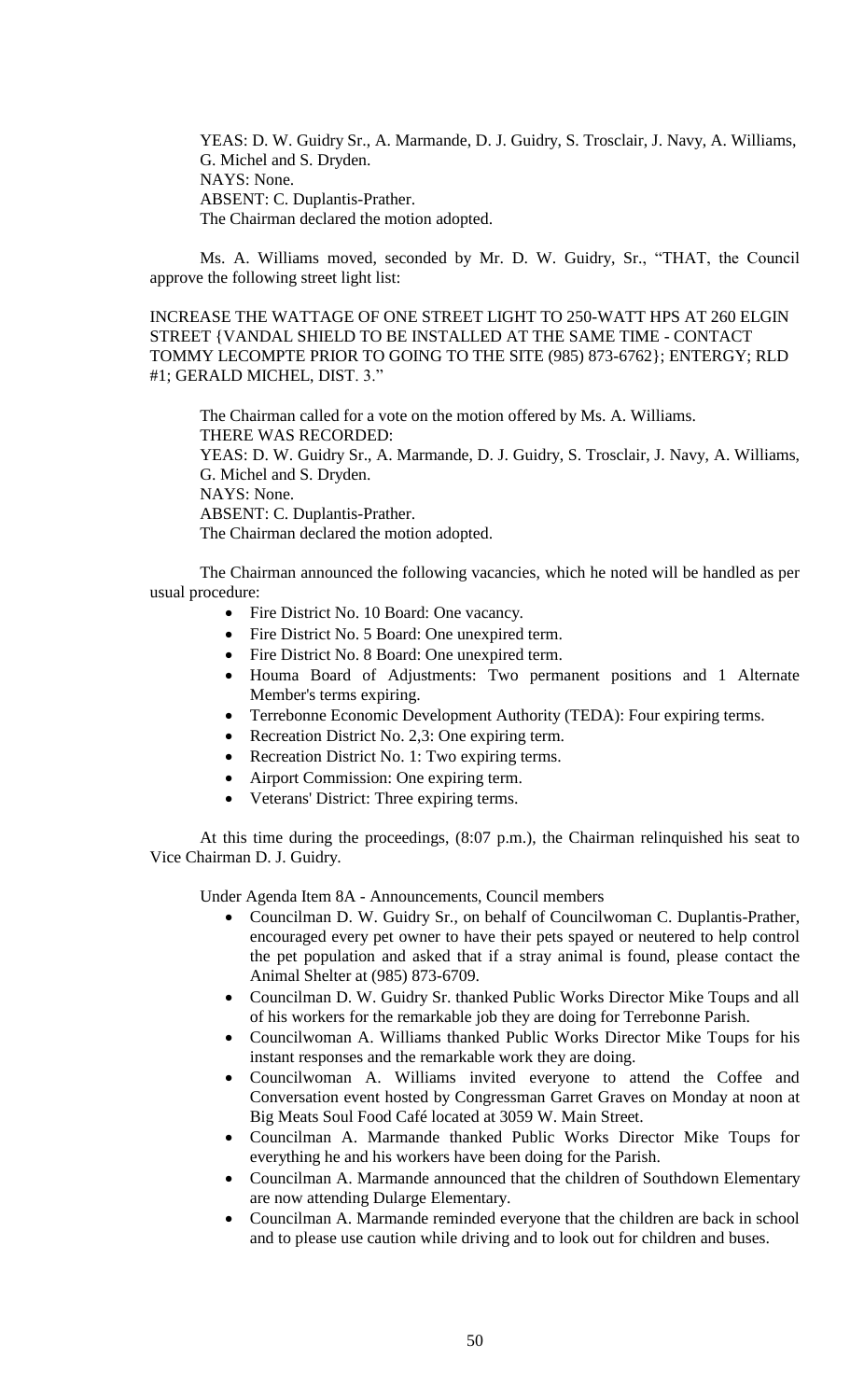- Councilman A. Marmande announced that shrimp season will open on August 15 at 6:00 p.m. and prays for a bountiful harvest and no hurricanes.
- Councilman G. Michel thanked the groups of people who attended and shared their concerns at tonight's proceedings.

Councilman J. Navy explained that at the last Council meeting there was some discussion on how the Council votes and the structure of the meeting. He explained that he wanted to clarify to the public and the Council that the Council is governed under Robert's Rules of Order; and noted that the Council Clerk is looking into a Robert's Rules of Order training that the Council and Staff can attend.

Upon questioning from Councilwoman A. Williams, former Council Clerk Paul Labat stated that Roberts Rules of Order was a procedure that the Council chose to set the decorum of a meeting and the Home Rule Charter governs the Parish.

Discussion ensued between several Council members, and Parish Attorney J. Hebert regarding Roberts Rules of Order and the Home Rule Charter on whether the Chairman votes or not; and noted that there are several variations on this matter.

Councilman J. Navy stated that the Council will continue with Robert's Rules of Order as they are governed by law.

Parish Manager Al Levron explained that administration requests the Council's favorable consideration of appointing Mr. Vincent Dagate, Jr as Special Legal Counsel.

Ms. A. Williams moved, seconded by Mr. D. W. Guidry Sr., "THAT, the Council ratify Parish President Gordon E. Dove's to appoint Mr. Vincent Dagate, Jr. as Special Legal Counsel pursuant to Sections 2-73, and 2-111 of the Parish Code." \**(Motion voted on after discussion.)*

Upon questioning from Councilman S. Trosclair, Parish Attorney J. Hebert stated that they are requesting special legal counsel due to a conflict of interest and had to recommend outside legal counsel; and noted that he will be handling one case.

\*The Chairman called for a vote on the motion offered by Ms. A. Williams. THERE WAS RECORDED: YEAS: D. W. Guidry Sr., A. Marmande, D. J. Guidry, S. Trosclair, J. Navy, A. Williams, G. Michel and S. Dryden. NAYS: None. ABSENT: C. Duplantis-Prather. The Chairman declared the motion adopted.

Ms. A. Williams moved, seconded by Mr. D. W. Guidry Sr., "THAT, the Council approve the following Monthly Engineering Reports:

A. Milford & Associates, Inc.

B. Providence/GSE Associates, LLC.

C. T. Baker Smith, LLC."

The Chairman called for a vote on the motion offered by Ms. A. Williams. THERE WAS RECORDED: YEAS: D. W. Guidry Sr., A. Marmande, D. J. Guidry, S. Trosclair, J. Navy, A. Williams, G. Michel and S. Dryden. NAYS: None. ABSENT: C. Duplantis-Prather. The Chairman declared the motion adopted.